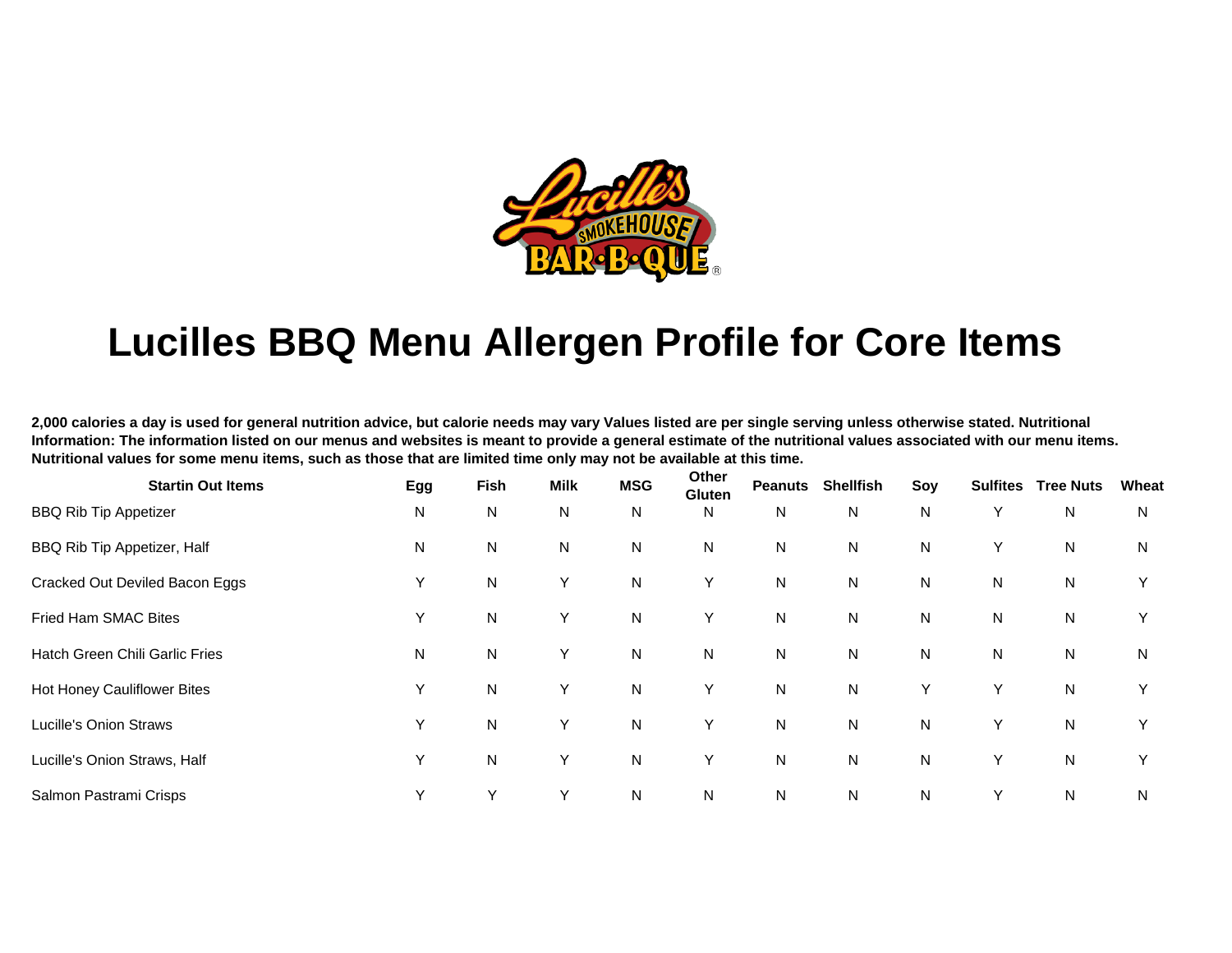| Smokehouse BBQ Nachos<br>with Chicken<br>with Pulled Pork<br>with Smoked Beef Brisket | N<br>N<br>N<br>N | N<br>N<br>N<br>N | Y<br>Y<br>Y<br>Y | N<br>N<br>$\mathsf{N}$<br>N | N<br>$\mathsf{N}$<br>N<br>$\mathsf{N}$ | N<br>$\mathsf{N}$<br>$\mathsf{N}$<br>$\mathsf{N}$ | N<br>N<br>N<br>N | Y<br>Υ<br>Y<br>Y | N<br>N<br>N<br>N | N<br>N<br>N<br>$\mathsf{N}$ | N<br>N<br>N<br>N |
|---------------------------------------------------------------------------------------|------------------|------------------|------------------|-----------------------------|----------------------------------------|---------------------------------------------------|------------------|------------------|------------------|-----------------------------|------------------|
| Southern Fried Dill Pickles                                                           | Y                | $\mathsf{N}$     | Y                | N                           | Y                                      | N                                                 | N                | N                | Y                | ${\sf N}$                   | Υ                |
| Southern Fried Dill Pickles, Half                                                     | Y                | N                | Y                | N                           | Υ                                      | $\mathsf{N}$                                      | N                | ${\sf N}$        | Υ                | ${\sf N}$                   | Υ                |
| Spinach and Cheese Dip                                                                | N                | N                | Y                | N                           | N                                      | $\mathsf{N}$                                      | ${\sf N}$        | N                | N                | $\mathsf{N}$                | N                |
| <b>Happy Hour Items</b>                                                               | Egg              | Fish             | <b>Milk</b>      | <b>MSG</b>                  | Other<br>Gluten                        | <b>Peanuts</b>                                    | <b>Shellfish</b> | Soy              | <b>Sulfites</b>  | <b>Tree Nuts</b>            | Wheat            |
| Happy Hour BBQ Rib Tips                                                               | N                | N                | ${\sf N}$        | N                           | N                                      | $\mathsf{N}$                                      | N                | ${\sf N}$        | Y                | $\mathsf{N}$                | ${\sf N}$        |
| Happy Hour BLT Wedge Salad                                                            | Y                | N                | Y                | N                           | N                                      | N                                                 | N                | N                | N                | N                           | N                |
| Happy Hour Blazin Burnt Ends                                                          | N                | N                | ${\sf N}$        | N                           | N                                      | N                                                 | N                | N                | Y                | N                           | N                |
| Happy Hour Buffalo Cauliflower Bites                                                  | Υ                | N                | Y                | N                           | Υ                                      | $\mathsf{N}$                                      | N                | N                | N                | ${\sf N}$                   | Υ                |
| Happy Hour Cracked Deviled Eggs                                                       | Y                | N                | Y                | N                           | Υ                                      | N                                                 | N                | N                | N                | N                           | Y                |
| Happy Hour Crispy Jalapeno Cheddar Sausage Bites                                      | Y                | $\mathsf{N}$     | Y                | N                           | Υ                                      | $\mathsf{N}$                                      | N                | N                | Y                | ${\sf N}$                   | Y                |
| Happy Hour Fried Dill Pickles                                                         | Y                | N                | Y                | N                           | Υ                                      | ${\sf N}$                                         | N                | ${\sf N}$        | Y                | ${\sf N}$                   | Υ                |
| Happy Hour Nashville Chicken Strips and Chips                                         | Y                | N                | Y                | N                           | Υ                                      | N                                                 | N                | N                | N                | ${\sf N}$                   | Υ                |
| Happy Hour Nashville Hot Chicken Sandwich                                             | Y                | N                | Y                | N                           | Υ                                      | $\mathsf{N}$                                      | N                | N                | N                | ${\sf N}$                   | Υ                |
| Happy Hour New Orleans Gumbo                                                          | N                | N                | ${\sf N}$        | N                           | Υ                                      | $\mathsf{N}$                                      | Υ                | Υ                | N                | ${\sf N}$                   | Υ                |
| Happy Hour Pulled Pork Sandwich                                                       | N                | N                | Y                | N                           | Υ                                      | $\mathsf{N}$                                      | N                | N                | N                | ${\sf N}$                   | Υ                |
| Happy Hour Smoked Brisket Nachos                                                      | N                | N                | Y                | N                           | N                                      | $\mathsf{N}$                                      | N                | Υ                | N                | N                           | N                |
| Happy Hour Spinach and Cheese Dip                                                     | N                | N                | Y                | N                           | N                                      | $\mathsf{N}$                                      | N                | N                | N                | N                           | ${\sf N}$        |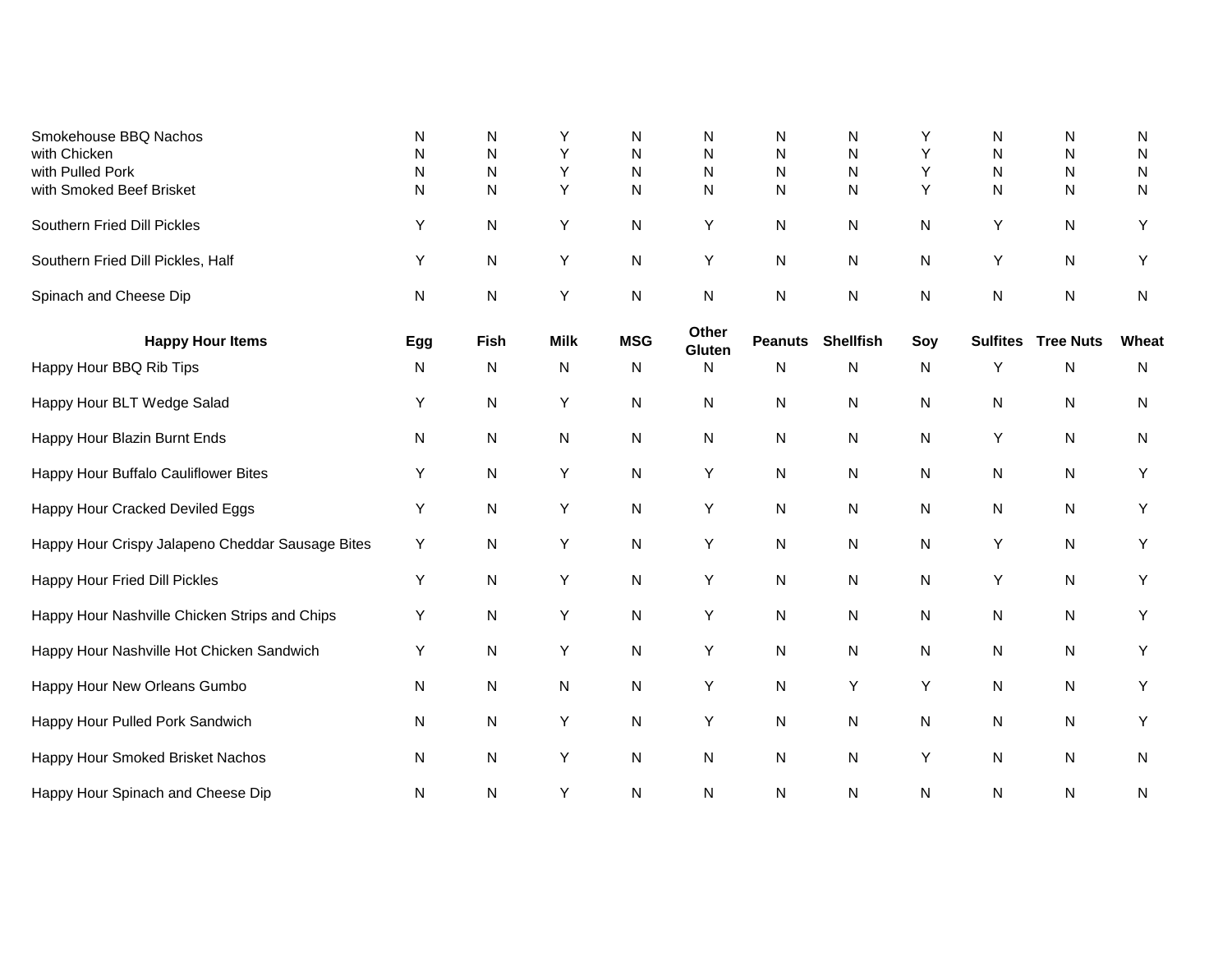| Happy Hour Whiskey Glazed Boneless Wings and FF                                      | N                | N                                        | Υ                        | N                | Υ                | ${\sf N}$                | N                | Υ                                | N                | ${\sf N}$                | Y                        |
|--------------------------------------------------------------------------------------|------------------|------------------------------------------|--------------------------|------------------|------------------|--------------------------|------------------|----------------------------------|------------------|--------------------------|--------------------------|
| <b>Slow Smoked Bar B Que Items</b>                                                   | Egg              | Fish                                     | <b>Milk</b>              | <b>MSG</b>       | Other<br>Gluten  | <b>Peanuts</b>           | <b>Shellfish</b> | Soy                              | <b>Sulfites</b>  | <b>Tree Nuts</b>         | Wheat                    |
| Alabama Half Chicken                                                                 | Y                | N                                        | N                        | N                | N                | N                        | N                | N                                | N                | N                        | N                        |
| BBQ Beef Ribs, 3 Bones                                                               | N                | N                                        | N                        | N                | N                | N                        | N                | N                                | Y                | ${\sf N}$                | N                        |
| BBQ Beef Ribs, 5 Bones                                                               | N                | N                                        | N                        | N                | $\mathsf{N}$     | N                        | N                | N                                | Υ                | ${\sf N}$                | ${\sf N}$                |
| BBQ Chicken, 1/2                                                                     | N                | N                                        | N                        | N                | N                | N                        | N                | N                                | Υ                | N                        | N                        |
| BBQ Tri Tip, 10 oz                                                                   | N                | N                                        | N                        | N                | N                | N                        | N                | Y                                | Υ                | N                        | N                        |
| BBQ Tri Tip, 7 oz                                                                    | N                | N                                        | N                        | N                | $\mathsf{N}$     | ${\sf N}$                | N                | Y                                | Υ                | ${\sf N}$                | N                        |
| Baby Back Ribs, 3/4 Rack                                                             | N                | N                                        | N                        | N                | N                | ${\sf N}$                | N                | N                                | Υ                | ${\sf N}$                | ${\sf N}$                |
| Baby Back Ribs, Full Rack                                                            | N                | N                                        | N                        | N                | N                | N                        | N                | N                                | Υ                | ${\sf N}$                | N                        |
| Baby Back Ribs, Half Rack                                                            | N                | N                                        | N                        | N                | N                | ${\sf N}$                | N                | ${\sf N}$                        | Υ                | ${\sf N}$                | ${\sf N}$                |
| Beer Can Half Chicken<br>with Baby Back Ribs<br>with Beef Ribs<br>with St Louis Ribs | N<br>N<br>N<br>N | N<br>${\sf N}$<br>${\sf N}$<br>${\sf N}$ | N<br>N<br>${\sf N}$<br>N | N<br>N<br>N<br>N | Y<br>Y<br>Υ<br>Υ | N<br>N<br>N<br>${\sf N}$ | N<br>N<br>N<br>N | N<br>${\sf N}$<br>${\sf N}$<br>N | N<br>Υ<br>Υ<br>Υ | N<br>N<br>N<br>${\sf N}$ | N<br>N<br>N<br>${\sf N}$ |
| Pulled Pork Dinner, 10 oz                                                            | N                | N                                        | N                        | N                | N                | ${\sf N}$                | N                | N                                | Υ                | ${\sf N}$                | ${\sf N}$                |
| Pulled Pork Dinner, 7 oz                                                             | N                | N                                        | N                        | Ν                | N                | ${\sf N}$                | N                | N                                | Υ                | ${\sf N}$                | N                        |
| St Louis Spare Ribs, 3/4 Rack                                                        | N                | N                                        | N                        | Ν                | N                | N                        | N                | N                                | Υ                | N                        | N                        |
| St Louis Spare Ribs, Full Rack                                                       | N                | ${\sf N}$                                | N                        | Ν                | N                | ${\sf N}$                | N                | N                                | Υ                | ${\sf N}$                | N                        |
| St Louis Spare Ribs, Half Rack                                                       | N                | N                                        | N                        | N                | N                | ${\sf N}$                | N                | N                                | Υ                | ${\sf N}$                | ${\sf N}$                |
| Texas Style Beef Brisket, 10 oz                                                      | N                | N                                        | N                        | Ν                | N                | N                        | N                | Υ                                | Υ                | ${\sf N}$                | N                        |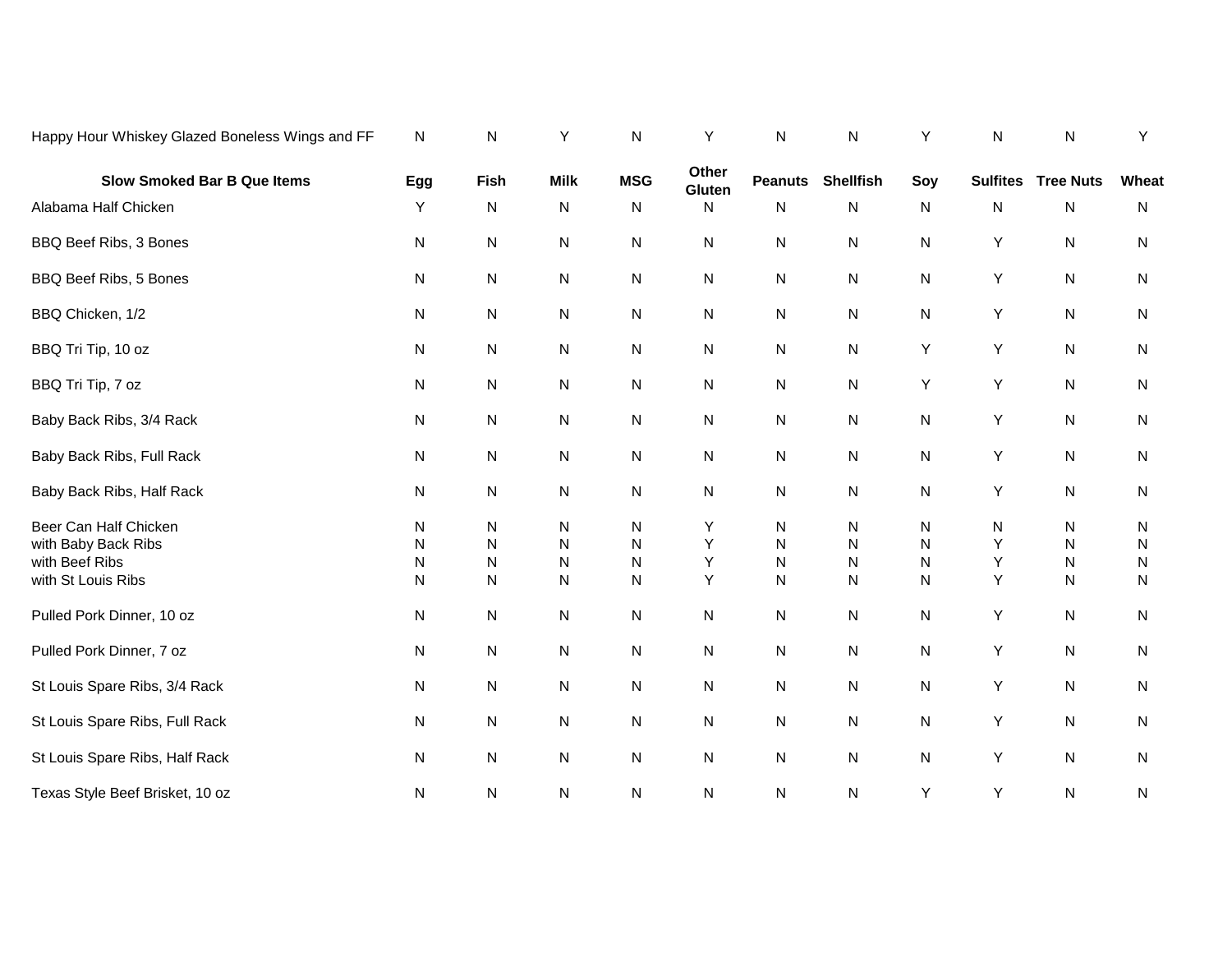| Texas Style Beef Brisket, 7 oz | N   | N            | N           | N          | N               | N              | N                        | Y   | Y | N                         | N     |
|--------------------------------|-----|--------------|-------------|------------|-----------------|----------------|--------------------------|-----|---|---------------------------|-------|
| <b>Bar B Que Platters</b>      | Egg | <b>Fish</b>  | <b>Milk</b> | <b>MSG</b> | Other<br>Gluten | <b>Peanuts</b> | <b>Shellfish</b>         | Soy |   | <b>Sulfites Tree Nuts</b> | Wheat |
| <b>BBQ Three Meat Combo</b>    | N   | N            | N           | N          | N               | N              | N                        | N   | N | N                         | N     |
| with Alabama Chicken           | Y   | N            | N           | N          | N               | N              | N                        | N   | N | N                         | N     |
| with BBQ Half Chicken          | N   | N            | N           | N          | N               | N              | N                        | N   | Y | N                         | N     |
| with BBQ Tri Tip               | N   | N            | N           | N          | N               | N              | N                        | Υ   | Y | N                         | N     |
| with Baby Back Ribs            | N   | N            | N           | N          | N               | N              | N                        | N   | Y | N                         | N     |
| with Beef Brisket Link         | N   | N            | N           | N          | N               | N              | N                        | N   | Y | N                         | N     |
| with Beef Ribs                 | Ν   | N            | N           | N          | N               | N              | N                        | N   | Y | N                         | N     |
| with Brisket Burnt Ends        | Ν   | N            | N           | N          | N               | N              | N                        | N   | Y | N                         | N     |
| with Jalapeno Cheddar Sausage  | Ν   | N            | Y           | N          | N               | N              | N                        | N   | Y | ${\sf N}$                 | N     |
| with Pulled Chicken            | Ν   | N            | N           | N          | N               | N              | N                        | N   | Υ | N                         | N     |
| with Pulled Pork               | N   | N            | N           | N          | N               | N              | N                        | N   | Y | N                         | N     |
| with Sliced Brisket            | Ν   | N            | N           | N          | N               | N              | N                        | N   | Y | N                         | N     |
| with Smoked Rib Tips           | Ν   | N            | N           | N          | N               | N              | N                        | N   | Y | N                         | N     |
| with St Louis Ribs             | Ν   | N            | N           | N          | N               | N              | N                        | N   | Υ | N                         | N     |
| with Texas Red Hot Sausage     | N   | N            | N           | Υ          | N               | N              | N                        | N   | Y | N                         | N     |
| <b>BBQ Two Meat Combo</b>      | N   | N            | N           | N          | N               | N              | N                        | N   | N | N                         | N     |
| with Alabama Chicken           | Y   | $\mathsf{N}$ | N           | N          | N               | N              | N                        | N   | N | ${\sf N}$                 | N     |
| with BBQ Half Chicken          | Ν   | N            | N           | N          | N               | N              | N                        | N   | Y | ${\sf N}$                 | N     |
| with BBQ Tri Tip               | Ν   | N            | N           | N          | N               | N              | N                        | Υ   | Y | N                         | Ν     |
| with Baby Back Ribs            | Ν   | N            | N           | N          | N               | N              | N                        | N   | Y | N                         | N     |
| with Beef Brisket Link         | N   | N            | N           | N          | N               | N              | N                        | N   | Y | N                         | N     |
| with Beef Ribs                 | Ν   | N            | N           | N          | N               | N              | N                        | N   | Y | N                         | N     |
| with Brisket Burnt Ends        | Ν   | N            | N           | N          | N               | N              | N                        | N   | Y | N                         | N     |
| with Jalapeno Cheddar Sausage  | Ν   | N            | Y           | N          | N               | N              | N                        | N   | Y | N                         | Ν     |
| with Pulled Chicken            | Ν   | N            | N           | N          | N               | N              | N                        | N   | Y | N                         | N     |
| with Pulled Pork               | N   | N            | N           | N          | N               | N              | N                        | N   | Y | N                         | N     |
| with Sliced Brisket            | N   | N            | N           | N          | N               | N              | N                        | N   | Y | N                         | N     |
| with Smoked Rib Tips           | N   | N            | N           | N          | N               | N              | N                        | N   | Y | N                         | N     |
| with St Louis Ribs             | N   | N            | N           | N          | N               | N              | N                        | N   | Υ | N                         | N     |
| with Texas Red Hot Sausage     | N   | N            | N           | Y          | N               | N              | N                        | N   | Y | N                         | N     |
| <b>Bar B Que Feasts</b>        | Egg | <b>Fish</b>  | <b>Milk</b> | <b>MSG</b> | Other<br>Gluten |                | <b>Peanuts</b> Shellfish | Soy |   | <b>Sulfites Tree Nuts</b> | Wheat |
| Lucille's Family Supper        | N   | N            | N           | N          | N               | N              | N                        | N   | N | N                         | N     |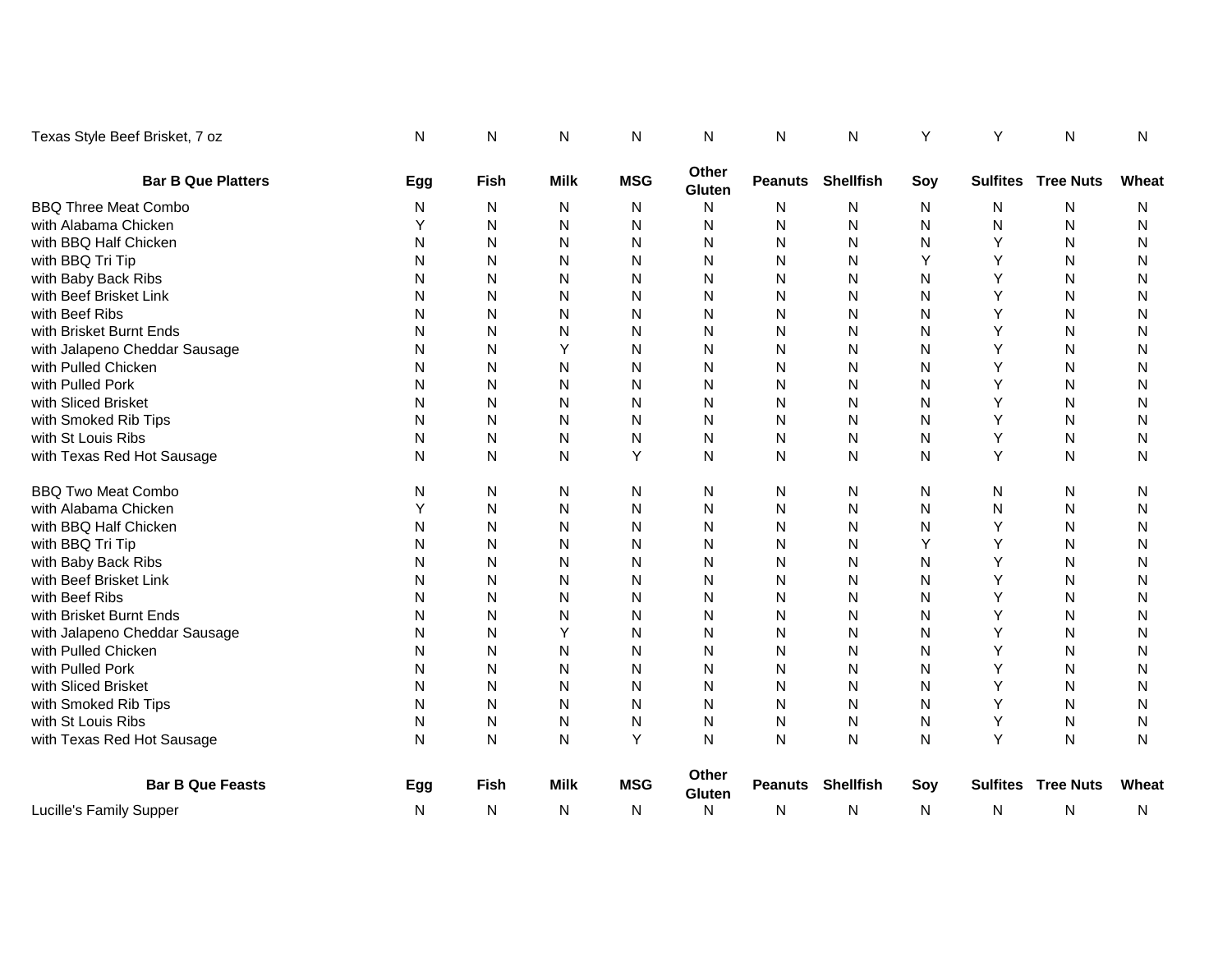| with Meat Choice Alabama Chicken          |     | N            | N            | N            | N               | N              | N                | N            | N               | N                |           |
|-------------------------------------------|-----|--------------|--------------|--------------|-----------------|----------------|------------------|--------------|-----------------|------------------|-----------|
| with Meat Choice BBQ Half Chicken         | N   | N            | ${\sf N}$    | Ν            | $\mathsf{N}$    | N              | N                | N            | Υ               | N                | N         |
| with Meat Choice Baby Back Ribs           | N   | N            | ${\sf N}$    | N            | $\mathsf{N}$    | N              | $\mathsf{N}$     | ${\sf N}$    | Y               | N                | N         |
| with Meat Choice Beef Ribs                | N   | N            | N            | N            | N               | N              | N                | ${\sf N}$    | Y               | N                | N         |
| with Meat Choice Jalapeno Cheddar Sausage | N   | N            | Y            | N            | N               | N              | $\mathsf{N}$     | N            | Y               | N                | N         |
| with Meat Choice Pork Belly Burnt Ends    | N   | N            | N            | N            | N               | N              | N                | Y            | N               | N                |           |
| with Meat Choice Pulled Chicken           | N   | N            | N            | N            | N               | N              | N                | $\mathsf{N}$ | Y               | N                | N         |
| with Meat Choice Pulled Pork              | N   | N            | N            | N            | N               | N              | N                | $\mathsf{N}$ | Y               | N                | N         |
| with Meat Choice Smoked Beef Brisket      | N   | N            | N            | N            | N               | N              | N                | Y            | Y               | N                | N         |
| with Meat Choice Smoked Rib Tips          | N   | N            | N            | N            | N               | N              | N                | N            | Y               | N                | N         |
| with Meat Choice Smoked Tri Tip           | N   | N            | N            | N            | N               | N              | N                | Y            | Y               | N                | N         |
| with Meat Choice St Louis Ribs            | N   | N            | N            | N            | N               | N              | N                | $\mathsf{N}$ | Υ               | N                | N         |
| with Meat Choice Texas Red Hot Sausage    | N   | $\mathsf{N}$ | $\mathsf{N}$ | Y            | N               | N              | ${\sf N}$        | $\mathsf{N}$ | Y               | N                | ${\sf N}$ |
| Lucille's Super Feast                     | N   | N            | N            | N            | N               | N              | N                | N            | N               | N                | N         |
| with Meat Choice Alabama Chicken          | Υ   | N            | N            | N            | N               | N              | N                | ${\sf N}$    | N               | N                | N         |
| with Meat Choice Baby Back Ribs           | N   | N            | N            | N            | N               | N              | $\mathsf{N}$     | $\mathsf{N}$ | Y               | N                | N         |
| with Meat Choice Beef Ribs                | N   | N            | N            | N            | N               | N              | N                | $\mathsf{N}$ | Y               | N                | N         |
| with Meat Choice Jalapeno Cheddar Sausage | N   | N            | Y            | N            | N               | N              | N                | N            | Y               | N                | N         |
| with Meat Choice Pork Belly Burnt Ends    | N   | $\mathsf{N}$ | $\mathsf{N}$ | N            | N               | N              | N                | Y            | $\mathsf{N}$    | N                | Υ         |
| with Meat Choice Pulled Chicken           | N   | N            | N            | N            | N               | N              | N                | $\mathsf{N}$ | Y               | N                | N         |
| with Meat Choice Pulled Pork              | N   | N            | N            | N            | N               | N              | N                | $\mathsf{N}$ | Y               | N                | N         |
| with Meat Choice Smoked BBQ Half Chicken  | N   | $\mathsf{N}$ | N            | N            | N               | N              | N                | $\mathsf{N}$ | Y               | N                | N         |
| with Meat Choice Smoked Beef Brisket      | N   | $\mathsf{N}$ | ${\sf N}$    | N            | $\mathsf{N}$    | N              | $\mathsf{N}$     | Y            | Y               | N                | N         |
| with Meat Choice Smoked Rib Tips          | N   | N            | $\mathsf{N}$ | N            | $\mathsf{N}$    | N              | $\mathsf{N}$     | $\mathsf{N}$ | Y               | N                | N         |
| with Meat Choice Smoked Tri Tip           | N   | $\mathsf{N}$ | $\mathsf{N}$ | N            | $\mathsf{N}$    | N              | $\mathsf{N}$     | Υ            | Y               | N                | N         |
| with Meat Choice St Louis Ribs            | N   | ${\sf N}$    | $\mathsf{N}$ | $\mathsf{N}$ | $\mathsf{N}$    | N              | $\mathsf{N}$     | $\mathsf{N}$ | Y               | N                | N         |
| with Meat Choice Texas Red Hot Sausage    | N   | N            | $\mathsf{N}$ | Y            | $\mathsf{N}$    | N              | $\mathsf{N}$     | $\mathsf{N}$ | Y               | N                | N         |
| <b>Southern Specialties</b>               | Egg | Fish         | <b>Milk</b>  | <b>MSG</b>   | Other<br>Gluten | <b>Peanuts</b> | <b>Shellfish</b> | Soy          | <b>Sulfites</b> | <b>Tree Nuts</b> | Wheat     |
| Bourbon Glazed Ribs and Fried Chicken     | N   | N            | Υ            | N            | Y               | $\mathsf{N}$   | N                | Y            | N               | N                | Y         |
| Bourbon Shrimp Add On                     | N   | N            | ${\sf N}$    | N            | N               | $\mathsf{N}$   | Υ                | Υ            | N               | N                | Y         |
| Chimichurri Top Sirloin                   | N   | N            | Υ            | N            | N               | N              | N                | N            | N               | N                | N         |
| <b>Grilled Salmon</b>                     | Y   | Υ            | Υ            | N            | N               | N              | Υ                | N            | Y               | N                | N         |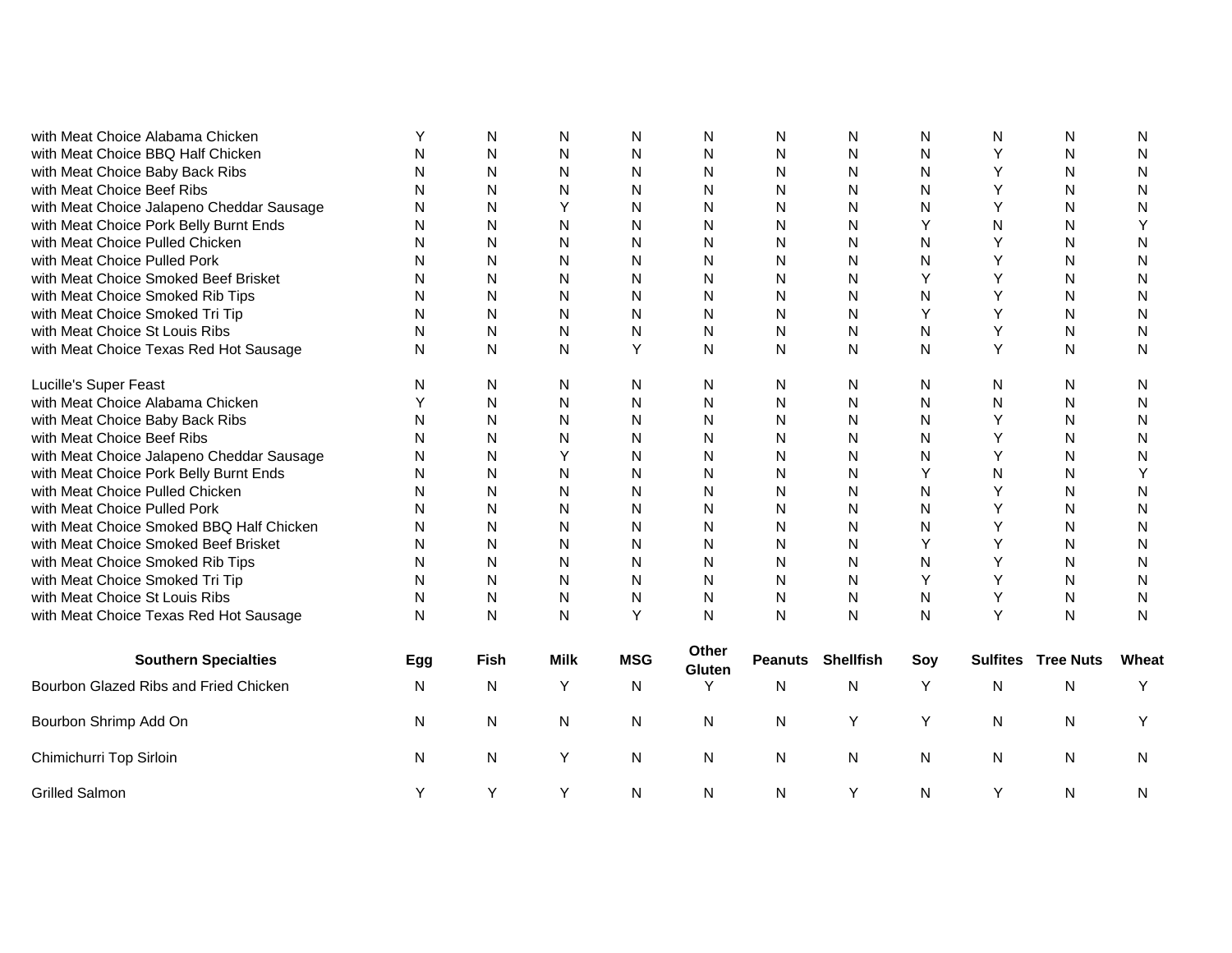| Hot Honey Glazed Salmon                          | N            | Υ    | ${\sf N}$   | N          | $\mathsf{N}$    | $\mathsf{N}$   | N                | Υ            | Υ               | ${\sf N}$        | N     |
|--------------------------------------------------|--------------|------|-------------|------------|-----------------|----------------|------------------|--------------|-----------------|------------------|-------|
| Jambalaya Me-Oh-My-A                             | $\mathsf{N}$ | N    | Υ           | N          | ${\sf N}$       | ${\sf N}$      | Υ                | Υ            | N               | ${\sf N}$        | N     |
| Mardi Gras Chicken                               | $\mathsf{N}$ | N    | Υ           | N          | Υ               | ${\sf N}$      | Υ                | N            | N               | ${\sf N}$        | Υ     |
| Nashville Hot Chicken Dinner                     | N            | N    | Υ           | N          | Υ               | N              | N                | N            | N               | N                | Y     |
| New Orleans Gumbo                                | N            | N    | N           | N          | Υ               | N              | Υ                | Υ            | N               | N                | Υ     |
| Pecan Crusted Rainbow Trout                      | N            | Υ    | Υ           | N          | Υ               | ${\sf N}$      | N                | N            | N               | Y                | Y     |
| Ragin Cajun Catfish                              | N            | Y    | Υ           | N          | N               | ${\sf N}$      | $\mathsf{N}$     | N            | N               | ${\sf N}$        | N     |
| Shrimp and Grits                                 | N            | N    | Υ           | N          | N               | ${\sf N}$      | Υ                | N            | N               | ${\sf N}$        | N     |
| Smoked Cauliflower Steak with Chimichurri Entree | N            | N    | Υ           | N          | N               | ${\sf N}$      | N                | N            | Υ               | ${\sf N}$        | N     |
| Southern Fried Catfish and Shrimp                | Y            | Y    | Υ           | N          | Υ               | N              | Y                | N            | N               | N                | Y     |
| Southern Fried Chicken                           | N            | N    | Υ           | N          | Y               | ${\sf N}$      | $\mathsf{N}$     | N            | N               | ${\sf N}$        | Y     |
| Sweet and Smokey Top Sirloin                     | N            | N    | Υ           | ${\sf N}$  | ${\sf N}$       | $\mathsf{N}$   | ${\sf N}$        | Υ            | $\mathsf{N}$    | $\mathsf{N}$     | Y     |
| <b>Greens</b>                                    | Egg          | Fish | <b>Milk</b> | <b>MSG</b> | Other<br>Gluten | <b>Peanuts</b> | <b>Shellfish</b> | Soy          | <b>Sulfites</b> | <b>Tree Nuts</b> | Wheat |
| <b>BBQ Chicken Salad</b>                         | Y            | N    | Υ           | N          | Y               | ${\sf N}$      | N                | $\mathsf{N}$ | Y               | N                | Υ     |
| Caesar Salad, Add On                             | Y            | Υ    | Υ           | N          | Υ               | N              | N                | N            | N               | N                | Y     |
| Chicken Caesar Salad                             | Y            | Y    | Υ           | N          | Y               | ${\sf N}$      | $\mathsf{N}$     | N            | N               | ${\sf N}$        | Υ     |
| <b>Grilled Romaine Caesar Salad</b>              | Y            | Υ    | Υ           | N          | Υ               | N              | N                | Υ            | N               | N                | Y     |
| with Protein Choice BBQ Tri Tip                  | Y            | Υ    | Υ           | N          | Υ               | ${\sf N}$      | N                | Υ            | Y               | ${\sf N}$        | Υ     |
| with Protein Choice Blackened Shrimp             | Y            | Υ    | Υ           | N          | Υ               | $\mathsf{N}$   | Υ                | Υ            | N               | ${\sf N}$        | Υ     |
| with Protein Choice Fried Shrimp                 | Y            | Υ    | Υ           | N          | Υ               | N              | Y                | Υ            | N               | N                | Υ     |
| with Protein Choice Grilled Chicken              | Y            | Υ    | Υ           | N          | Υ               | ${\sf N}$      | ${\sf N}$        | Υ            | Υ               | N                | Υ     |
| with Protein Choice Grilled Salmon               | Υ            | Υ    | Υ           | N          | Υ               | N              | ${\sf N}$        | Υ            | N               | N                | Υ     |
| with Protein Choice Grilled Shrimp               | Y            | Υ    | Y           | N          | Υ               | N              | Υ                | Υ            | N               | ${\sf N}$        | Υ     |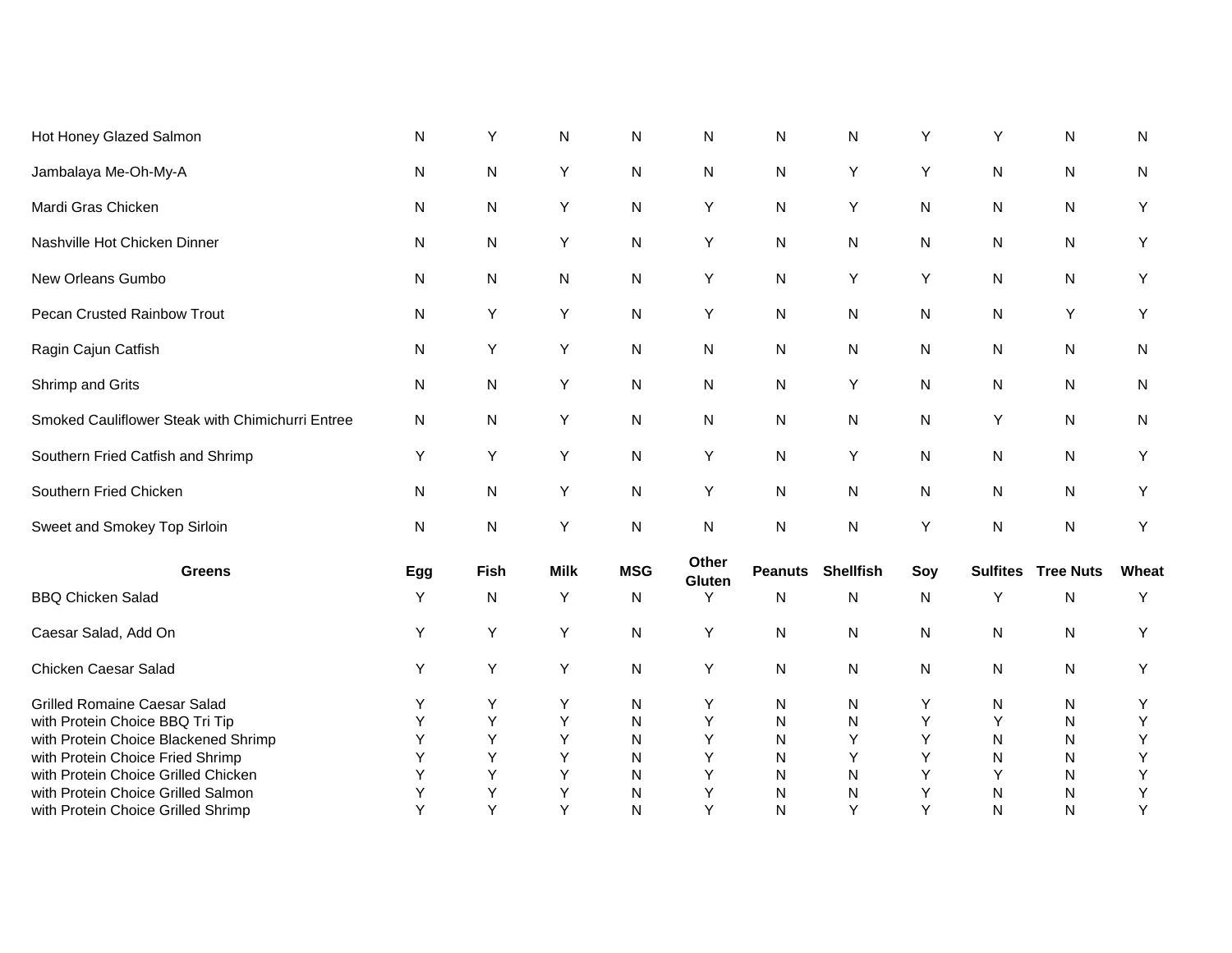| Grilled Romaine Caesar Salad, Add                    | Y   | Υ           | Y           | N          | Y               | N            | N                        | Y   | N               | Ν                | Y         |
|------------------------------------------------------|-----|-------------|-------------|------------|-----------------|--------------|--------------------------|-----|-----------------|------------------|-----------|
| House Salad, Add On                                  | N   | N           | Y           | N          | Y               | $\mathsf{N}$ | N                        | N   | N               | N                | Y         |
| House Salad, Large, Add On                           | N   | N           | Υ           | N          | Y               | N            | N                        | N   | N               | N                | Y         |
| <b>Salad Dressings</b>                               | N   | N           | N           | N          | N               | N            | N                        | Ν   | N               | N                | N         |
| with Dressing Choice BBQ Ranch                       | Υ   | N           | Y           | N          | N               | ${\sf N}$    | N                        | N   | Y               | N                | N         |
| with Dressing Choice Balsamic Vinaigrette            | N   | N           | ${\sf N}$   | N          | N               | ${\sf N}$    | N                        | N   | Y               | N                | N         |
| with Dressing Choice Blue Cheese                     | Y   | N           | Y           | N          | N               | N            | N                        | N   | N               | N                | N         |
| with Dressing Choice Caesar                          | Y   | Y           | Y           | N          | N               | N            | N                        | N   | N               | N                | N         |
| with Dressing Choice Honey Mustard                   | Y   | N           | N           | N          | N               | N            | N                        | N   | N               | N                | N         |
| with Dressing Choice Ranch                           | Y   | N           | Y           | N          | N               | N            | N                        | N   | N               | N                | N         |
| with Dressing Choice Roasted Pepper Italian Dressing | N   | N           | N           | N          | N               | N            | N                        | N   | N               | N                | N         |
| with Dressing Choice Spicy Ranch                     | Υ   | N           | Y           | N          | N               | N            | N                        | N   | N               | N                | N         |
| with Dressing Choice Thousand Island                 | Y   | N           | N           | N          | N               | N            | N                        | N   | N               | N                | ${\sf N}$ |
| with Dressing Choice Tomato Vinaigrette              | N   | N           | N           | N          | N               | $\mathsf{N}$ | N                        | N   | Y               | N                | N         |
| Tri Tip Salad                                        | N   | N           | N           | N          | N               | ${\sf N}$    | $\mathsf{N}$             | N   | Υ               | N                | N         |
| Wedge Salad, Add On                                  | N   | N           | Υ           | N          | N               | N            | ${\sf N}$                | N   | N               | N                | N         |
| <b>Premium Sides</b>                                 | Egg | <b>Fish</b> | <b>Milk</b> | <b>MSG</b> | Other<br>Gluten |              | <b>Peanuts Shellfish</b> | Soy | <b>Sulfites</b> | <b>Tree Nuts</b> | Wheat     |
| Bacon Brussels Sprouts, Entree                       | N   | N           | Y           | N          | N               | N            | N                        | N   | N               | N                | N         |
| Bacon Brussels Sprouts, Super Feast                  | N   | N           | Υ           | N          | N               | N            | N                        | N   | N               | N                | N         |
| Bacon Brussels Sprouts, Supper                       | N   | N           | Υ           | N          | N               | N            | N                        | N   | N               | N                | N         |
| Crispy Haricot Green Beand, Supper                   | Y   | ${\sf N}$   | Y           | ${\sf N}$  | Υ               | $\mathsf{N}$ | $\mathsf{N}$             | N   | Υ               | N                | Y         |
| <b>Crispy Haricot Green Beans</b>                    | Y   | N           | Υ           | N          | Υ               | ${\sf N}$    | N                        | N   | Υ               | N                | Υ         |
| Crispy Haricot Green Beans, Entree                   | Y   | N           | Y           | N          | Y               | N            | N                        | N   | Y               | N                | Y         |
| Crispy Haricot Green Beans, Super Feast              | Υ   | ${\sf N}$   | Υ           | N          | Υ               | ${\sf N}$    | ${\sf N}$                | N   | Υ               | N                | Υ         |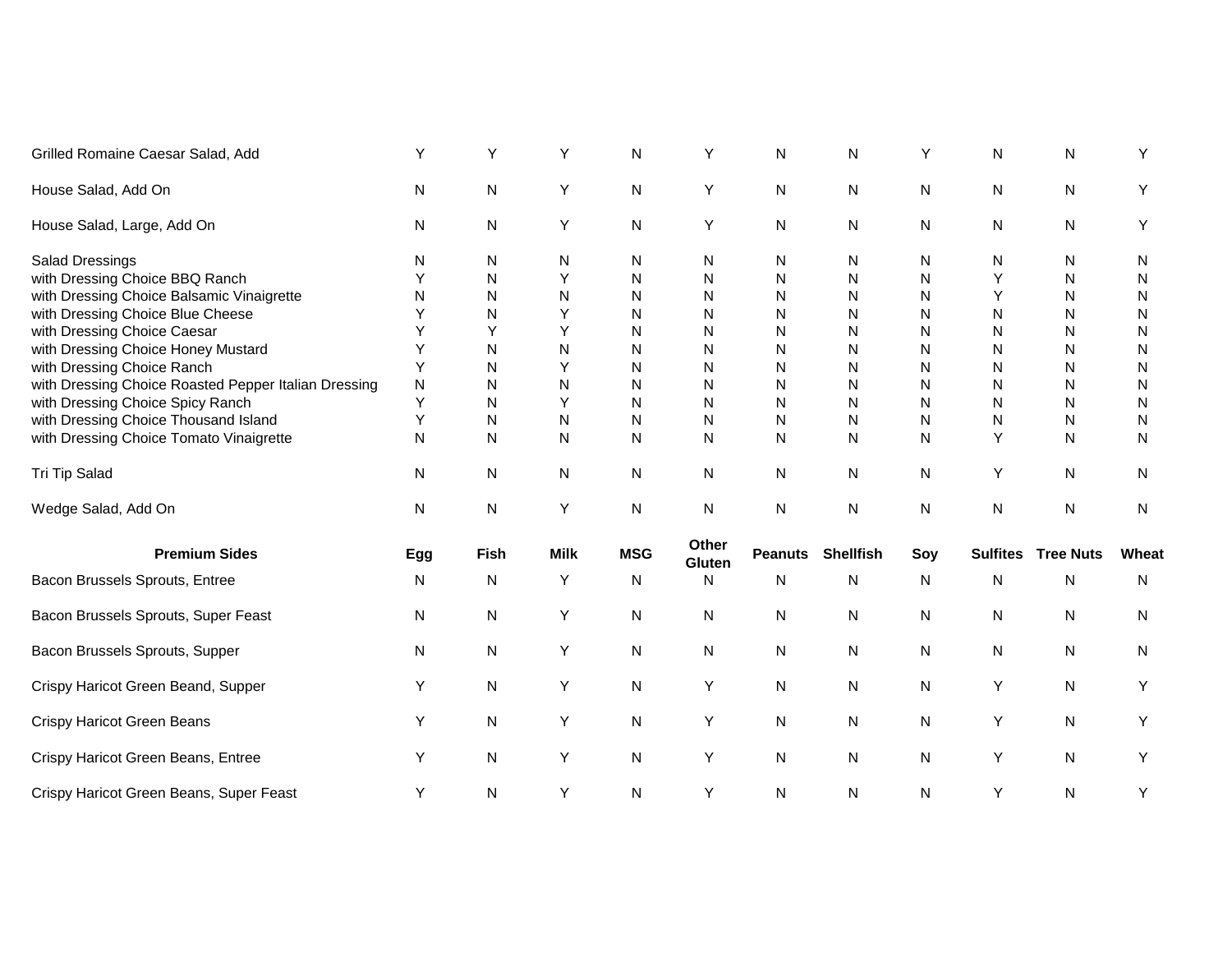| Boozy Brisket Bacon Burger                       | Υ   | N           | Υ           | N          | Y               | N              | ${\sf N}$        | Υ         | N               | N                | Υ     |
|--------------------------------------------------|-----|-------------|-------------|------------|-----------------|----------------|------------------|-----------|-----------------|------------------|-------|
| Bangin' Chicken Sandwich                         | Υ   | ${\sf N}$   | Υ           | N          | Y               | ${\sf N}$      | N                | Y         | Y               | ${\sf N}$        | Υ     |
| <b>Sandwiches and Burgers</b>                    | Egg | <b>Fish</b> | <b>Milk</b> | <b>MSG</b> | Other<br>Gluten | <b>Peanuts</b> | <b>Shellfish</b> | Soy       | <b>Sulfites</b> | <b>Tree Nuts</b> | Wheat |
| Street Corn, Supper Add                          | N   | N           | Υ           | N          | N               | N              | N                | ${\sf N}$ | N               | N                | N     |
| Street Corn, Super Feast                         | N   | N           | Υ           | N          | N               | N              | N                | ${\sf N}$ | N               | ${\sf N}$        | N     |
| Street Corn, Side                                | N   | ${\sf N}$   | Υ           | N          | N               | $\mathsf{N}$   | N                | ${\sf N}$ | N               | ${\sf N}$        | N     |
| Spicy Au Gratin Potatoes with Bacon, Supper Add  | N   | ${\sf N}$   | Y           | N          | N               | N              | N                | ${\sf N}$ | N               | ${\sf N}$        | N     |
| Spicy Au Gratin Potatoes with Bacon, Super Feast | N   | ${\sf N}$   | Υ           | N          | N               | $\mathsf{N}$   | ${\sf N}$        | ${\sf N}$ | N               | ${\sf N}$        | N     |
| Southern Fried Okra, Supper                      | Υ   | ${\sf N}$   | Υ           | N          | N               | $\mathsf{N}$   | N                | Y         | Y               | ${\sf N}$        | Y     |
| Southern Fried Okra, Super Feast                 | Y   | ${\sf N}$   | Υ           | N          | N               | ${\sf N}$      | N                | Y         | Y               | ${\sf N}$        | Y     |
| Southern Fried Okra, Side                        | Υ   | N           | Υ           | N          | N               | N              | N                | Y         | Υ               | N                | Y     |
| Loaded Mashed Potatoes, Supper                   | N   | ${\sf N}$   | Υ           | N          | N               | $\mathsf{N}$   | ${\sf N}$        | ${\sf N}$ | N               | ${\sf N}$        | N     |
| Loaded Mashed Potatoes, Super Feast              | N   | ${\sf N}$   | Υ           | N          | N               | $\mathsf{N}$   | N                | ${\sf N}$ | N               | ${\sf N}$        | N     |
| <b>Loaded Mashed Potatoes</b>                    | N   | N           | Υ           | N          | N               | N              | N                | N         | N               | ${\sf N}$        | N     |
| Jalapeno Cheddar Cornbread, Supper               | Y   | N           | Υ           | N          | Υ               | N              | N                | Υ         | N               | N                | Y     |
| Jalapeno Cheddar Cornbread, Super Feast          | Y   | N           | Υ           | N          | Υ               | N              | N                | Υ         | N               | ${\sf N}$        | Y     |
| Jalapeno Cheddar Cornbread                       | Y   | N           | Υ           | N          | Y               | N              | N                | Υ         | N               | N                | Y     |
| Hatch Chili Grits, Super Feast                   | N   | ${\sf N}$   | Υ           | N          | N               | $\mathsf{N}$   | ${\sf N}$        | N         | N               | N                | N     |
| Hatch Chili Grits                                | N   | ${\sf N}$   | Υ           | N          | N               | $\mathsf{N}$   | N                | ${\sf N}$ | N               | ${\sf N}$        | N     |
| <b>Hatch Chili Grits</b>                         | N   | N           | Υ           | N          | $\mathsf{N}$    | N              | N                | N         | N               | ${\sf N}$        | N     |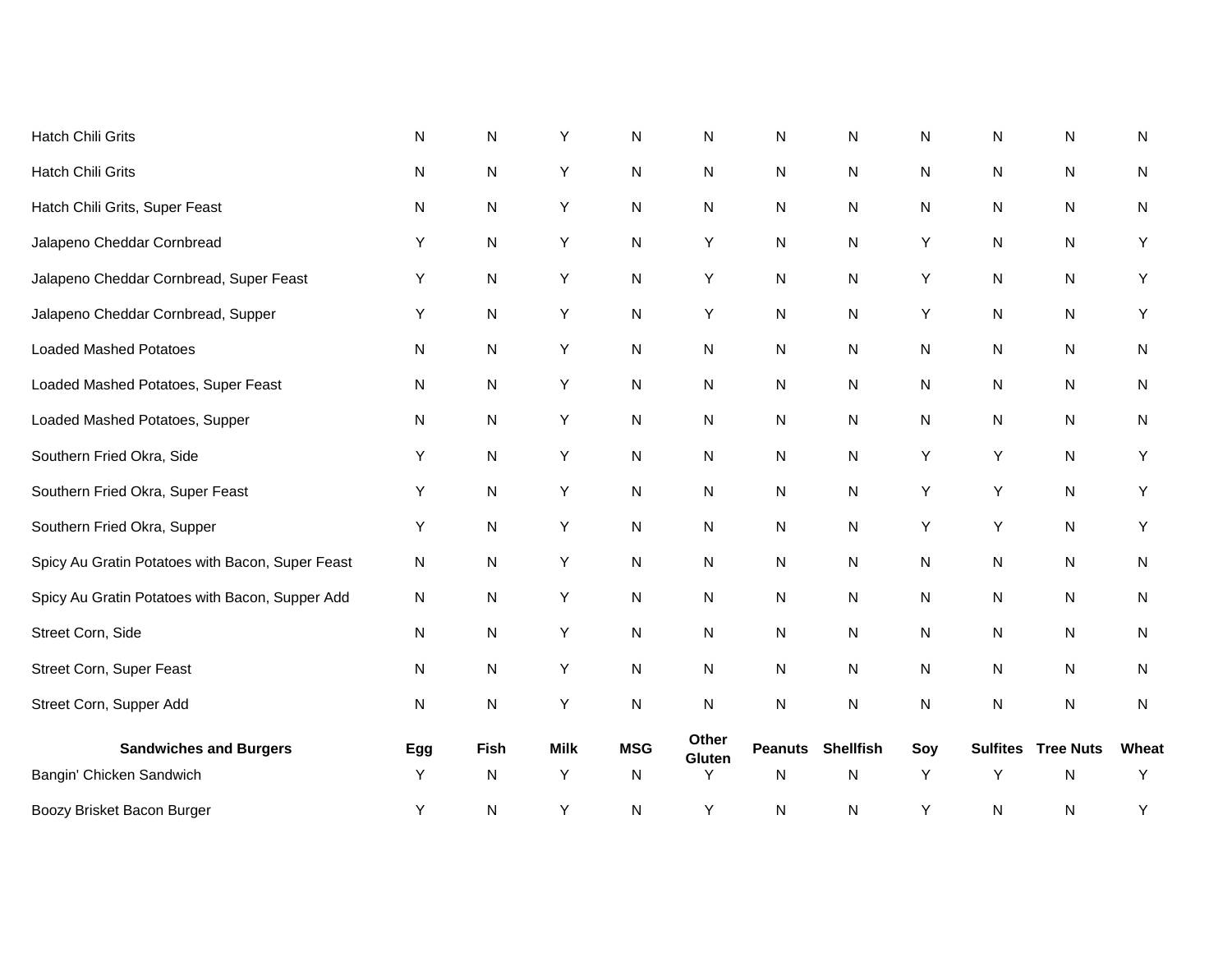| <b>Buttermilk Fried Cauliflower Sandwich</b> | Y   | $\mathsf{N}$ | Υ           | $\mathsf{N}$ | Υ               | ${\sf N}$      | Ν                | Y   | N               | ${\sf N}$        | Υ         |
|----------------------------------------------|-----|--------------|-------------|--------------|-----------------|----------------|------------------|-----|-----------------|------------------|-----------|
| Crispy Hot Honey Chicken Sandwich            | Y   | $\mathsf{N}$ | Υ           | N            | Y               | ${\sf N}$      | N                | Υ   | Y               | ${\sf N}$        | Υ         |
| Grilled Veggie Burger                        | Y   | $\mathsf{N}$ | Y           | ${\sf N}$    | Y               | ${\sf N}$      | ${\sf N}$        | Υ   | Υ               | ${\sf N}$        | Y         |
| Hatch Green Chile Pulled Pork Melt           | Y   | ${\sf N}$    | Y           | N            | Y               | $\mathsf{N}$   | $\mathsf{N}$     | Υ   | ${\sf N}$       | ${\sf N}$        | Y         |
| Lucille's All American Burger                | Υ   | ${\sf N}$    | Υ           | N            | Υ               | N              | N                | Υ   | N               | N                | Υ         |
| Lucille's BBQ Tri Tip Sandwich               | Υ   | $\mathsf{N}$ | Υ           | N            | Υ               | ${\sf N}$      | ${\sf N}$        | Υ   | Y               | ${\sf N}$        | Y         |
| Lucille's Cubano                             | Υ   | $\mathsf{N}$ | Y           | N            | Υ               | ${\sf N}$      | ${\sf N}$        | N   | N               | ${\sf N}$        | Y         |
| Lucille's Original Pulled Pork Sandwich      | N   | ${\sf N}$    | Υ           | N            | Y               | $\mathsf{N}$   | Ν                | N   | N               | N                | Y         |
| Memphis Style Pulled Pork Sandwich           | Y   | ${\sf N}$    | Υ           | N            | Υ               | N              | Ν                | N   | Y               | N                | Y         |
| Monte Cristo                                 | Υ   | ${\sf N}$    | Υ           | N            | Y               | N              | N                | Υ   | Υ               | N                | Y         |
| Nashville Hot Chicken Sandwich               | Y   | ${\sf N}$    | Y           | N            | Y               | ${\sf N}$      | N                | N   | ${\sf N}$       | N                | Y         |
| Smoked BBQ Chicken Sandwich                  | Y   | ${\sf N}$    | Υ           | N            | Y               | N              | Ν                | N   | Y               | N                | Υ         |
| Smokehouse BBQ Bacon Burger                  | Y   | ${\sf N}$    | Υ           | N            | Y               | $\mathsf{N}$   | $\mathsf{N}$     | N   | Y               | N                | Υ         |
| Southern Fried Chicken Sandwich              | Y   | ${\sf N}$    | Y           | N            | Υ               | ${\sf N}$      | ${\sf N}$        | N   | N               | N                | Υ         |
| Texas Style Brisket Sandwich                 | Υ   | $\mathsf{N}$ | Υ           | N            | Υ               | ${\sf N}$      | ${\sf N}$        | N   | Υ               | ${\sf N}$        | Υ         |
| <b>Swoon Worthy Sides</b>                    | Egg | <b>Fish</b>  | <b>Milk</b> | <b>MSG</b>   | Other<br>Gluten | <b>Peanuts</b> | <b>Shellfish</b> | Soy | <b>Sulfites</b> | <b>Tree Nuts</b> | Wheat     |
| <b>BBQ Beans</b>                             | N   | N            | N           | N            | N               | $\mathsf{N}$   | N                | N   | Y               | N                | N         |
| Creamy Coleslaw                              | Υ   | ${\sf N}$    | Υ           | N            | ${\sf N}$       | N              | N                | N   | ${\sf N}$       | ${\sf N}$        | ${\sf N}$ |
| Fresh Cut French Fries                       | N   | N            | N           | ${\sf N}$    | ${\sf N}$       | $\mathsf{N}$   | ${\sf N}$        | N   | ${\sf N}$       | N                | N         |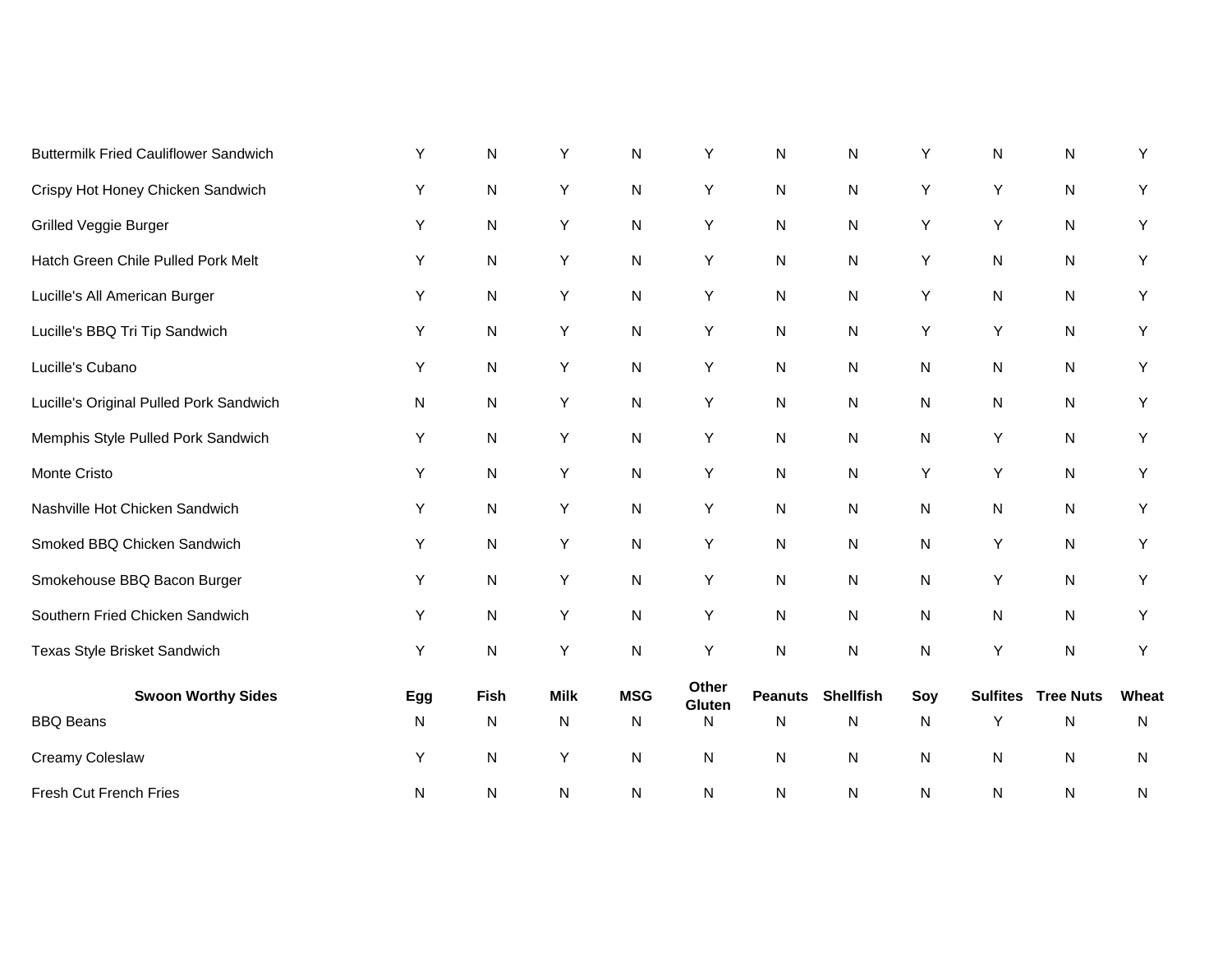| Fresh Cut French Fries, Family Supper                    | N                           | N                                   | N           | N                           | ${\sf N}$                      | ${\sf N}$                      | N                           | N                           | N                              | ${\sf N}$                           | N                                   |
|----------------------------------------------------------|-----------------------------|-------------------------------------|-------------|-----------------------------|--------------------------------|--------------------------------|-----------------------------|-----------------------------|--------------------------------|-------------------------------------|-------------------------------------|
| Fresh Cut French Fries, Feast                            | N                           | ${\sf N}$                           | N           | N                           | N                              | ${\sf N}$                      | N                           | N                           | N                              | ${\sf N}$                           | ${\sf N}$                           |
| <b>Garlic Mashed Potatoes</b>                            | N                           | ${\sf N}$                           | Υ           | N                           | ${\sf N}$                      | ${\sf N}$                      | N                           | N                           | N                              | ${\sf N}$                           | ${\sf N}$                           |
| Macaroni and Cheese                                      | Υ                           | N                                   | Υ           | N                           | N                              | N                              | N                           | N                           | N                              | ${\sf N}$                           | Υ                                   |
| Sauteed Seasonal Vegetables                              | N                           | N                                   | ${\sf N}$   | N                           | N                              | N                              | N                           | N                           | N                              | ${\sf N}$                           | $\mathsf{N}$                        |
| Southern Braised Greens                                  | N                           | ${\sf N}$                           | ${\sf N}$   | N                           | N                              | ${\sf N}$                      | ${\sf N}$                   | Y                           | N                              | ${\sf N}$                           | $\mathsf{N}$                        |
| <b>Tomato Slices</b>                                     | N                           | ${\sf N}$                           | N           | N                           | N                              | ${\sf N}$                      | ${\sf N}$                   | ${\sf N}$                   | N                              | ${\sf N}$                           | $\mathsf{N}$                        |
| <b>Watermelon Slices</b>                                 | ${\sf N}$                   | ${\sf N}$                           | N           | ${\sf N}$                   | ${\sf N}$                      | ${\sf N}$                      | ${\sf N}$                   | N                           | N                              | ${\sf N}$                           | ${\sf N}$                           |
| <b>Beverages</b>                                         | Egg                         | Fish                                | <b>Milk</b> | <b>MSG</b>                  | Other<br>Gluten                | <b>Peanuts</b>                 | <b>Shellfish</b>            | Soy                         | <b>Sulfites</b>                | <b>Tree Nuts</b>                    | Wheat                               |
| Abita Root Beer                                          | N                           | N                                   | N           | N                           | N                              | N                              | N                           | ${\sf N}$                   | N                              | ${\sf N}$                           | $\mathsf{N}$                        |
| Barq's Root Beer                                         | ${\sf N}$                   | ${\sf N}$                           | ${\sf N}$   | N                           | N                              | ${\sf N}$                      | N                           | N                           | ${\sf N}$                      | ${\sf N}$                           | $\mathsf{N}$                        |
| Chocolate Milk                                           | ${\sf N}$                   | ${\sf N}$                           | Υ           | N                           | N                              | $\mathsf{N}$                   | ${\sf N}$                   | N                           | ${\sf N}$                      | ${\sf N}$                           | ${\sf N}$                           |
| Coca Cola                                                | ${\sf N}$                   | ${\sf N}$                           | N           | ${\sf N}$                   | ${\sf N}$                      | $\mathsf{N}$                   | N                           | N                           | ${\sf N}$                      | ${\sf N}$                           | ${\sf N}$                           |
| Coke Zero                                                | N                           | ${\sf N}$                           | N           | N                           | N                              | ${\sf N}$                      | N                           | N                           | N                              | ${\sf N}$                           | ${\sf N}$                           |
| Decaf Coffee<br>with Half and Half<br>with Sugar Packets | N<br>${\sf N}$<br>${\sf N}$ | ${\sf N}$<br>${\sf N}$<br>${\sf N}$ | N<br>Υ<br>N | N<br>${\sf N}$<br>${\sf N}$ | ${\sf N}$<br>$\mathsf{N}$<br>N | N<br>${\sf N}$<br>$\mathsf{N}$ | ${\sf N}$<br>N<br>${\sf N}$ | N<br>${\sf N}$<br>${\sf N}$ | N<br>$\mathsf{N}$<br>${\sf N}$ | ${\sf N}$<br>${\sf N}$<br>${\sf N}$ | ${\sf N}$<br>${\sf N}$<br>${\sf N}$ |
| Diet Coke                                                | ${\sf N}$                   | ${\sf N}$                           | N           | ${\sf N}$                   | N                              | $\mathsf{N}$                   | ${\sf N}$                   | N                           | ${\sf N}$                      | ${\sf N}$                           | ${\sf N}$                           |
| Dr Pepper                                                | ${\sf N}$                   | ${\sf N}$                           | N           | ${\sf N}$                   | ${\sf N}$                      | $\mathsf{N}$                   | ${\sf N}$                   | N                           | ${\sf N}$                      | ${\sf N}$                           | ${\sf N}$                           |
| Fiji Water                                               | N                           | ${\sf N}$                           | N           | ${\sf N}$                   | N                              | ${\sf N}$                      | ${\sf N}$                   | N                           | ${\sf N}$                      | ${\sf N}$                           | $\mathsf{N}$                        |
| Ginger Ale                                               | ${\sf N}$                   | ${\sf N}$                           | N           | ${\sf N}$                   | $\mathsf{N}$                   | $\mathsf{N}$                   | ${\sf N}$                   | ${\sf N}$                   | ${\sf N}$                      | ${\sf N}$                           | ${\sf N}$                           |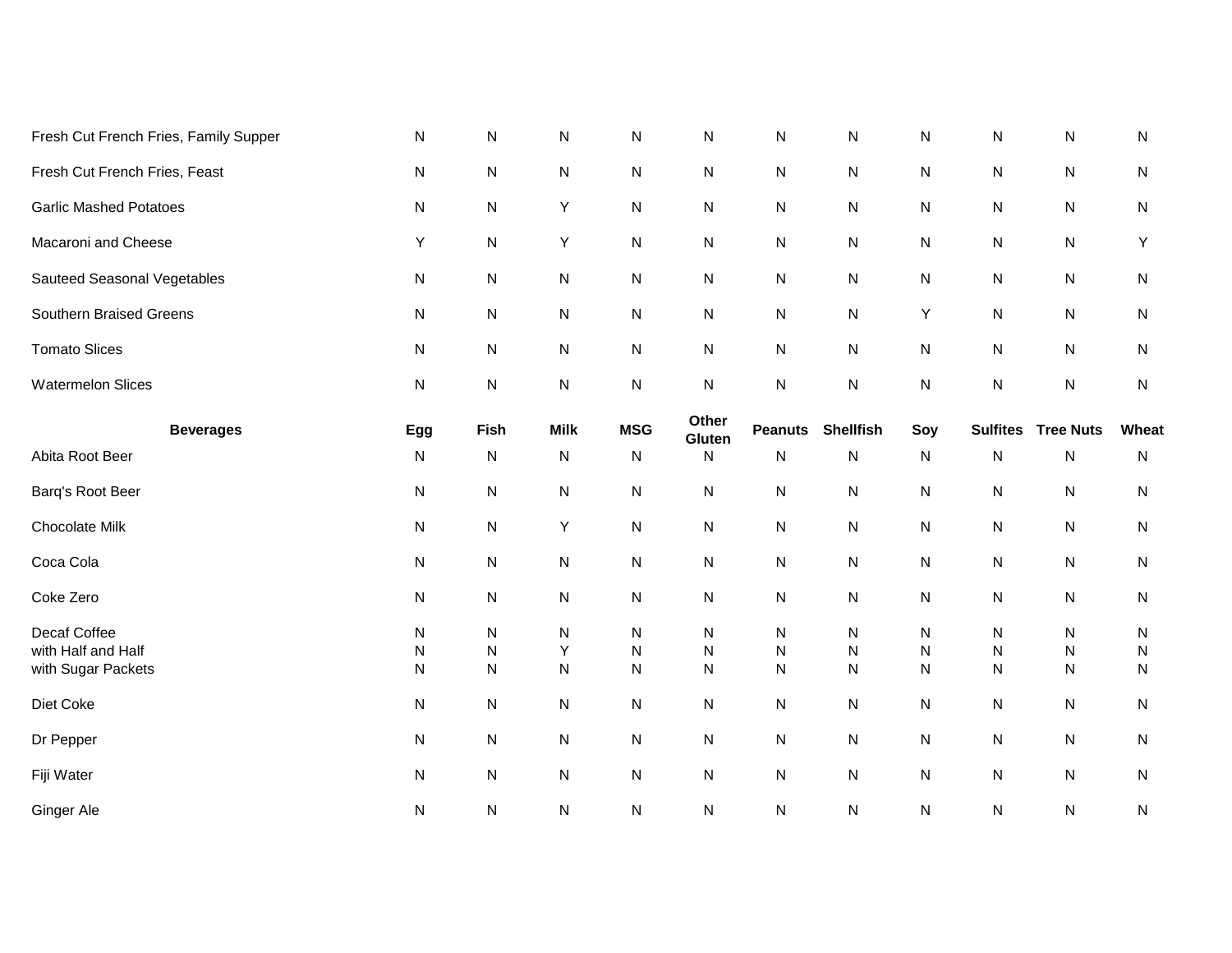| Iced Tea                                                                  | N                           | $\mathsf{N}$                      | N           | Ν                              | N                              | N                   | Ν                | N           | N                           | N                           | N                           |
|---------------------------------------------------------------------------|-----------------------------|-----------------------------------|-------------|--------------------------------|--------------------------------|---------------------|------------------|-------------|-----------------------------|-----------------------------|-----------------------------|
| Low Fat Milk                                                              | N                           | ${\sf N}$                         | Υ           | N                              | N                              | N                   | Ν                | N           | N                           | N                           | ${\sf N}$                   |
| Lucille's Fresh Ground Coffee<br>with Half and Half<br>with Sugar Packets | N<br>${\sf N}$<br>${\sf N}$ | N<br>$\mathsf{N}$<br>$\mathsf{N}$ | N<br>Y<br>N | N<br>$\mathsf{N}$<br>${\sf N}$ | N<br>${\sf N}$<br>$\mathsf{N}$ | N<br>N<br>${\sf N}$ | Ν<br>N<br>N      | N<br>N<br>N | N<br>${\sf N}$<br>${\sf N}$ | N<br>${\sf N}$<br>${\sf N}$ | N<br>${\sf N}$<br>${\sf N}$ |
| Lucille's Peach Lemonade                                                  | N                           | ${\sf N}$                         | N           | N                              | N                              | ${\sf N}$           | N                | N           | N                           | N                           | ${\sf N}$                   |
| Lucille's Sidewalk Fresh Lemonade                                         | ${\sf N}$                   | ${\sf N}$                         | N           | N                              | N                              | ${\sf N}$           | N                | N           | N                           | N                           | N                           |
| Lucille's Strawberry Lemonade                                             | N                           | $\mathsf{N}$                      | N           | N                              | ${\sf N}$                      | ${\sf N}$           | N                | N           | N                           | N                           | N                           |
| Mexican Coke                                                              | N                           | ${\sf N}$                         | ${\sf N}$   | N                              | ${\sf N}$                      | ${\sf N}$           | N                | N           | N                           | N                           | N                           |
| Muddy Waters                                                              | N                           | $\mathsf{N}$                      | N           | N                              | N                              | ${\sf N}$           | N                | N           | N                           | N                           | N                           |
| Peach Iced Tea                                                            | N                           | $\mathsf{N}$                      | N           | N                              | ${\sf N}$                      | ${\sf N}$           | N                | N           | ${\sf N}$                   | ${\sf N}$                   | N                           |
| Red Bull Energy Drink                                                     | N                           | $\mathsf{N}$                      | N           | N                              | ${\sf N}$                      | ${\sf N}$           | ${\sf N}$        | N           | N                           | N                           | N                           |
| San Pellegrino Sparkling Mineral Water                                    | N                           | ${\sf N}$                         | N           | N                              | ${\sf N}$                      | N                   | N                | N           | ${\sf N}$                   | N                           | N                           |
| Sprite                                                                    | N                           | $\mathsf{N}$                      | ${\sf N}$   | N                              | ${\sf N}$                      | N                   | ${\sf N}$        | N           | N                           | N                           | N                           |
| Sweet Tea                                                                 | N                           | ${\sf N}$                         | N           | N                              | ${\sf N}$                      | N                   | N                | N           | $\mathsf{N}$                | N                           | N                           |
| Watermelon Iced Tea                                                       | N                           | ${\sf N}$                         | ${\sf N}$   | N                              | ${\sf N}$                      | ${\sf N}$           | ${\sf N}$        | N           | ${\sf N}$                   | N                           | ${\sf N}$                   |
| <b>Desserts</b>                                                           | Egg                         | <b>Fish</b>                       | <b>Milk</b> | <b>MSG</b>                     | Other<br>Gluten                | <b>Peanuts</b>      | <b>Shellfish</b> | Soy         | <b>Sulfites</b>             | <b>Tree Nuts</b>            | Wheat                       |
| Ala Mode Ice Cream Scoop                                                  | N                           | N                                 | Υ           | N                              | N                              | $\mathsf{N}$        | Ν                | N           | N                           | N                           | N                           |
| Deep Dish Apple Cobbler                                                   | Υ                           | ${\sf N}$                         | Υ           | ${\sf N}$                      | Υ                              | ${\sf N}$           | N                | Υ           | N                           | N                           | Υ                           |
| Key Lime Cheesecake                                                       | Υ                           | $\mathsf{N}$                      | Υ           | ${\sf N}$                      | Υ                              | ${\sf N}$           | ${\sf N}$        | Υ           | Υ                           | N                           | Υ                           |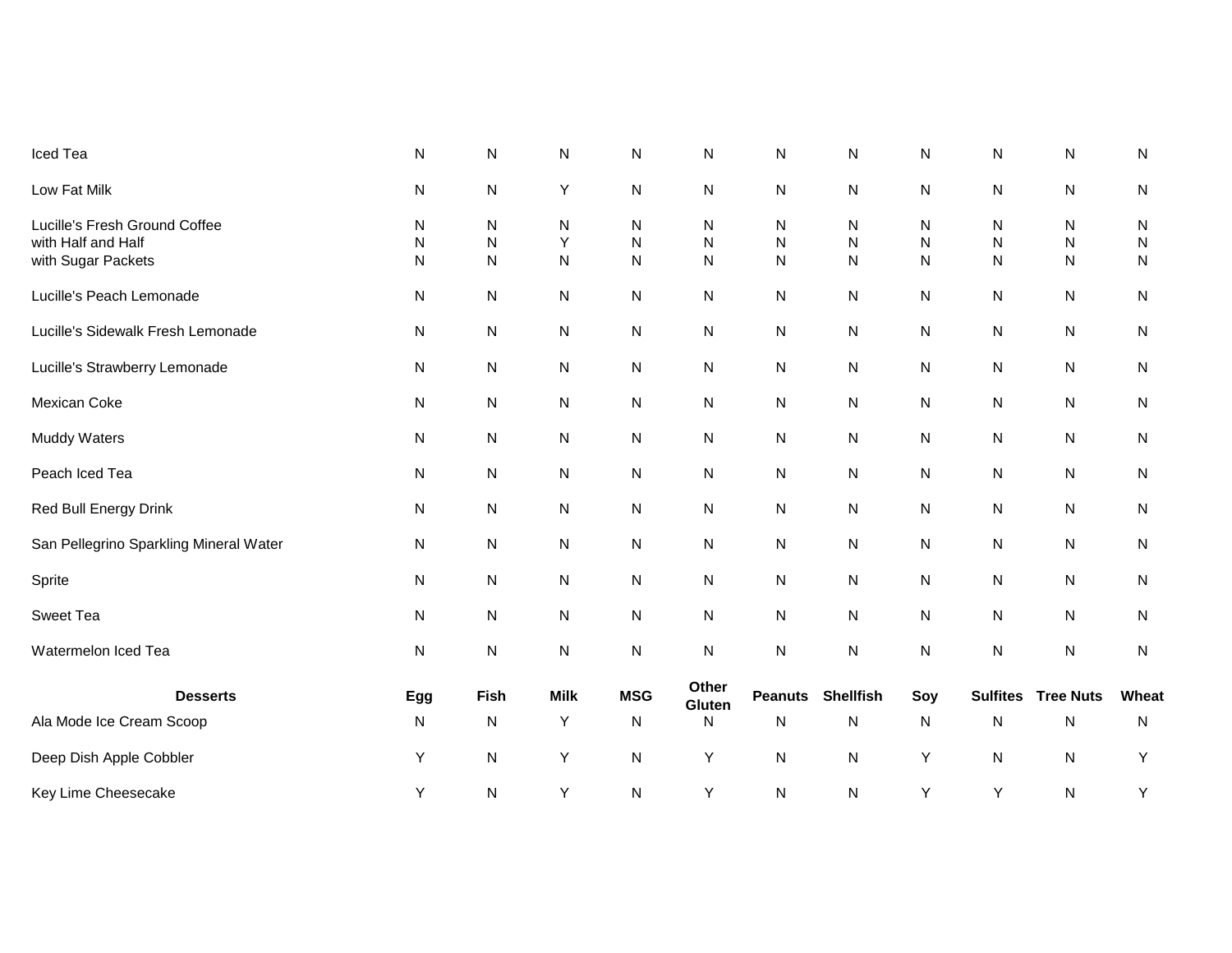| Old-Fashioned Banana Pudding                                                  | Y      | $\mathsf{N}$ | Y           | N          | N               | N              | N                | Y      | N               | $\mathsf{N}$     | Y         |
|-------------------------------------------------------------------------------|--------|--------------|-------------|------------|-----------------|----------------|------------------|--------|-----------------|------------------|-----------|
| Praline Banana Pudding                                                        | Y      | $\mathsf{N}$ | Y           | N          | N               | $\mathsf{N}$   | $\mathsf{N}$     | Y      | N               | Y                | Υ         |
| <b>Praline Cheesecake</b>                                                     | Y      | $\mathsf{N}$ | Υ           | N          | N               | $\mathsf{N}$   | $\mathsf{N}$     | N      | N               | Y                | Υ         |
| Snickers Ice Cream Pie                                                        | Y      | N            | Υ           | N          | N               | Y              | N                | Y      | N               | N                | Υ         |
| <b>Strawberry Banana Pudding</b>                                              | Y      | N            | Υ           | N          | N               | N              | N                | Y      | N               | N                | Υ         |
| <b>Texas Sheet Cake</b>                                                       | Y      | N            | Υ           | N          | N               | N              | N                | Y      | N               | Y                | Y         |
| Triple Chocolate Cheesecake                                                   | Υ      | N            | Υ           | N          | N               | N              | ${\sf N}$        | Y      | N               | N                | Υ         |
| <b>Lunch Slow Smoked BBQ Items</b>                                            | Egg    | <b>Fish</b>  | <b>Milk</b> | <b>MSG</b> | Other<br>Gluten | <b>Peanuts</b> | <b>Shellfish</b> | Soy    | <b>Sulfites</b> | <b>Tree Nuts</b> | Wheat     |
| Alabama Chicken, 1/4                                                          | Y      | N            | N           | N          | N               | $\mathsf{N}$   | N                | N      | N               | N                | Ν         |
| BBQ Chicken, 1/4                                                              | N      | N            | N           | N          | N               | N              | N                | N      | Y               | N                | N         |
| <b>BBQ Tri Tip</b>                                                            | N      | N            | N           | N          | N               | N              | N                | Y      | Y               | N                | N         |
| Baby Back Ribs, 3 Bones                                                       | N      | N            | N           | N          | N               | N              | N                | N      | Y               | N                | N         |
| <b>Brisket Burnt Ends</b>                                                     | N      | N            | N           | N          | N               | N              | N                | N      | Υ               | N                | N         |
| Build Your Own Bar-B-Que Combo                                                | N      | N            | N           | N          | N               | N              | N                | N      | N               | N                | N         |
| with Meat Choice Alabama Chicken                                              | Y      | N            | N           | N          | N               | N              | N                | N      | N               | N                | N         |
| with Meat Choice BBQ Chicken                                                  | N      | N            | N           | N          | N               | N              | $\mathsf{N}$     | N      | Y<br>Y          | N                | ${\sf N}$ |
| with Meat Choice BBQ Tri Tip                                                  | N      | N            | N           | N          | N               | N              | N                | Y      | Y               | N                | N         |
| with Meat Choice Baby Back Ribs<br>with Meat Choice Beef Brisket Link Sausage | N<br>N | N<br>N       | N<br>N      | N<br>N     | N<br>N          | N<br>N         | N<br>N           | N<br>N | Y               | N<br>N           | N<br>N    |
| with Meat Choice Beef Ribs                                                    | N      | N            | N           | N          | N               | N              | N                | N      | Y               | N                | N         |
| with Meat Choice Brisket Burnt Ends                                           | N      | N            | ${\sf N}$   | N          | N               | N              | N                | N      | Υ               | N                | N         |
| with Meat Choice Jalapeno Cheddar Sausage                                     | N      | $\mathsf{N}$ | Υ           | N          | N               | N              | N                | N      | Υ               | N                | Ν         |
| with Meat Choice Pork Belly Burnt Ends                                        | N      | N            | N           | N          | N               | N              | N                | Υ      | N               | N                | Υ         |
| with Meat Choice Pulled Chicken                                               | N      | N            | N           | N          | N               | N              | N                | N      | Υ               | N                | N         |
| with Meat Choice Pulled Pork                                                  | N      | N            | N           | N          | N               | N              | N                | N      | Υ               | N                | N         |
| with Meat Choice Smoked Rib Tips                                              | N      | N            | N           | N          | N               | N              | N                | N      | Υ               | N                | Ν         |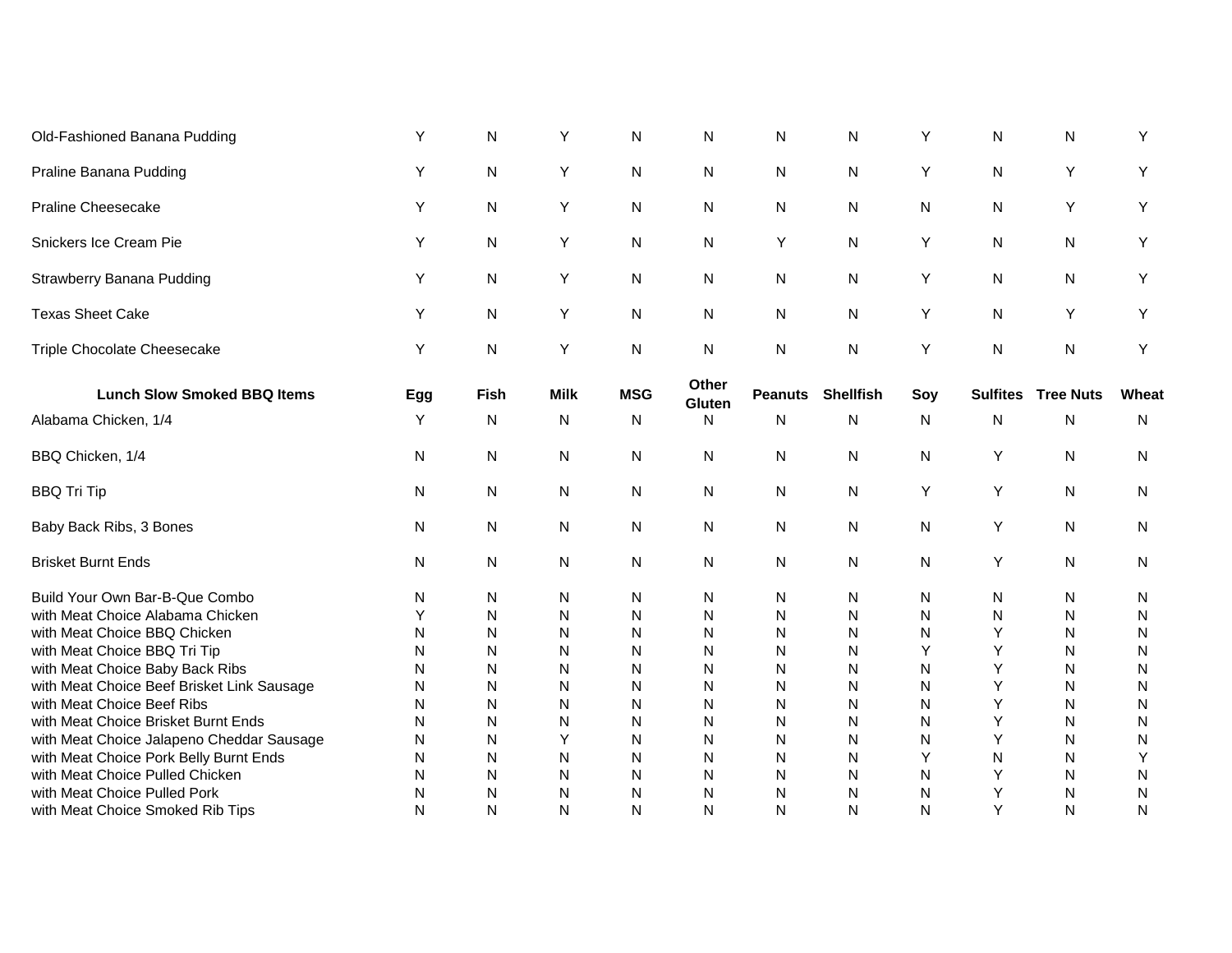| with Meat Choice Smoked Turkey with Tasso Gravy<br>with Meat Choice St Louis Ribs | N<br>${\sf N}$ | N<br>N    | Υ<br>N      | N<br>Ν     | Y<br>N          | N<br>N         | N<br>N           | Y<br>N    | N<br>Υ          | N<br>Ν           | Y<br>N    |
|-----------------------------------------------------------------------------------|----------------|-----------|-------------|------------|-----------------|----------------|------------------|-----------|-----------------|------------------|-----------|
| with Meat Choice Texas Red Hot Sausage                                            | ${\sf N}$      | N         | N           | Υ          | $\mathsf{N}$    | $\mathsf{N}$   | N                | N         | Υ               | ${\sf N}$        | N         |
| <b>Pulled Pork</b>                                                                | N              | N         | N           | N          | N               | N              | N                | N         | Υ               | ${\sf N}$        | N         |
| <b>Sliced Brisket</b>                                                             | N              | N         | ${\sf N}$   | N          | N               | N              | N                | N         | Υ               | N                | N         |
| St Louis Spare Ribs, Lunch                                                        | N              | N         | ${\sf N}$   | N          | N               | N              | N                | N         | Υ               | ${\sf N}$        | N         |
| <b>Texas Style Beef Brisket</b>                                                   | N              | ${\sf N}$ | ${\sf N}$   | N          | ${\sf N}$       | $\mathsf{N}$   | N                | Υ         | Y               | ${\sf N}$        | N         |
| <b>Lunch Southern Specialties</b>                                                 | Egg            | Fish      | <b>Milk</b> | <b>MSG</b> | Other<br>Gluten | <b>Peanuts</b> | <b>Shellfish</b> | Soy       | <b>Sulfites</b> | <b>Tree Nuts</b> | Wheat     |
| Jambalaya Me-Oh-My-A                                                              | N              | N         | Υ           | N          | N               | $\mathsf{N}$   | Υ                | Y         | N               | ${\sf N}$        | N         |
| Nashville Hot Chicken Lunch                                                       | Υ              | N         | Υ           | N          | Υ               | N              | N                | N         | N               | N                | Υ         |
| New Orleans Gumbo                                                                 | N              | ${\sf N}$ | ${\sf N}$   | N          | Υ               | $\mathsf{N}$   | Υ                | Y         | N               | ${\sf N}$        | Y         |
| Southern Fried Chicken                                                            | N              | ${\sf N}$ | Υ           | ${\sf N}$  | Υ               | ${\sf N}$      | ${\sf N}$        | ${\sf N}$ | ${\sf N}$       | ${\sf N}$        | Υ         |
| <b>Lunch Greens</b>                                                               | Egg            | Fish      | <b>Milk</b> | <b>MSG</b> | Other<br>Gluten | <b>Peanuts</b> | <b>Shellfish</b> | Soy       | <b>Sulfites</b> | <b>Tree Nuts</b> | Wheat     |
| BBQ Chicken Salad, Half                                                           | Y              | N         | Υ           | N          | Y               | $\mathsf{N}$   | N                | N         | Y               | ${\sf N}$        | Υ         |
| Tri Tip Salad, Half                                                               | N              | N         | ${\sf N}$   | N          | $\mathsf{N}$    | $\mathsf{N}$   | $\mathsf{N}$     | N         | Υ               | ${\sf N}$        | ${\sf N}$ |
| <b>Family Menu Appetizer Platters</b>                                             | Egg            | Fish      | <b>Milk</b> | <b>MSG</b> | Other<br>Gluten | <b>Peanuts</b> | <b>Shellfish</b> | Soy       | <b>Sulfites</b> | <b>Tree Nuts</b> | Wheat     |
| <b>BBQ Rib Tips</b>                                                               | N              | N         | N           | N          | $\mathsf{N}$    | $\mathsf{N}$   | N                | N         | Υ               | N                | N         |
| Deviled Eggs                                                                      | Υ              | ${\sf N}$ | ${\sf N}$   | N          | ${\sf N}$       | $\mathsf{N}$   | N                | N         | N               | ${\sf N}$        | N         |
| <b>Grilled Hot Links</b>                                                          | N              | ${\sf N}$ | ${\sf N}$   | N          | $\mathsf{N}$    | N              | $\mathsf{N}$     | N         | Υ               | ${\sf N}$        | N         |
| Southern Chicken Strips                                                           | Y              | N         | Υ           | N          | Υ               | $\mathsf{N}$   | N                | N         | N               | ${\sf N}$        | Y         |
| Spinach and Cheese Dip                                                            | N              | ${\sf N}$ | Υ           | N          | $\mathsf{N}$    | $\mathsf{N}$   | $\mathsf{N}$     | N         | N               | ${\sf N}$        | N         |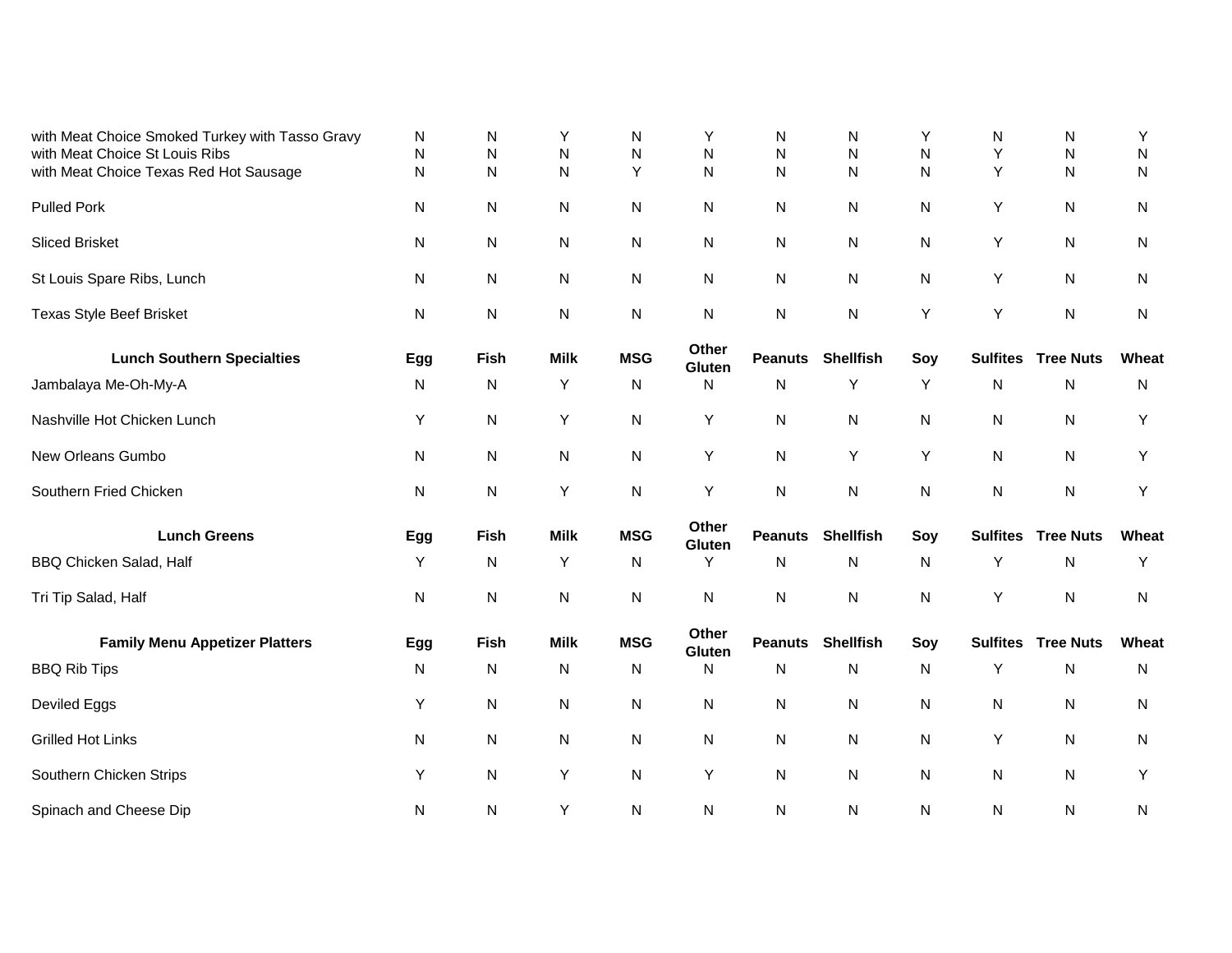| <b>Family Menu Sandwich Platters</b>      | Egg | Fish | <b>Milk</b> | <b>MSG</b> | Other<br>Gluten | <b>Peanuts</b> | <b>Shellfish</b>  | Soy | <b>Sulfites</b> | <b>Tree Nuts</b> | Wheat |
|-------------------------------------------|-----|------|-------------|------------|-----------------|----------------|-------------------|-----|-----------------|------------------|-------|
| Pulled Chicken Sandwich Platter           | Y   | N    | Υ           | N          | Y               | N              | N                 | N   | Υ               | N                | Y     |
| <b>Pulled Pork Sandwich Platter</b>       | Υ   | N    | Υ           | N          | Υ               | N              | N                 | N   | Υ               | N                | Y     |
| Texas Style Beef Brisket Sandwich Platter | Y   | N    | Υ           | N          | Y               | N              | N                 | Υ   | Y               | N                | Y     |
| Tri Tip Sandwich Platter                  | Y   | N    | Υ           | N          | Υ               | N              | Ν                 | Υ   | Υ               | N                | Y     |
| <b>Family Menu BBQ Platters</b>           | Egg | Fish | <b>Milk</b> | <b>MSG</b> | Other<br>Gluten | <b>Peanuts</b> | <b>Shellfish</b>  | Soy | <b>Sulfites</b> | <b>Tree Nuts</b> | Wheat |
| <b>BBQ Chicken Platter</b>                | N   | N    | N           | N          | N               | N              | N                 | N   | Υ               | N                | N     |
| Baby Back Rib Platter                     | N   | N    | N           | N          | N               | N              | N                 | N   | Υ               | N                | N     |
| <b>Beef Rib Platter</b>                   | N   | N    | N           | N          | N               | N              | N                 | N   | Υ               | N                | N     |
| Chicken and Rib Platter                   | N   | N    | N           | N          | N               | N              | N                 | N   | Y               | N                | N     |
| with Baby Back Ribs                       | N   | N    | N           | N          | N               | N              | N                 | N   | Y               | N                | N     |
| with Beef Ribs                            | N   | N    | N           | N          | N               | N              | N                 | N   | Y               | N                | N     |
| with St Louis Ribs                        | N   | N    | N           | N          | N               | N              | N                 | N   | Y               | N                | N     |
| Jambalaya Me-Oh-My-A                      | N   | N    | Υ           | N          | ${\sf N}$       | N              | Y                 | Υ   | N               | N                | Y     |
| New Orleans Gumbo Platter                 | N   | N    | N           | N          | Υ               | $\mathsf{N}$   | Υ                 | Y   | N               | N                | Y     |
| St Louis Rib Platter                      | N   | N    | N           | N          | ${\sf N}$       | N              | Ν                 | N   | Υ               | N                | N     |
| <b>Family Menu Salads and Specialties</b> | Egg | Fish | <b>Milk</b> | <b>MSG</b> | Other<br>Gluten | <b>Peanuts</b> | <b>Shellfish</b>  | Soy | <b>Sulfites</b> | <b>Tree Nuts</b> | Wheat |
| <b>BBQ Chicken Salad Platter</b>          | Y   | N    | Υ           | N          | Y               | $\mathsf{N}$   | N                 | N   | Υ               | N                | Y     |
| Tri Tip Salad Platter                     | N   | N    | N           | N          | N               | N              | Ν                 | N   | Υ               | N                | N     |
| <b>Family Menu Sides and Salads</b>       | Egg | Fish | <b>Milk</b> | <b>MSG</b> | Other<br>Gluten |                | Peanuts Shellfish | Soy | <b>Sulfites</b> | <b>Tree Nuts</b> | Wheat |
| <b>BBQ Beans</b>                          | N   | N    | N           | N          | N               | N              | Ν                 | N   | Υ               | N                | N     |
|                                           |     |      |             |            |                 |                |                   |     |                 |                  |       |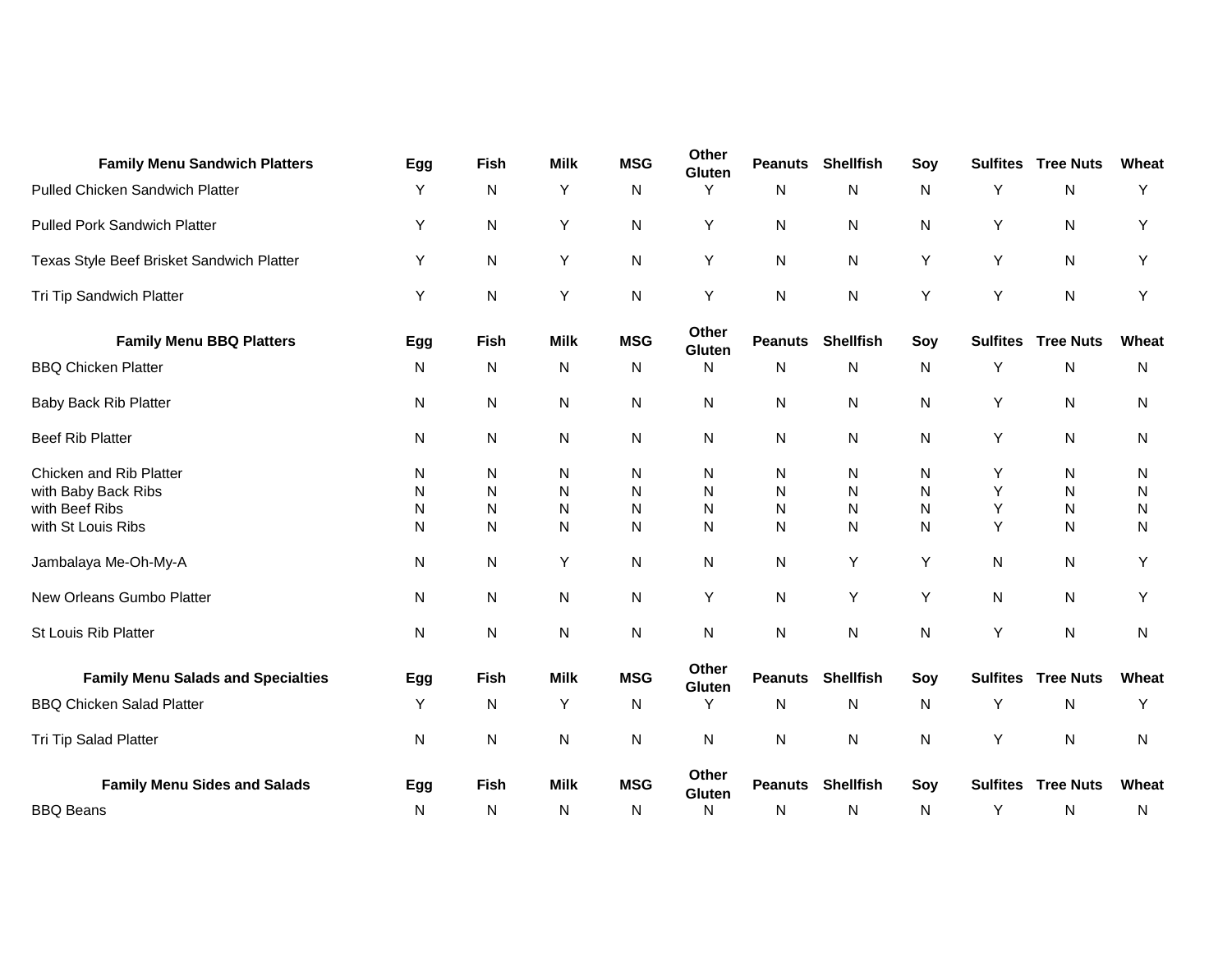| Creamy Coleslaw                          | Υ         | ${\sf N}$   | Υ            | N          | $\mathsf{N}$    | ${\sf N}$      | ${\sf N}$        | ${\sf N}$ | N               | $\mathsf{N}$     | ${\sf N}$    |
|------------------------------------------|-----------|-------------|--------------|------------|-----------------|----------------|------------------|-----------|-----------------|------------------|--------------|
| Homemade Biscuits with Apple Butter      | N         | ${\sf N}$   | Y            | N          | N               | N              | N                | Y         | ${\sf N}$       | ${\sf N}$        | Y            |
| Macaroni and Cheese                      | Υ         | ${\sf N}$   | Υ            | ${\sf N}$  | N               | ${\sf N}$      | ${\sf N}$        | ${\sf N}$ | ${\sf N}$       | ${\sf N}$        | Υ            |
| <b>Roasted Garlic Mashed Potatoes</b>    | N         | ${\sf N}$   | Υ            | ${\sf N}$  | N               | N              | N                | N         | ${\sf N}$       | ${\sf N}$        | $\mathsf{N}$ |
| Sauteed Seasonal Vegetables, Super Feast | ${\sf N}$ | ${\sf N}$   | N            | ${\sf N}$  | N               | ${\sf N}$      | ${\sf N}$        | ${\sf N}$ | ${\sf N}$       | ${\sf N}$        | $\mathsf{N}$ |
| Southern Braised Greens                  | N         | ${\sf N}$   | N            | ${\sf N}$  | N               | ${\sf N}$      | ${\sf N}$        | Y         | ${\sf N}$       | ${\sf N}$        | $\mathsf{N}$ |
| Watermelon Feast                         | ${\sf N}$ | ${\sf N}$   | N            | N          | N               | N              | ${\sf N}$        | ${\sf N}$ | ${\sf N}$       | ${\sf N}$        | $\mathsf{N}$ |
| <b>Watermelon Slices</b>                 | N         | ${\sf N}$   | N            | N          | N               | ${\sf N}$      | ${\sf N}$        | ${\sf N}$ | ${\sf N}$       | ${\sf N}$        | $\mathsf{N}$ |
| <b>Family Menu A La Carte Meats</b>      | Egg       | <b>Fish</b> | <b>Milk</b>  | <b>MSG</b> | Other<br>Gluten | <b>Peanuts</b> | <b>Shellfish</b> | Soy       | <b>Sulfites</b> | <b>Tree Nuts</b> | Wheat        |
| BBQ Rib Tips, 1 Lb                       | N         | N           | N            | N          | N               | N              | N                | N         | Y               | N                | $\mathsf{N}$ |
| Beef Brisket, 1 Lb                       | ${\sf N}$ | ${\sf N}$   | N            | N          | N               | N              | ${\sf N}$        | ${\sf N}$ | Υ               | ${\sf N}$        | $\mathsf{N}$ |
| Brisket Burnt Ends, 1 Lb                 | ${\sf N}$ | N           | N            | N          | N               | ${\sf N}$      | ${\sf N}$        | ${\sf N}$ | Υ               | ${\sf N}$        | ${\sf N}$    |
| Jalapeno Cheddar Sausage Links, 1 Lb     | N         | ${\sf N}$   | Y            | N          | N               | ${\sf N}$      | ${\sf N}$        | ${\sf N}$ | Υ               | ${\sf N}$        | $\mathsf{N}$ |
| Pulled Chicken, 1 Lb                     | N         | ${\sf N}$   | N            | N          | N               | N              | ${\sf N}$        | ${\sf N}$ | Υ               | ${\sf N}$        | $\mathsf{N}$ |
| Pulled Pork, 1 Lb                        | ${\sf N}$ | N           | N            | N          | N               | ${\sf N}$      | ${\sf N}$        | ${\sf N}$ | Υ               | ${\sf N}$        | ${\sf N}$    |
| Red Hot Sausage Links, 1 Lb              | ${\sf N}$ | ${\sf N}$   | $\mathsf{N}$ | Y          | N               | N              | ${\sf N}$        | ${\sf N}$ | Υ               | ${\sf N}$        | $\mathsf{N}$ |
| Smoked Ham, 1 Lb                         | N         | ${\sf N}$   | N            | N          | N               | ${\sf N}$      | ${\sf N}$        | ${\sf N}$ | ${\sf N}$       | ${\sf N}$        | $\mathsf{N}$ |
| Smoked Turkey, 1 Lb                      | N         | N           | N            | N          | N               | N              | ${\sf N}$        | ${\sf N}$ | ${\sf N}$       | ${\sf N}$        | N            |
| Tri Tip, 1 Lb                            | N         | ${\sf N}$   | N            | ${\sf N}$  | N               | N              | N                | Y         | Υ               | ${\sf N}$        | ${\sf N}$    |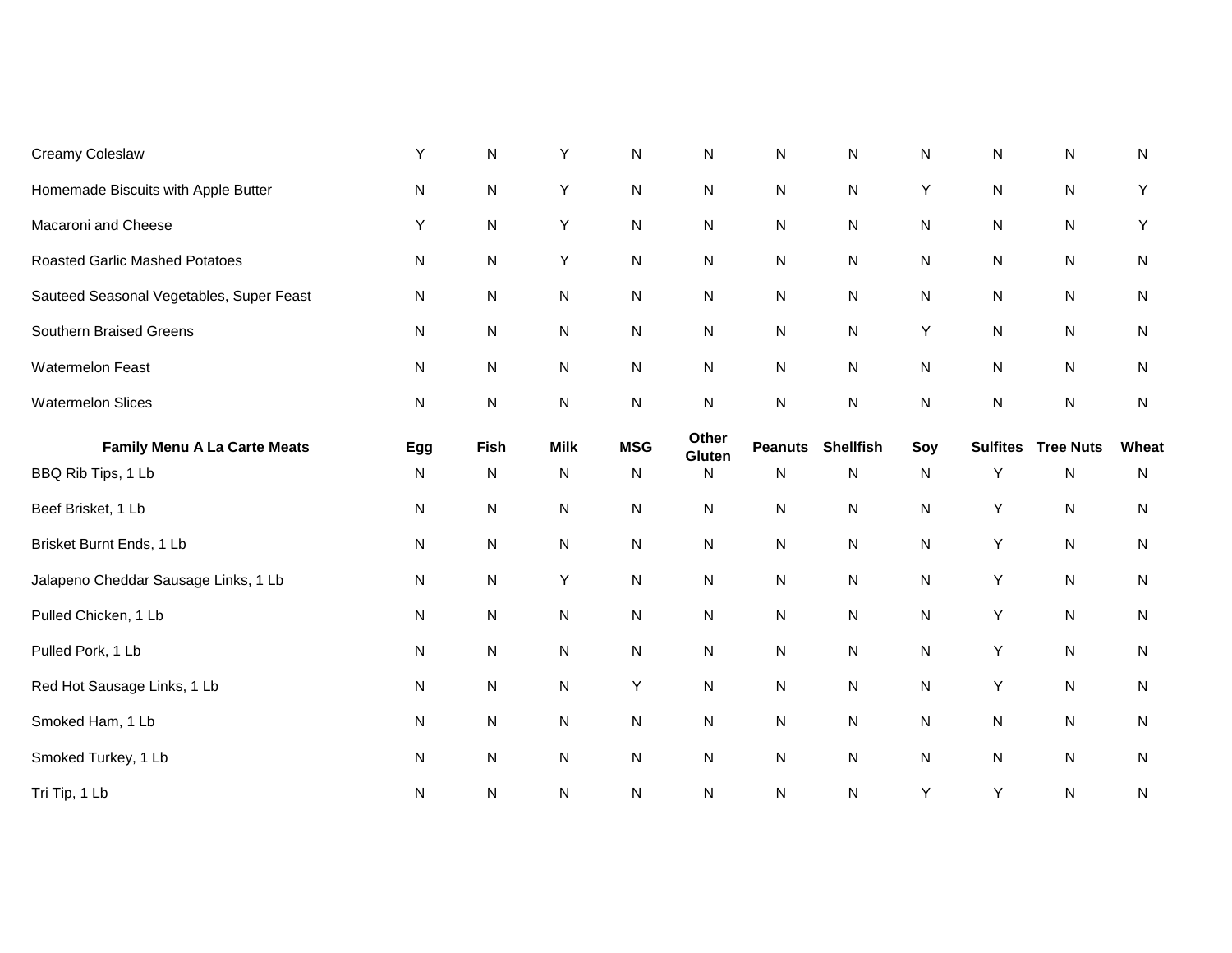| <b>Family Menu Desserts</b>               | Egg | Fish        | <b>Milk</b> | <b>MSG</b> | Other<br>Gluten | <b>Peanuts</b> | <b>Shellfish</b> | Soy | <b>Sulfites</b> | <b>Tree Nuts</b> | Wheat |
|-------------------------------------------|-----|-------------|-------------|------------|-----------------|----------------|------------------|-----|-----------------|------------------|-------|
| Berry Cheesecake                          | Y   | ${\sf N}$   | Y           | N          | N               | N              | N                | N   | N               | N                | Y     |
| <b>Biscuit Bread Pudding</b>              | Υ   | ${\sf N}$   | Υ           | N          | N               | $\mathsf{N}$   | N                | Υ   | N               | N                | Y     |
| Classic Carrot Cake, Whole                | Υ   | ${\sf N}$   | Y           | N          | Υ               | $\mathsf{N}$   | N                | Υ   | N               | Y                | Y     |
| Key Lime Cheesecake, Whole                | Υ   | ${\sf N}$   | Υ           | N          | Υ               | N              | N                | Y   | Υ               | N                | Υ     |
| Old Fashioned Banana Pudding              | Υ   | N           | Υ           | N          | N               | $\mathsf{N}$   | N                | Υ   | N               | N                | Y     |
| Old Fashioned Banana Pudding, Large       | Y   | N           | Y           | N          | N               | N              | N                | Y   | N               | N                | Y     |
| Old-Fashioned Banana Pudding              | Y   | ${\sf N}$   | Y           | N          | N               | $\mathsf{N}$   | N                | Y   | N               | N                | Y     |
| Whole Apple Cobbler                       | Υ   | ${\sf N}$   | Υ           | N          | Υ               | ${\sf N}$      | N                | Υ   | N               | N                | Y     |
| Whole Berry Cobbler                       | Υ   | ${\sf N}$   | Y           | N          | Υ               | $\mathsf{N}$   | N                | Υ   | N               | N                | Y     |
| Whole Peach Cobbler                       | Υ   | ${\sf N}$   | Y           | N          | Υ               | $\mathsf{N}$   | N                | Y   | N               | N                | Y     |
| Whole Praline Cheesecake                  | Υ   | ${\sf N}$   | Υ           | N          | N               | ${\sf N}$      | N                | N   | N               | Υ                | Υ     |
| <b>Whole Texas Sheet Cake</b>             | Y   | N           | Υ           | N          | $\mathsf{N}$    | $\mathsf{N}$   | N                | Υ   | N               | Υ                | Y     |
| <b>Family Menu Beverages</b>              | Egg | <b>Fish</b> | <b>Milk</b> | <b>MSG</b> | Other<br>Gluten | <b>Peanuts</b> | <b>Shellfish</b> | Soy | <b>Sulfites</b> | <b>Tree Nuts</b> | Wheat |
| Iced Tea, Gallon                          | N   | ${\sf N}$   | N           | N          | N               | $\mathsf{N}$   | N                | N   | N               | N                | N     |
| Lucille's Peach Lemonade, Gallon          | N   | ${\sf N}$   | N           | N          | N               | N              | N                | N   | N               | N                | N     |
| Lucille's Sidewalk Fresh Lemonade, Gallon | N   | ${\sf N}$   | N           | N          | N               | N              | N                | N   | N               | N                | N     |
| Lucille's Strawberry Lemonade, Gallon     | N   | ${\sf N}$   | N           | N          | N               | $\mathsf{N}$   | N                | N   | N               | ${\sf N}$        | N     |
| Lucille's Watermelon Lemonade, Gallon     | N   | ${\sf N}$   | N           | N          | N               | $\mathsf{N}$   | N                | N   | N               | N                | N     |
| Peach Iced Tea, Gallon                    | N   | N           | N           | N          | N               | N              | N                | N   | N               | N                | N     |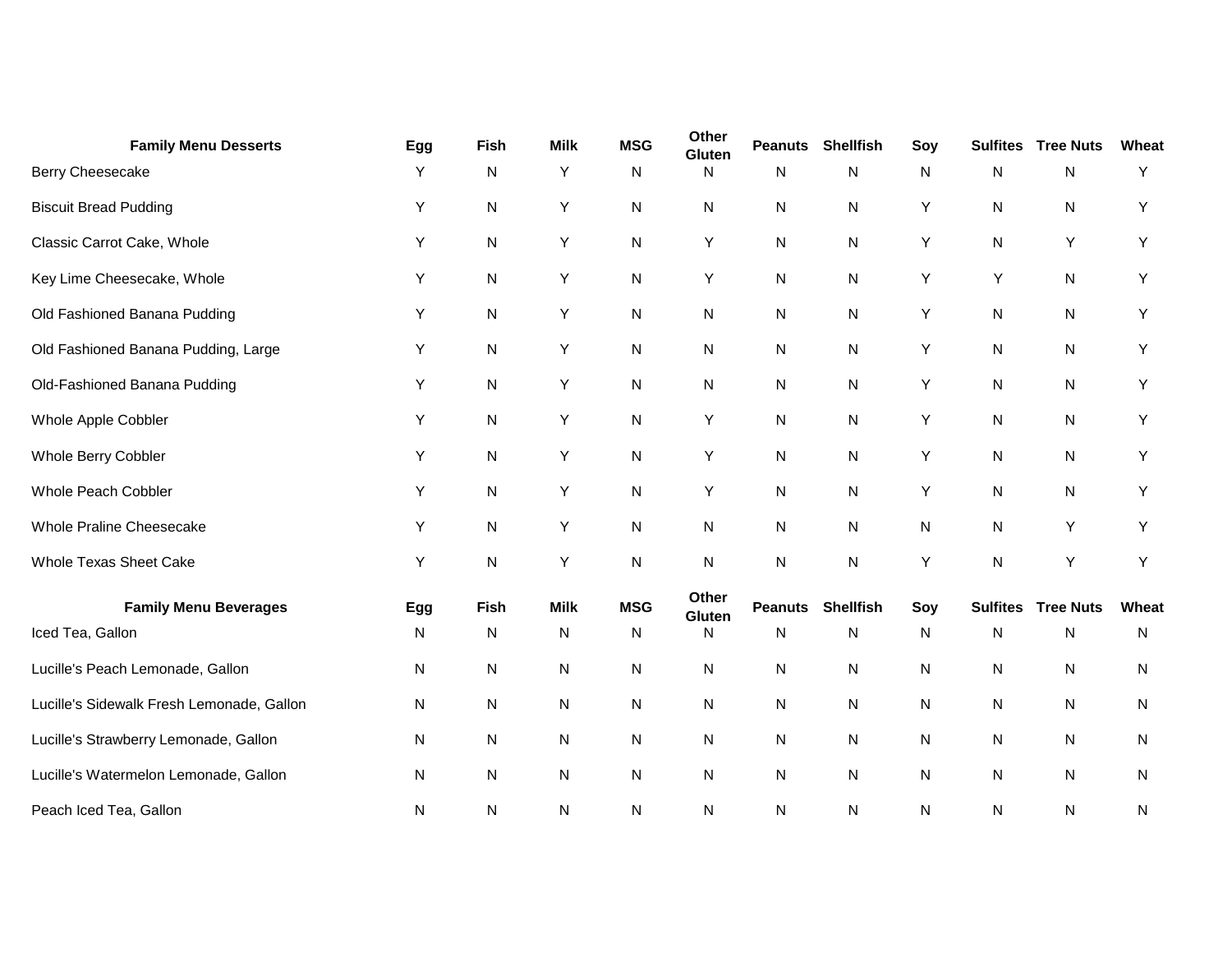| Sweet Tea, Gallon                                                            | N                           | ${\sf N}$                           | N           | N                              | ${\sf N}$                                 | ${\sf N}$                                    | N                   | ${\sf N}$                   | N                                   | ${\sf N}$                           | $\mathsf{N}$ |
|------------------------------------------------------------------------------|-----------------------------|-------------------------------------|-------------|--------------------------------|-------------------------------------------|----------------------------------------------|---------------------|-----------------------------|-------------------------------------|-------------------------------------|--------------|
| Watermelon Iced Tea, Gallon                                                  | ${\sf N}$                   | ${\sf N}$                           | N           | ${\sf N}$                      | ${\sf N}$                                 | $\mathsf{N}$                                 | ${\sf N}$           | ${\sf N}$                   | ${\sf N}$                           | ${\sf N}$                           | $\mathsf{N}$ |
| <b>Kids Menu Items</b>                                                       | Egg                         | <b>Fish</b>                         | <b>Milk</b> | <b>MSG</b>                     | Other<br>Gluten                           | <b>Peanuts</b>                               | <b>Shellfish</b>    | Soy                         | <b>Sulfites</b>                     | <b>Tree Nuts</b>                    | Wheat        |
| Abita Root Beer Float                                                        | N                           | N                                   | Y           | N                              | N                                         | N                                            | N                   | ${\sf N}$                   | N                                   | ${\sf N}$                           | $\mathsf{N}$ |
| Aunt Mari's Chicken Supper                                                   | N                           | ${\sf N}$                           | N           | ${\sf N}$                      | N                                         | $\mathsf{N}$                                 | N                   | N                           | Y                                   | ${\sf N}$                           | $\mathsf{N}$ |
| Chocolate Cookies 'n Cream                                                   | N                           | ${\sf N}$                           | Υ           | N                              | N                                         | ${\sf N}$                                    | N                   | Y                           | N                                   | ${\sf N}$                           | Y            |
| <b>Grandma's Noodles</b><br>with Alfredo Sauce<br>with Parmesan Butter Sauce | N<br>${\sf N}$<br>${\sf N}$ | ${\sf N}$<br>${\sf N}$<br>${\sf N}$ | Υ<br>Υ<br>Y | N<br>$\mathsf{N}$<br>${\sf N}$ | ${\sf N}$<br>$\mathsf{N}$<br>$\mathsf{N}$ | $\mathsf{N}$<br>$\mathsf{N}$<br>$\mathsf{N}$ | ${\sf N}$<br>N<br>N | N<br>${\sf N}$<br>${\sf N}$ | ${\sf N}$<br>${\sf N}$<br>${\sf N}$ | ${\sf N}$<br>${\sf N}$<br>${\sf N}$ | Υ<br>Υ<br>Y  |
| Grandpa Joe's Tri Tip Supper                                                 | N                           | ${\sf N}$                           | N           | ${\sf N}$                      | N                                         | $\mathsf{N}$                                 | N                   | N                           | N                                   | ${\sf N}$                           | $\mathsf{N}$ |
| Homemade Macaroni-n-Cheese                                                   | Υ                           | ${\sf N}$                           | Υ           | N                              | N                                         | N                                            | N                   | ${\sf N}$                   | ${\sf N}$                           | ${\sf N}$                           | Y            |
| Jr. Banana Pudding                                                           | Υ                           | ${\sf N}$                           | Υ           | ${\sf N}$                      | N                                         | N                                            | ${\sf N}$           | Y                           | ${\sf N}$                           | ${\sf N}$                           | Y            |
| Jr. Sundae                                                                   | $\mathsf{N}$                | ${\sf N}$                           | Y           | N                              | N                                         | Υ                                            | ${\sf N}$           | Y                           | ${\sf N}$                           | ${\sf N}$                           | $\mathsf{N}$ |
| Kids Apple Juice                                                             | ${\sf N}$                   | ${\sf N}$                           | N           | N                              | N                                         | N                                            | ${\sf N}$           | ${\sf N}$                   | ${\sf N}$                           | ${\sf N}$                           | $\mathsf{N}$ |
| Kids Cheese Pizza                                                            | N                           | ${\sf N}$                           | Υ           | N                              | Y                                         | $\mathsf{N}$                                 | ${\sf N}$           | Y                           | ${\sf N}$                           | ${\sf N}$                           | Y            |
| <b>Kids Fries</b>                                                            | ${\sf N}$                   | ${\sf N}$                           | N           | ${\sf N}$                      | N                                         | N                                            | ${\sf N}$           | ${\sf N}$                   | ${\sf N}$                           | ${\sf N}$                           | $\mathsf{N}$ |
| Kids House Salad                                                             | N                           | N                                   | Υ           | N                              | Y                                         | $\mathsf{N}$                                 | ${\sf N}$           | ${\sf N}$                   | ${\sf N}$                           | ${\sf N}$                           | Y            |
| Kids Side of Sliced Tomatoes                                                 | N                           | ${\sf N}$                           | N           | ${\sf N}$                      | N                                         | ${\sf N}$                                    | ${\sf N}$           | N                           | ${\sf N}$                           | ${\sf N}$                           | $\mathsf{N}$ |
| Kids St Louis Ribs Plate                                                     | N                           | ${\sf N}$                           | N           | N                              | N                                         | ${\sf N}$                                    | ${\sf N}$           | ${\sf N}$                   | Υ                                   | ${\sf N}$                           | $\mathsf{N}$ |
| Kids Watermelon                                                              | N                           | ${\sf N}$                           | N           | ${\sf N}$                      | N                                         | ${\sf N}$                                    | N                   | ${\sf N}$                   | N                                   | ${\sf N}$                           | ${\sf N}$    |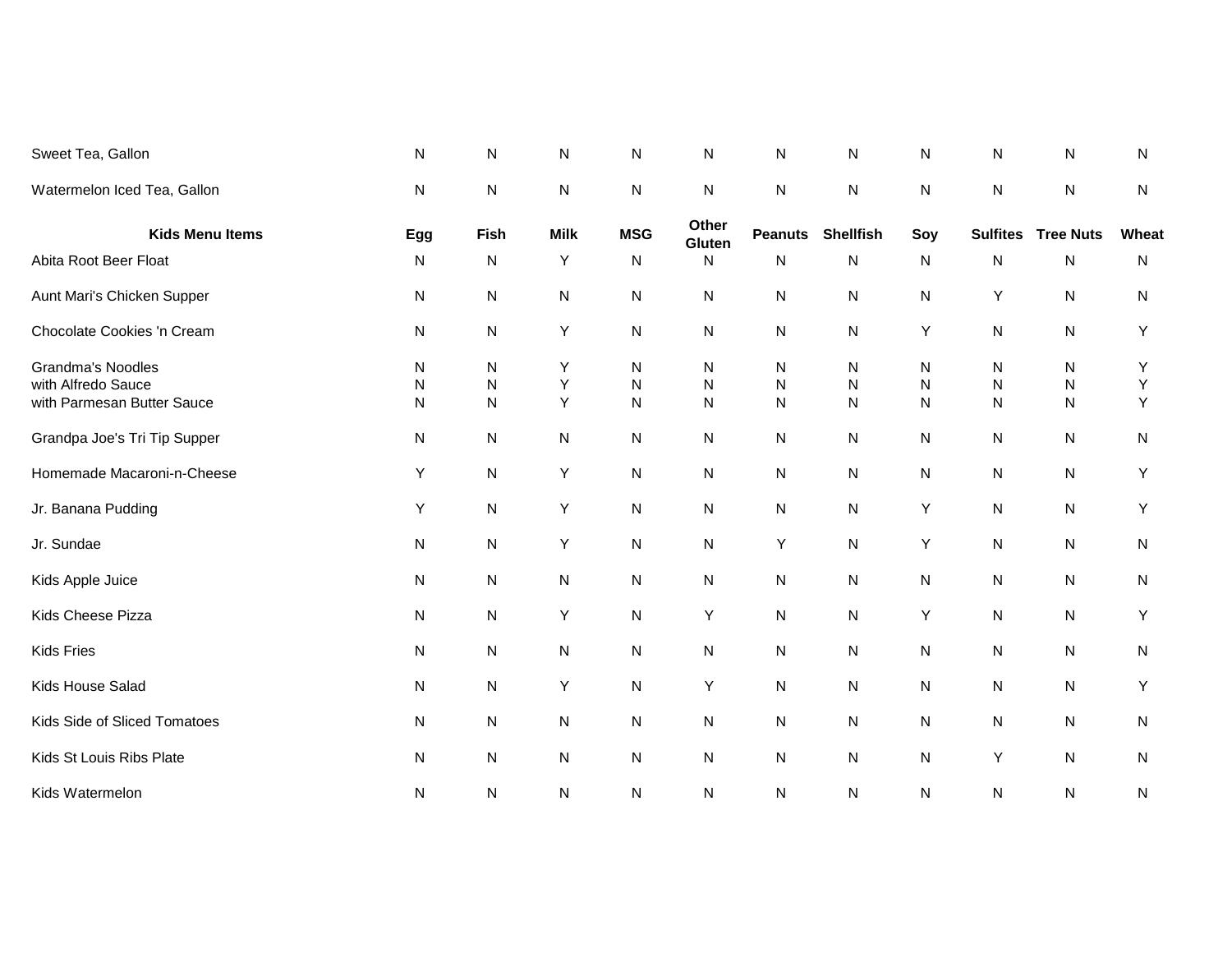| Lil' Chicken Corn Dawgs                    | Y   | N           | Y           | N          | N               | $\mathsf{N}$ | N                        | Y   | N               | N                | Υ     |
|--------------------------------------------|-----|-------------|-------------|------------|-----------------|--------------|--------------------------|-----|-----------------|------------------|-------|
| Lil' Chicken Fingers                       | Υ   | N           | Υ           | N          | Y               | N            | N                        | N   | Ν               | N                | Υ     |
| Lucy's Cheeseburger                        | Y   | N           | Y           | N          | Υ               | N            | N                        | N   | N               | N                | Y     |
| Mama's Grilled Cheese Sandwich             | N   | N           | Y           | N          | Υ               | $\mathsf{N}$ | N                        | Υ   | N               | $\mathsf{N}$     | Y     |
| <b>Catering BBQ Buffet Packages</b>        | Egg | <b>Fish</b> | <b>Milk</b> | <b>MSG</b> | Other<br>Gluten |              | <b>Peanuts Shellfish</b> | Soy | <b>Sulfites</b> | <b>Tree Nuts</b> | Wheat |
| Four Item Combo                            | N   | N           | N           | N          | N               | N            | N                        | N   | N               | N                | N     |
| with Meat Choice BBQ Chicken Breast        | N   | N           | N           | N          | N               | N            | N                        | N   | Υ               | N                | N     |
| with Meat Choice BBQ Half Chicken          | Ν   | N           | N           | N          | $\mathsf{N}$    | $\mathsf{N}$ | N                        | N   | Y               | N                | N     |
| with Meat Choice Baby Back Ribs            | Ν   | N           | ${\sf N}$   | N          | N               | N            | N                        | N   | Υ               | N                | N     |
| with Meat Choice Bayou Shrimp              | Ν   | Υ           | Υ           | N          | $\mathsf{N}$    | N            | Υ                        | N   | N               | Ν                | N     |
| with Meat Choice Beef Brisket Link Sausage | Ν   | N           | N           | Ν          | N               | N            | N                        | N   |                 | Ν                | N     |
| with Meat Choice Beef Ribs                 | Ν   | N           | N           | N          | N               | N            | N                        | N   | Υ               | N                | N     |
| with Meat Choice Blackened Catfish         | N   | Y           | N           | N          | N               | N            | N                        | N   | N               | N                | N     |
| with Meat Choice Grilled Salmon            | Ν   | Υ           | N           | N          | N               | N            | N                        | N   | N               | Ν                | N     |
| with Meat Choice Jalapeno Cheddar Sausage  | Ν   | N           | Y           | N          | N               | N            | N                        | N   | Ν               | N                | N     |
| with Meat Choice Pulled Chicken            | Ν   | N           | N           | N          | N               | N            | N                        | N   |                 | N                | N     |
| with Meat Choice Pulled Pork               | N   | N           | N           | N          | N               | N            | N                        | N   | Υ               | N                | N     |
| with Meat Choice Red Hot Link Sausage      | Ν   | N           | N           | Υ          | N               | N            | N                        | N   | Υ               | N                | N     |
| with Meat Choice Smoked Beef Brisket       | N   | N           | N           | N          | N               | N            | N                        | N   | Y               | N                | N     |
| with Meat Choice Smoked Ham                | Ν   | N           | N           | N          | $\mathsf{N}$    | N            | N                        | N   | Ν               | N                | N     |
| with Meat Choice Smoked Rib Tips           | Ν   | N           | N           | Ν          | N               | N            | N                        | N   | Υ               | Ν                | N     |
| with Meat Choice Smoked Tri Tip            | Ν   | N           | N           | Ν          | $\mathsf{N}$    | N            | N                        | Y   | Y               | Ν                | N     |
| with Meat Choice Smoked Turkey             | Ν   | N           | N           | Ν          | N               | N            | N                        | N   | N               | N                | N     |
| with Meat Choice St Louis Ribs             | N   | N           | N           | N          | N               | N            | N                        | N   | Υ               | N                | N     |
| Three Item Combo                           | Ν   | N           | N           | N          | N               | N            | N                        | N   | N               | N                | N     |
| with Meat Choice BBQ Chicken Breast        | Ν   | N           | N           | N          | N               | N            | N                        | N   | Υ               | N                | N     |
| with Meat Choice BBQ Half Chicken          | Ν   | N           | N           | N          | N               | N            | N                        | N   | Υ               | N                | N     |
| with Meat Choice BBQ Tri Tip               | Ν   | N           | N           | N          | N               | N            | N                        | Y   | Y               | N                | N     |
| with Meat Choice Baby Back Ribs            | N   | N           | N           | N          | N               | N            | N                        | N   | Y               | N                | N     |
| with Meat Choice Bayou Shrimp              | Ν   | Υ           | Υ           | N          | N               | N            | Υ                        | N   | N               | N                | N     |
| with Meat Choice Beef Brisket Link Sausage | Ν   | N           | N           | Ν          | N               | N            | N                        | N   | Υ               | N                | N     |
| with Meat Choice Beef Ribs                 | Ν   | N           | Ν           | N          | N               | N            | N                        | N   | Υ               | Ν                | N     |
| with Meat Choice Blackened Catfish         | N   | Y           | N           | N          | N               | N            | N                        | N   | N               | N                | N     |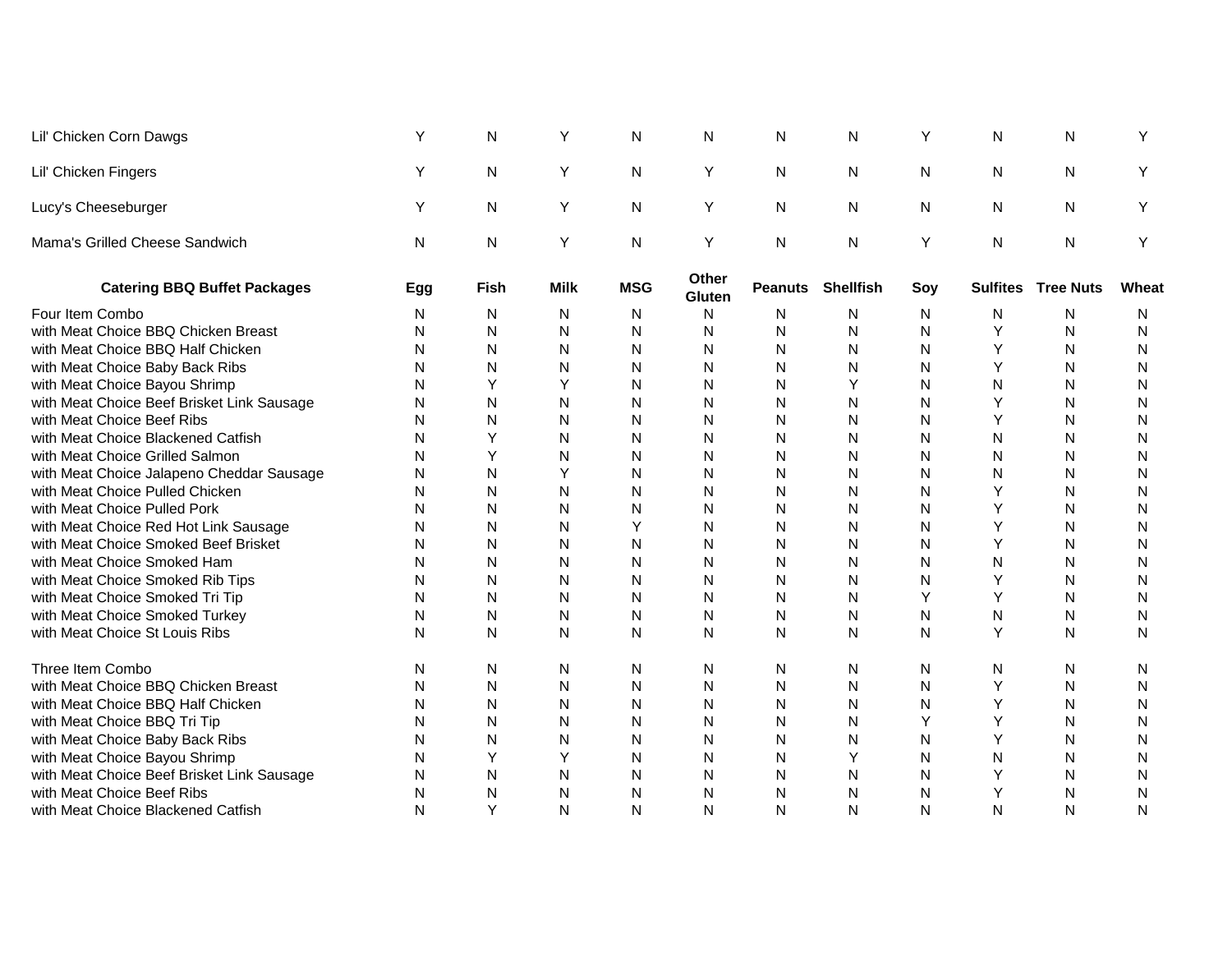| with Meat Choice Grilled Salmon            | N   | Υ    | N           | Ν          | N                      | Ν | N                        | Ν   | N               | N                | N     |
|--------------------------------------------|-----|------|-------------|------------|------------------------|---|--------------------------|-----|-----------------|------------------|-------|
| with Meat Choice Jalapeno Cheddar Sausage  | N   | N    | Υ           | N          | N                      | N | N                        | N   | N               | Ν                | N     |
| with Meat Choice Pulled Chicken            | N   | N    | N           | N          | N                      | N | N                        | N   | Υ               | N                | N     |
| with Meat Choice Pulled Pork               | Ν   | N    | N           | N          | N                      | N | N                        | N   | Y               | N                | N     |
| with Meat Choice Red Hot Link Sausage      | N   | N    | N           | Υ          | N                      | N | N                        | N   | Υ               | N                | N     |
| with Meat Choice Smoked Beef Brisket       | N   | Ν    | N           | N          | N                      | N | N                        | N   | Y               | Ν                | N     |
| with Meat Choice Smoked Ham                | N   | N    | N           | N          | N                      | N | N                        | N   | N               | Ν                | N     |
| with Meat Choice Smoked Rib Tips           | N   | N    | N           | N          | N                      | N | N                        | N   | Y               | N                | N     |
| with Meat Choice Smoked Turkey             | N   | N    | N           | N          | N                      | N | N                        | N   | N               | N                | N     |
| with Meat Choice St Louis Ribs             | N   | N    | N           | N          | N                      | N | N                        | Ν   | Y               | N                | N     |
| Two Item Combo                             | N   | N    | N           | N          | N                      | N | N                        | Ν   | N               | N                | N     |
| with Meat Choice BBQ Chicken Breast        | Ν   | Ν    | N           | N          | N                      | N | N                        | N   | Υ               | N                | N     |
| with Meat Choice BBQ Half Chicken          | N   | Ν    | N           | N          | N                      | N | N                        | N   | Υ               | N                | N     |
| with Meat Choice BBQ Tri Tip               | N   | Ν    | N           | N          | N                      | N | N                        | Υ   | Υ               | N                | N     |
| with Meat Choice Baby Back Ribs            | Ν   | Ν    | N           | N          | N                      | Ν | N                        | N   | Y               | N                | N     |
| with Meat Choice Bayou Shrimp              | N   | Υ    | Y           | N          | N                      | N |                          | N   | N               | N                | N     |
| with Meat Choice Beef Brisket Link Sausage | N   | N    | N           | N          | N                      | N | N                        | N   |                 | Ν                | N     |
| with Meat Choice Beef Ribs                 | N   | N    | N           | N          | N                      | N | N                        | N   | Y               | N                | N     |
| with Meat Choice Blackened Catfish         | N   | Y    | N           | N          | N                      | N | N                        | N   | N               | N                | N     |
| with Meat Choice Jalapeno Cheddar Sausage  | N   | N    | Y           | N          | N                      | N | N                        | N   | N               | N                | N     |
| with Meat Choice Pulled Chicken            | N   | N    | N           | N          | N                      | N | N                        | N   | Y               | N                | N     |
| with Meat Choice Pulled Pork               | N   | N    | N           | N          | N                      | N | N                        | N   | Y               | N                | N     |
| with Meat Choice Red Hot Links             | N   | N    | N           | Y          | N                      | N | N                        | N   | Y               | N                | N     |
| with Meat Choice Salmon                    | N   | Y    | N           | N          | N                      | N | N                        | N   | N               | N                | N     |
| with Meat Choice Smoked Beef Brisket       | N   | N    | N           | N          | N                      | N | N                        | N   | Υ               | N                | N     |
| with Meat Choice Smoked Ham                | N   | N    | N           | N          | N                      | N | N                        | N   | N               | N                | N     |
| with Meat Choice Smoked Rib Tips           | N   | N    | N           | N          | N                      | N | Ν                        | N   | Y               | N                | N     |
| with Meat Choice Smoked Turkey             | N   | N    | N           | N          | N                      | N | N                        | N   | N               | Ν                | N     |
| with Meat Choice St Louis Ribs             | N   | N    | N           | N          | N                      | N | N                        | N   | Y               | N                | N     |
| <b>Catering Appetizers</b>                 | Egg | Fish | <b>Milk</b> | <b>MSG</b> | Other<br><b>Gluten</b> |   | <b>Peanuts Shellfish</b> | Soy | <b>Sulfites</b> | <b>Tree Nuts</b> | Wheat |
| <b>BBQ Rib Tips</b>                        | N   | N    | N           | N          | N                      | N | N                        | Ν   | Υ               | Ν                | N     |
| Bayou Spicy Shrimp Platter                 | N   | Y    | Υ           | N          | N                      | N | Y                        | Ν   | N               | N                | N     |
| Cheese Platter, Large                      | N   | N    | Y           | N          | N                      | N | Ν                        | Ν   | N               | Y                | N     |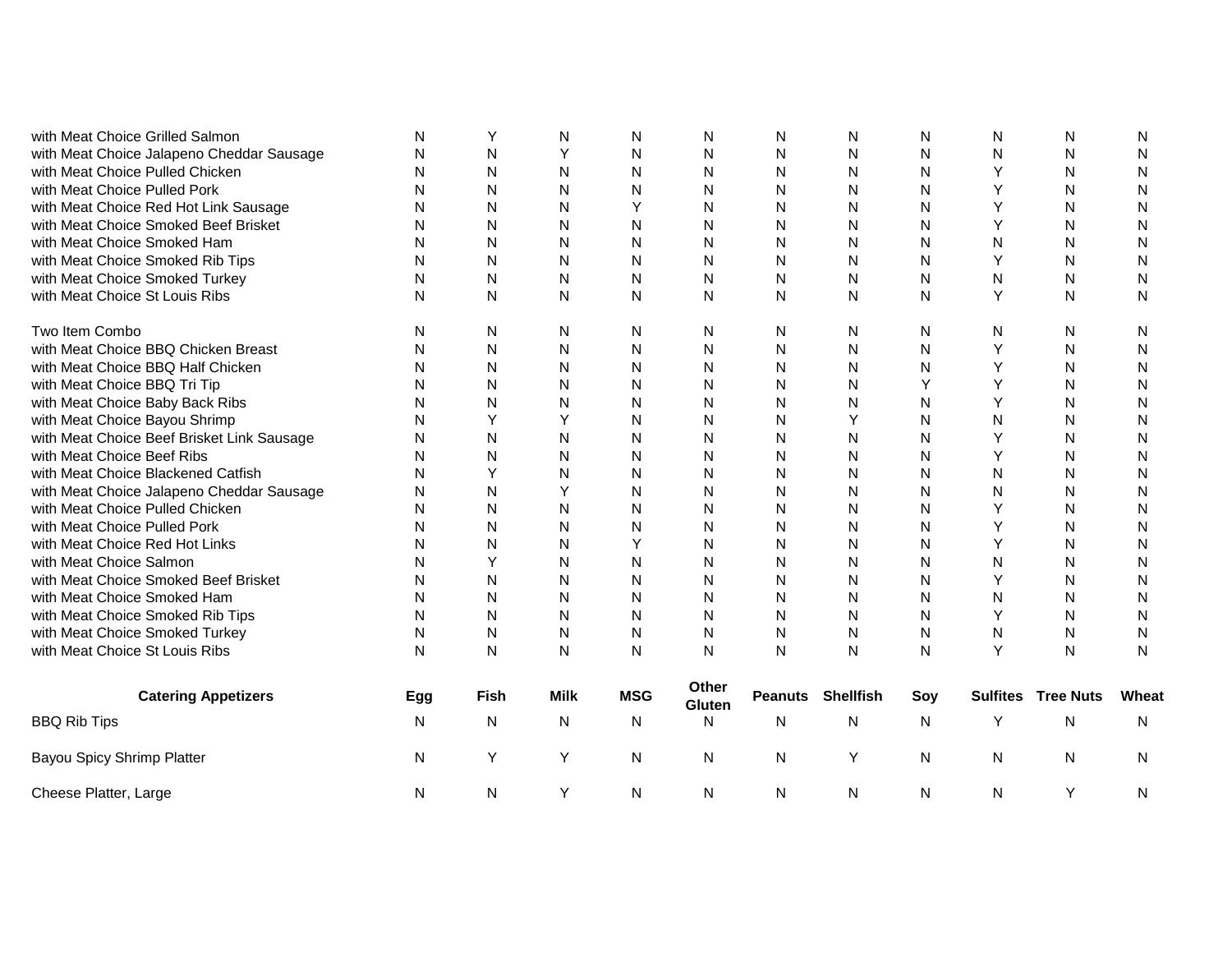| Crab Cake Platter                         | Υ   | N         | Y           | N          | Υ               | ${\sf N}$      | Υ                | $\mathsf{N}$ | $\mathsf{N}$    | ${\sf N}$        | Υ         |
|-------------------------------------------|-----|-----------|-------------|------------|-----------------|----------------|------------------|--------------|-----------------|------------------|-----------|
| <b>Cracker Tray</b>                       | N   | ${\sf N}$ | Υ           | N          | Υ               | ${\sf N}$      | ${\sf N}$        | Υ            | Y               | ${\sf N}$        | Y         |
| Deviled Eggs                              | Υ   | N         | ${\sf N}$   | N          | N               | ${\sf N}$      | ${\sf N}$        | N            | N               | ${\sf N}$        | N         |
| Fresh Fruit Platter, Large                | N   | N         | N           | N          | N               | N              | N                | N            | N               | N                | N         |
| <b>Grilled Hot Links</b>                  | N   | N         | ${\sf N}$   | N          | ${\sf N}$       | N              | N                | N            | Υ               | ${\sf N}$        | ${\sf N}$ |
| Mini Crab Cakes, 1 oz                     | Y   | N         | Υ           | N          | Υ               | ${\sf N}$      | Υ                | N            | N               | ${\sf N}$        | Υ         |
| Mini Crab Cakes, 2 oz                     | Υ   | N         | Υ           | N          | Υ               | ${\sf N}$      | Υ                | N            | N               | ${\sf N}$        | Y         |
| Southern Chicken Strips                   | Υ   | N         | Υ           | N          | Y               | ${\sf N}$      | N                | N            | N               | ${\sf N}$        | Υ         |
| Spinach and Cheese Dip                    | N   | N         | Y           | N          | ${\sf N}$       | ${\sf N}$      | N                | N            | N               | ${\sf N}$        | N         |
| Vegetable Platter, Large                  | N   | N         | ${\sf N}$   | N          | N               | N              | ${\sf N}$        | N            | N               | ${\sf N}$        | ${\sf N}$ |
| <b>Catering Sandwiches</b>                | Egg | Fish      | <b>Milk</b> | <b>MSG</b> | Other<br>Gluten | <b>Peanuts</b> | <b>Shellfish</b> | Soy          | <b>Sulfites</b> | <b>Tree Nuts</b> | Wheat     |
| Grilled Veggie Burger                     | Y   | N         | Υ           | N          | Y               | ${\sf N}$      | N                | Υ            | Y               | ${\sf N}$        | Υ         |
| Pulled Chicken Sandwich Platter           | Υ   | N         | Υ           | N          | Υ               | ${\sf N}$      | ${\sf N}$        | N            | Y               | ${\sf N}$        | Y         |
| <b>Pulled Pork Sandwich Platter</b>       | Υ   | ${\sf N}$ | Υ           | ${\sf N}$  | Υ               | ${\sf N}$      | $\mathsf{N}$     | N            | Υ               | $\mathsf{N}$     | Y         |
| Texas Style Beef Brisket Sandwich Platter | Υ   | N         | Υ           | N          | Υ               | ${\sf N}$      | N                | Y            | Υ               | ${\sf N}$        | Y         |
| Tri Tip Sandwich Platter                  | Y   | N         | Υ           | ${\sf N}$  | Υ               | ${\sf N}$      | ${\sf N}$        | Υ            | Υ               | ${\sf N}$        | Υ         |
| <b>Catering Salads and Specialties</b>    | Egg | Fish      | <b>Milk</b> | <b>MSG</b> | Other<br>Gluten | <b>Peanuts</b> | <b>Shellfish</b> | Soy          | <b>Sulfites</b> | <b>Tree Nuts</b> | Wheat     |
| <b>BBQ Chicken Salad Platter</b>          | Y   | N         | Υ           | N          | Y               | ${\sf N}$      | N                | N            | Y               | ${\sf N}$        | Υ         |
| Jambalaya Me-Oh-My-A                      | N   | N         | Υ           | N          | N               | ${\sf N}$      | Υ                | Υ            | N               | ${\sf N}$        | Υ         |
| New Orleans Gumbo Platter                 | N   | N         | ${\sf N}$   | N          | Υ               | ${\sf N}$      | Υ                | Υ            | N               | ${\sf N}$        | Υ         |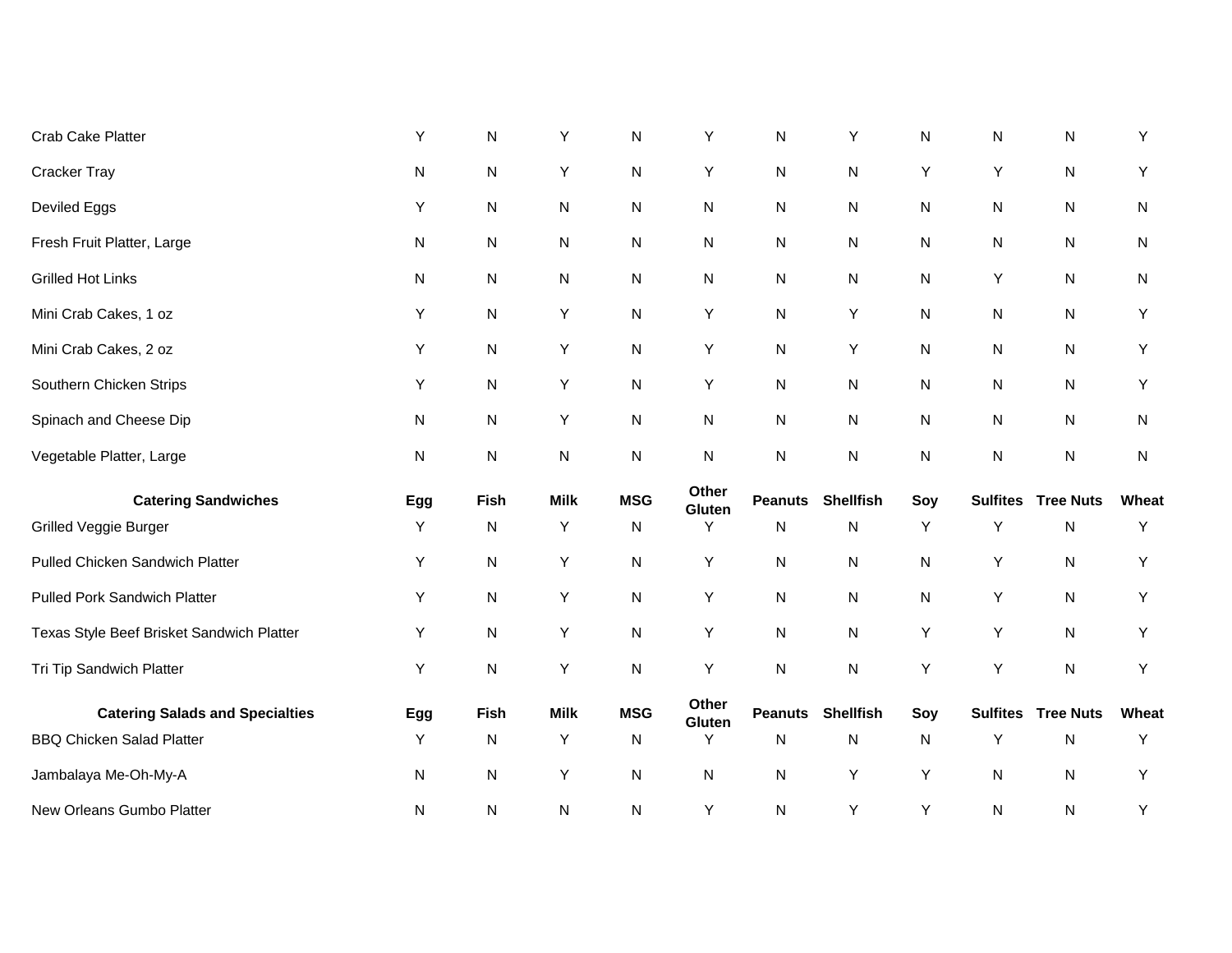| Tri Tip Salad Platter                    | ${\sf N}$ | ${\sf N}$ | N           | N          | $\mathsf{N}$    | N              | N                        | N   | Y               | N                         | N     |
|------------------------------------------|-----------|-----------|-------------|------------|-----------------|----------------|--------------------------|-----|-----------------|---------------------------|-------|
| Veggie Pasta                             | ${\sf N}$ | ${\sf N}$ | Υ           | ${\sf N}$  | ${\sf N}$       | $\mathsf{N}$   | N                        | Υ   | $\mathsf{N}$    | ${\sf N}$                 | Y     |
| <b>Catering Desserts</b>                 | Egg       | Fish      | <b>Milk</b> | <b>MSG</b> | Other<br>Gluten | <b>Peanuts</b> | <b>Shellfish</b>         | Soy | <b>Sulfites</b> | <b>Tree Nuts</b>          | Wheat |
| <b>Chocolate Chunk Cookie</b>            | Υ         | ${\sf N}$ | Υ           | N          | N               | $\mathsf{N}$   | N                        | Υ   | N               | N                         | Y     |
| Fudge Brownie, Individual                | Υ         | ${\sf N}$ | N           | N          | $\mathsf{N}$    | $\mathsf{N}$   | N                        | N   | N               | N                         | Y     |
| <b>Half Texas Sheet Cake</b>             | Υ         | ${\sf N}$ | Υ           | N          | $\mathsf{N}$    | $\mathsf{N}$   | N                        | Υ   | N               | Υ                         | Y     |
| Old Fashioned Banana Pudding             | Υ         | ${\sf N}$ | Υ           | N          | N               | $\mathsf{N}$   | N                        | Υ   | N               | N                         | Υ     |
| Whole Apple Cobbler                      | Y         | N         | Υ           | N          | Υ               | $\mathsf{N}$   | N                        | Υ   | N               | N                         | Y     |
| Whole Berry Cobbler                      | Y         | N         | Υ           | N          | Υ               | $\mathsf{N}$   | N                        | Υ   | N               | N                         | Y     |
| Whole Peach Cobbler                      | Y         | N         | Υ           | N          | Υ               | $\mathsf{N}$   | N                        | Υ   | N               | N                         | Y     |
| <b>Whole Texas Sheet Cake</b>            | Υ         | N         | Υ           | N          | N               | $\mathsf{N}$   | N                        | Y   | N               | Y                         | Y     |
| <b>Celebration Menu Appetizers</b>       | Egg       | Fish      | <b>Milk</b> | <b>MSG</b> | Other<br>Gluten | <b>Peanuts</b> | <b>Shellfish</b>         | Soy | <b>Sulfites</b> | <b>Tree Nuts</b>          | Wheat |
| <b>Buffalo Cauliflower</b>               | Y         | N         | Y           | N          | Y               | N              | N                        | N   | N               | N                         | Y     |
| <b>Cracked Out Deviled Eggs</b>          | Υ         | ${\sf N}$ | Υ           | N          | Υ               | $\mathsf{N}$   | N                        | N   | N               | N                         | Y     |
| Hot Honey Cauliflower                    | Υ         | ${\sf N}$ | Υ           | N          | Υ               | $\mathsf{N}$   | N                        | Υ   | Υ               | N                         | Υ     |
| <b>Onion Straws</b>                      | Υ         | ${\sf N}$ | Y           | N          | Υ               | ${\sf N}$      | N                        | N   | Υ               | ${\sf N}$                 | Y     |
| Spinach and Cheese Dip                   | ${\sf N}$ | ${\sf N}$ | Υ           | N          | ${\sf N}$       | ${\sf N}$      | N                        | N   | N               | ${\sf N}$                 | N     |
| <b>Celebration Menu Soups and Salads</b> | Egg       | Fish      | <b>Milk</b> | <b>MSG</b> | Other<br>Gluten |                | <b>Peanuts Shellfish</b> | Soy |                 | <b>Sulfites Tree Nuts</b> | Wheat |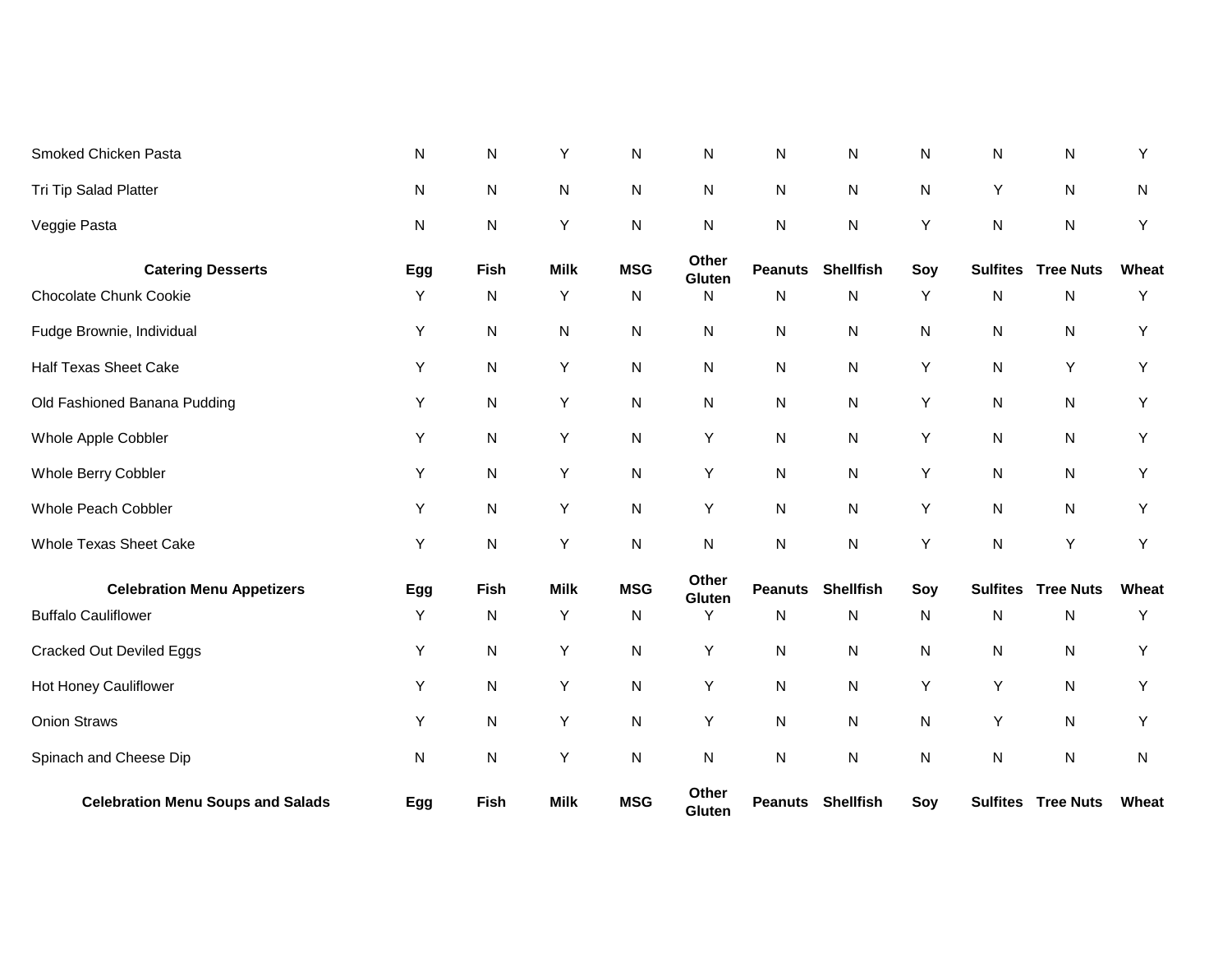| New Orleans Gumbo                            | N   | N         | N           | N          | Υ                      | N              | Y                |     | N               | N                |       |
|----------------------------------------------|-----|-----------|-------------|------------|------------------------|----------------|------------------|-----|-----------------|------------------|-------|
| <b>Celebration Menu Southern Specialties</b> | Egg | Fish      | <b>Milk</b> | <b>MSG</b> | Other<br><b>Gluten</b> | <b>Peanuts</b> | <b>Shellfish</b> | Soy | <b>Sulfites</b> | <b>Tree Nuts</b> | Wheat |
| Jambalaya                                    | N   | N         | Y           | N          | N.                     | $\mathsf{N}$   | Y                | Y   | N               | ${\sf N}$        | N     |
| Southern Fried Chicken                       | N   | N         | Y           | N          | Y                      | $\mathsf{N}$   | N                | N   | N               | N                | Y     |
| <b>Celebration Menu Desserts</b>             | Egg | Fish      | <b>Milk</b> | <b>MSG</b> | Other<br><b>Gluten</b> | <b>Peanuts</b> | <b>Shellfish</b> | Soy | <b>Sulfites</b> | <b>Tree Nuts</b> | Wheat |
| Apple Cobbler                                | Y   | N         | Y           | N          | Υ                      | N              | N                | Υ   | N               | ${\sf N}$        | Υ     |
| Fudge Brownie, Individual                    | Υ   | ${\sf N}$ | ${\sf N}$   | N          | $\mathsf{N}$           | $\mathsf{N}$   | $\mathsf{N}$     | N   | N               | ${\sf N}$        | Y     |
| Key Lime Cheesecake                          | Y   | ${\sf N}$ | Y           | N          | Y                      | $\mathsf{N}$   | N                | Y   | Y               | ${\sf N}$        | Y     |
| Old Fashioned Banana Pudding                 | Υ   | ${\sf N}$ | Y           | N          | $\mathsf{N}$           | $\mathsf{N}$   | $\mathsf{N}$     | Υ   | N               | ${\sf N}$        | Υ     |
| Snickers Ice Cream Pie                       | Υ   | ${\sf N}$ | Y           | N          | $\mathsf{N}$           | Υ              | $\mathsf{N}$     | Y   | N               | ${\sf N}$        | Y     |
| <b>Texas Sheet Cake</b>                      | Υ   | ${\sf N}$ | Υ           | N          | ${\sf N}$              | ${\sf N}$      | N                | Υ   | N               | Υ                | Y     |

## **Lucilles BBQ Menu Allergen Profile for Alcoholic Beverages for Core**

| <b>Alcoholic Beverages</b>     | Egg | <b>Fish</b> | <b>Milk</b> | <b>MSG</b> | Other<br>Gluten | Peanuts      | <b>Shellfish</b> | Soy |   | <b>Sulfites Tree Nuts</b> | Wheat |
|--------------------------------|-----|-------------|-------------|------------|-----------------|--------------|------------------|-----|---|---------------------------|-------|
| Back Porch Strawberry Lemonade | N   | N           | N           | N          | N               | N            | N                | N   | N | N                         | N     |
| <b>Bardstown Sling</b>         | N   | N           | N           | N.         | N               | N            | N                | N   | N | N                         | N     |
| Barrel Aged Manhattan          | N   | N           | N           | N          | N               | N            | N                | N   | N | N                         | N     |
| Blood and Sand                 | N   | N           | N           | N          | N               | $\mathsf{N}$ | N                | N   | N | N                         | N     |
| <b>Bloody Mary</b>             | N   | Y           | Y           | N          | Y               | $\mathsf{N}$ | N                | Y   | Y | N                         | Y     |
| <b>Blueberries and Basil</b>   | N   | N           | N           | N          | N               | N            | N                | N   | N | N                         | N     |
| <b>Blueberry Mule</b>          | N   | N           | N.          | N          | N               | N            | N                | N   | N | N                         | N     |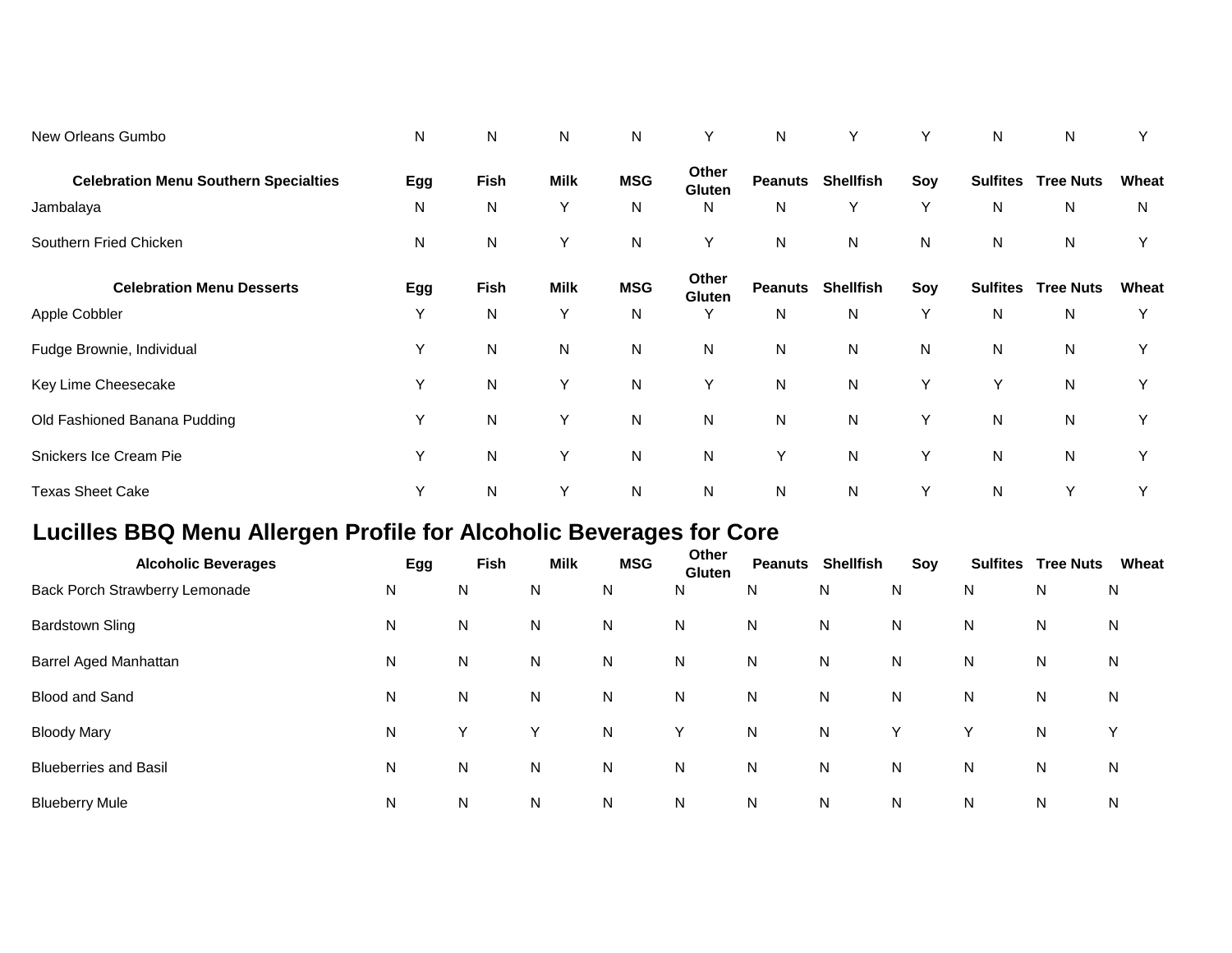| <b>Boulevardier Lucille's</b> | $\mathsf{N}$ | N         | N         | ${\sf N}$ | Υ         | N | N         | N         | N         | ${\sf N}$ | N         |
|-------------------------------|--------------|-----------|-----------|-----------|-----------|---|-----------|-----------|-----------|-----------|-----------|
| <b>Bourbon Milk Punch</b>     | ${\sf N}$    | ${\sf N}$ | Υ         | ${\sf N}$ | Υ         | N | ${\sf N}$ | ${\sf N}$ | ${\sf N}$ | ${\sf N}$ | N         |
| <b>Brown Derby</b>            | ${\sf N}$    | ${\sf N}$ | ${\sf N}$ | ${\sf N}$ | ${\sf N}$ | N | ${\sf N}$ | N         | ${\sf N}$ | ${\sf N}$ | N         |
| Captain and Coke              | ${\sf N}$    | ${\sf N}$ | ${\sf N}$ | ${\sf N}$ | ${\sf N}$ | N | ${\sf N}$ | N         | ${\sf N}$ | ${\sf N}$ | N         |
| Cherry Blossom                | ${\sf N}$    | ${\sf N}$ | ${\sf N}$ | ${\sf N}$ | ${\sf N}$ | N | ${\sf N}$ | ${\sf N}$ | ${\sf N}$ | ${\sf N}$ | N         |
| Cider Colada                  | ${\sf N}$    | ${\sf N}$ | ${\sf N}$ | ${\sf N}$ | ${\sf N}$ | N | ${\sf N}$ | ${\sf N}$ | ${\sf N}$ | ${\sf N}$ | N         |
| <b>Citrus Harvest</b>         | ${\sf N}$    | ${\sf N}$ | ${\sf N}$ | ${\sf N}$ | ${\sf N}$ | N | ${\sf N}$ | ${\sf N}$ | ${\sf N}$ | ${\sf N}$ | N         |
| Classic Smash                 | ${\sf N}$    | ${\sf N}$ | ${\sf N}$ | ${\sf N}$ | ${\sf N}$ | N | ${\sf N}$ | ${\sf N}$ | ${\sf N}$ | ${\sf N}$ | N         |
| Classic Whiskey Sour          | Y            | ${\sf N}$ | ${\sf N}$ | ${\sf N}$ | ${\sf N}$ | N | ${\sf N}$ | ${\sf N}$ | ${\sf N}$ | ${\sf N}$ | N         |
| Cucumber Jalapeno Rita        | ${\sf N}$    | ${\sf N}$ | ${\sf N}$ | ${\sf N}$ | ${\sf N}$ | N | ${\sf N}$ | ${\sf N}$ | ${\sf N}$ | ${\sf N}$ | N         |
| <b>Cucumber Mule</b>          | ${\sf N}$    | ${\sf N}$ | ${\sf N}$ | ${\sf N}$ | ${\sf N}$ | N | ${\sf N}$ | ${\sf N}$ | ${\sf N}$ | ${\sf N}$ | N         |
| Cucumber Watermelon Martini   | ${\sf N}$    | ${\sf N}$ | ${\sf N}$ | ${\sf N}$ | ${\sf N}$ | N | ${\sf N}$ | ${\sf N}$ | ${\sf N}$ | ${\sf N}$ | ${\sf N}$ |
| Dark and Stormy               | ${\sf N}$    | ${\sf N}$ | ${\sf N}$ | ${\sf N}$ | ${\sf N}$ | N | ${\sf N}$ | ${\sf N}$ | ${\sf N}$ | ${\sf N}$ | N         |
| El Pepino                     | ${\sf N}$    | ${\sf N}$ | ${\sf N}$ | ${\sf N}$ | ${\sf N}$ | N | ${\sf N}$ | ${\sf N}$ | ${\sf N}$ | ${\sf N}$ | ${\sf N}$ |
| Five Rum Punch                | ${\sf N}$    | ${\sf N}$ | ${\sf N}$ | ${\sf N}$ | ${\sf N}$ | N | ${\sf N}$ | ${\sf N}$ | Υ         | Y         | ${\sf N}$ |
| Gentleman's Old Fashioned     | ${\sf N}$    | ${\sf N}$ | ${\sf N}$ | ${\sf N}$ | ${\sf N}$ | N | ${\sf N}$ | ${\sf N}$ | ${\sf N}$ | ${\sf N}$ | ${\sf N}$ |
| Gin and Sin Martini           | ${\sf N}$    | ${\sf N}$ | ${\sf N}$ | ${\sf N}$ | ${\sf N}$ | N | ${\sf N}$ | ${\sf N}$ | ${\sf N}$ | ${\sf N}$ | ${\sf N}$ |
| Gold Rush                     | ${\sf N}$    | ${\sf N}$ | ${\sf N}$ | ${\sf N}$ | Υ         | N | ${\sf N}$ | ${\sf N}$ | ${\sf N}$ | ${\sf N}$ | ${\sf N}$ |
| <b>Irish Mule</b>             | ${\sf N}$    | ${\sf N}$ | ${\sf N}$ | ${\sf N}$ | Υ         | N | N         | ${\sf N}$ | ${\sf N}$ | ${\sf N}$ | ${\sf N}$ |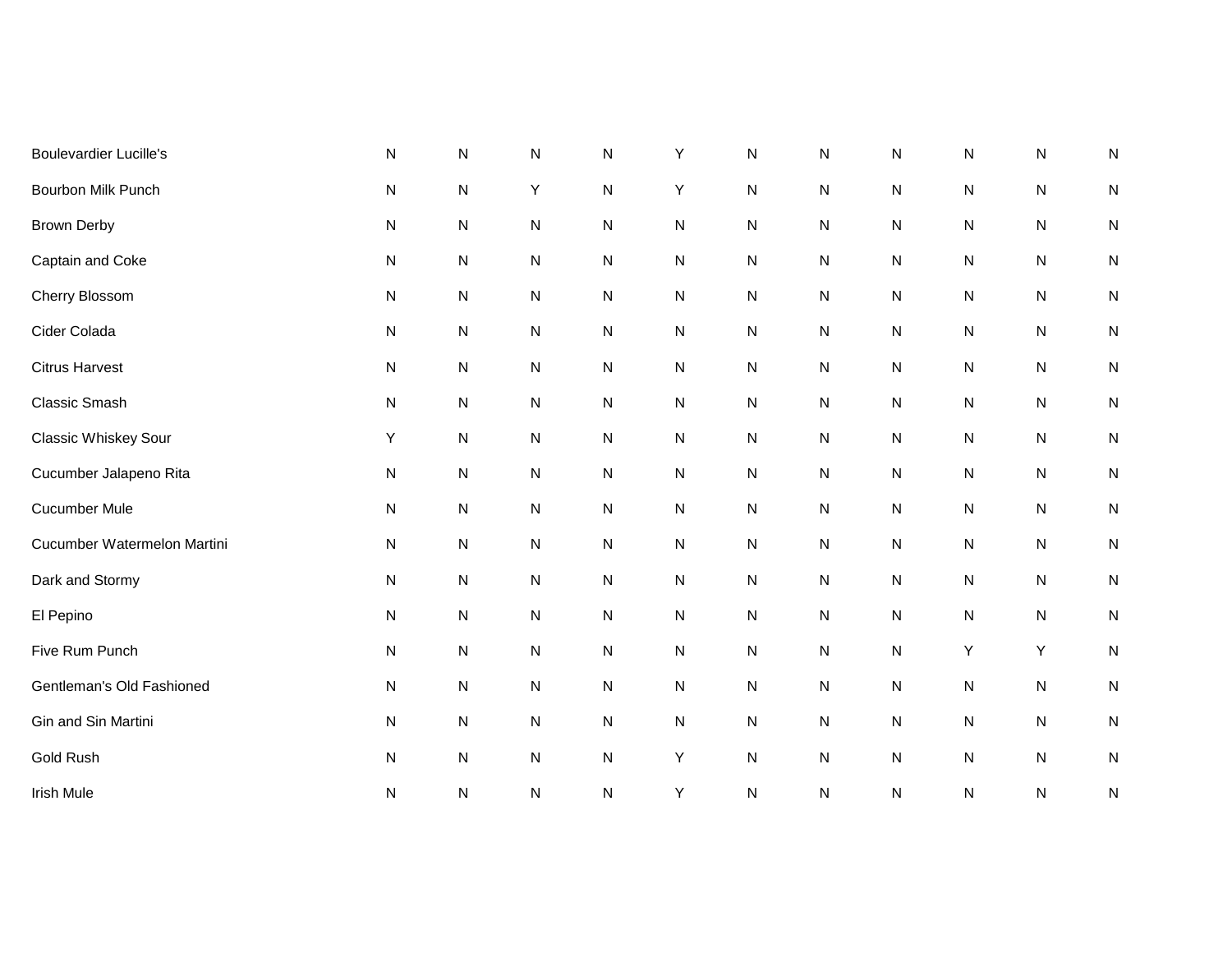| Jack and Coke                                                                                                                                                                                                                                                                                                                                                                                                                                                    | N                                                                  | N                                                                  | N                                                                  | N                                                                          | N                                                                  | N                                                                                     | N                                                                  | N                                                                  | N                                                                  | N                                                                  | N                                                                                                   |
|------------------------------------------------------------------------------------------------------------------------------------------------------------------------------------------------------------------------------------------------------------------------------------------------------------------------------------------------------------------------------------------------------------------------------------------------------------------|--------------------------------------------------------------------|--------------------------------------------------------------------|--------------------------------------------------------------------|----------------------------------------------------------------------------|--------------------------------------------------------------------|---------------------------------------------------------------------------------------|--------------------------------------------------------------------|--------------------------------------------------------------------|--------------------------------------------------------------------|--------------------------------------------------------------------|-----------------------------------------------------------------------------------------------------|
| Jack and the Giant Peach                                                                                                                                                                                                                                                                                                                                                                                                                                         | N                                                                  | N                                                                  | ${\sf N}$                                                          | ${\sf N}$                                                                  | N                                                                  | N                                                                                     | N                                                                  | N                                                                  | N                                                                  | N                                                                  | $\mathsf{N}$                                                                                        |
| Jameson and Ginger                                                                                                                                                                                                                                                                                                                                                                                                                                               | N                                                                  | N                                                                  | ${\sf N}$                                                          | ${\sf N}$                                                                  | Υ                                                                  | ${\sf N}$                                                                             | N                                                                  | N                                                                  | N                                                                  | N                                                                  | ${\sf N}$                                                                                           |
| <b>Kentucky Cooler</b>                                                                                                                                                                                                                                                                                                                                                                                                                                           | N                                                                  | N                                                                  | N                                                                  | N                                                                          | Y                                                                  | N                                                                                     | N                                                                  | N                                                                  | N                                                                  | N                                                                  | N                                                                                                   |
| Lemon Drop Martini                                                                                                                                                                                                                                                                                                                                                                                                                                               | N                                                                  | N                                                                  | N                                                                  | N                                                                          | N                                                                  | N                                                                                     | N                                                                  | N                                                                  | N                                                                  | N                                                                  | N                                                                                                   |
| Long Island Iced Tea                                                                                                                                                                                                                                                                                                                                                                                                                                             | N                                                                  | N                                                                  | N                                                                  | N                                                                          | N                                                                  | N                                                                                     | N                                                                  | N                                                                  | N                                                                  | N                                                                  | N                                                                                                   |
| Louisiana Lemonade                                                                                                                                                                                                                                                                                                                                                                                                                                               | N                                                                  | N                                                                  | N                                                                  | N                                                                          | Y                                                                  | N                                                                                     | N                                                                  | N                                                                  | N                                                                  | N                                                                  | N                                                                                                   |
| Lucille's Classic Caddy                                                                                                                                                                                                                                                                                                                                                                                                                                          | N                                                                  | N                                                                  | N                                                                  | N                                                                          | N                                                                  | N                                                                                     | N                                                                  | N                                                                  | N                                                                  | N                                                                  | N                                                                                                   |
| Lucille's Top Shelf Rita                                                                                                                                                                                                                                                                                                                                                                                                                                         | N                                                                  | N                                                                  | N                                                                  | N                                                                          | N                                                                  | N                                                                                     | N                                                                  | N                                                                  | N                                                                  | N                                                                  | N                                                                                                   |
| Maple Milk Punch                                                                                                                                                                                                                                                                                                                                                                                                                                                 | N                                                                  | N                                                                  | Υ                                                                  | N                                                                          | N                                                                  | N                                                                                     | N                                                                  | N                                                                  | N                                                                  | N                                                                  | N                                                                                                   |
| Margarita                                                                                                                                                                                                                                                                                                                                                                                                                                                        | N                                                                  | N                                                                  | ${\sf N}$                                                          | ${\sf N}$                                                                  | ${\sf N}$                                                          | ${\sf N}$                                                                             | N                                                                  | N                                                                  | N                                                                  | N                                                                  | $\mathsf{N}$                                                                                        |
| Mint Julep<br>with Booker's Bourbon Whiskey<br>with Buffalo Trace Bourbon Whiskey<br>with Bulleit Rye Whiskey<br>with Gentleman Jack<br>with High West Double Rye Whiskey<br>with Jack Daniels Tennessee Whiskey<br>with Jim Beam Bourbon Whiskey<br>with Knob Creek Bourbon Whiskey<br>with Makers Mark Bourbon Whiskey<br>with Michter's US1 Single Rye<br>with Templeton Rye Whiskey<br>with Whistle Pig Rye Whiskey<br>with Woodford Reserve Bourbon Whiskey | N<br>N<br>N<br>N<br>N<br>N<br>N<br>N<br>N<br>N<br>N<br>N<br>N<br>N | N<br>Ν<br>N<br>Ν<br>N<br>N<br>N<br>N<br>N<br>N<br>N<br>N<br>N<br>N | N<br>N<br>N<br>N<br>N<br>N<br>N<br>N<br>N<br>N<br>N<br>N<br>N<br>N | N<br>N<br>${\sf N}$<br>N<br>N<br>N<br>N<br>N<br>N<br>N<br>N<br>N<br>N<br>N | N<br>N<br>Y<br>N<br>N<br>N<br>N<br>N<br>N<br>N<br>N<br>N<br>N<br>N | N<br>N<br>${\sf N}$<br>N<br>N<br>N<br>N<br>N<br>N<br>N<br>N<br>N<br>N<br>$\mathsf{N}$ | Ν<br>N<br>N<br>N<br>N<br>N<br>N<br>N<br>N<br>N<br>N<br>N<br>N<br>N | N<br>N<br>N<br>N<br>N<br>N<br>N<br>N<br>N<br>N<br>N<br>N<br>N<br>N | N<br>N<br>N<br>N<br>N<br>N<br>N<br>N<br>N<br>N<br>N<br>N<br>N<br>N | N<br>N<br>N<br>N<br>N<br>N<br>N<br>N<br>N<br>N<br>Ν<br>N<br>N<br>N | N<br>N<br>N<br>N<br>N<br>N<br>N<br>$\mathsf{N}$<br>N<br>N<br>N<br>$\mathsf{N}$<br>N<br>$\mathsf{N}$ |
| Modelo Michelada                                                                                                                                                                                                                                                                                                                                                                                                                                                 | N                                                                  | Υ                                                                  | N                                                                  | N                                                                          | Υ                                                                  | N                                                                                     | N                                                                  | Y                                                                  | Υ                                                                  | N                                                                  | N                                                                                                   |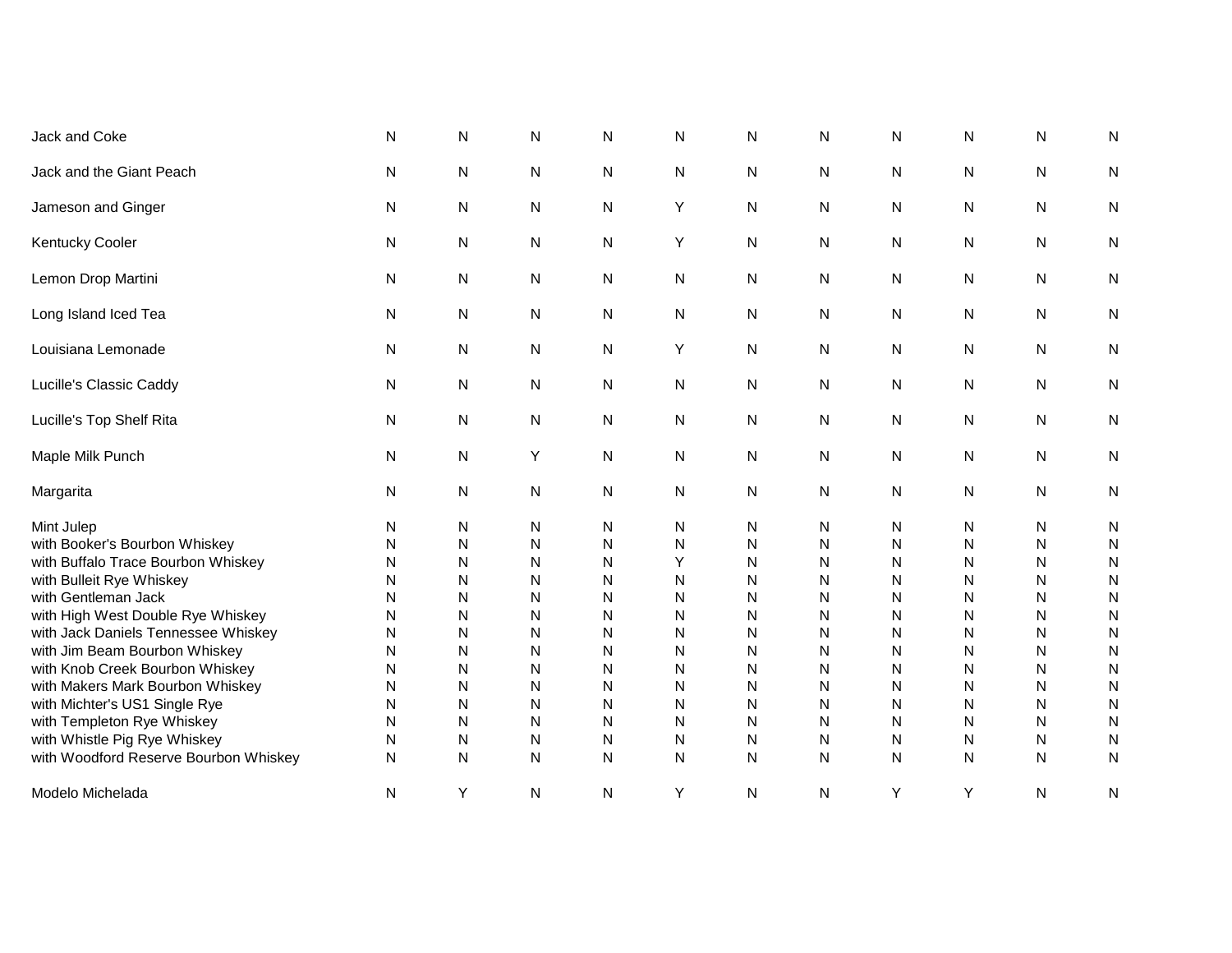| Moscow Mule                                               | $\mathsf{N}$                   | ${\sf N}$                                            | ${\sf N}$                           | ${\sf N}$                                 | ${\sf N}$           | N                                   | N                   | ${\sf N}$           | N           | $\mathsf{N}$                           | $\mathsf{N}$                        |
|-----------------------------------------------------------|--------------------------------|------------------------------------------------------|-------------------------------------|-------------------------------------------|---------------------|-------------------------------------|---------------------|---------------------|-------------|----------------------------------------|-------------------------------------|
| New York Sour                                             | ${\sf N}$                      | ${\sf N}$                                            | ${\sf N}$                           | ${\sf N}$                                 | Υ                   | ${\sf N}$                           | N                   | ${\sf N}$           | Y           | ${\sf N}$                              | ${\sf N}$                           |
| Paloma in Pearadise                                       | ${\sf N}$                      | ${\sf N}$                                            | ${\sf N}$                           | ${\sf N}$                                 | ${\sf N}$           | ${\sf N}$                           | N                   | ${\sf N}$           | N           | ${\sf N}$                              | ${\sf N}$                           |
| Penicillin Cocktail                                       | ${\sf N}$                      | ${\sf N}$                                            | ${\sf N}$                           | ${\sf N}$                                 | N                   | ${\sf N}$                           | N                   | N                   | N           | ${\sf N}$                              | ${\sf N}$                           |
| Rhythm and Blues                                          | ${\sf N}$                      | ${\sf N}$                                            | ${\sf N}$                           | ${\sf N}$                                 | ${\sf N}$           | ${\sf N}$                           | N                   | N                   | N           | ${\sf N}$                              | ${\sf N}$                           |
| Ruby Red Berry Rita                                       | ${\sf N}$                      | ${\sf N}$                                            | ${\sf N}$                           | ${\sf N}$                                 | ${\sf N}$           | ${\sf N}$                           | N                   | ${\sf N}$           | N           | ${\sf N}$                              | ${\sf N}$                           |
| Rye Berry Smash                                           | ${\sf N}$                      | ${\sf N}$                                            | ${\sf N}$                           | ${\sf N}$                                 | ${\sf N}$           | ${\sf N}$                           | N                   | ${\sf N}$           | N           | ${\sf N}$                              | ${\sf N}$                           |
| Sazerac Lucille's                                         | ${\sf N}$                      | ${\sf N}$                                            | ${\sf N}$                           | ${\sf N}$                                 | N                   | N                                   | N                   | ${\sf N}$           | N           | ${\sf N}$                              | ${\sf N}$                           |
| Smokehouse Rita                                           | ${\sf N}$                      | ${\sf N}$                                            | ${\sf N}$                           | ${\sf N}$                                 | ${\sf N}$           | N                                   | N                   | ${\sf N}$           | N           | ${\sf N}$                              | ${\sf N}$                           |
| Smokey Peach Margarita                                    | ${\sf N}$                      | ${\sf N}$                                            | N                                   | ${\sf N}$                                 | ${\sf N}$           | N                                   | N                   | N                   | N           | ${\sf N}$                              | ${\sf N}$                           |
| Southern Sangria<br>with Merlot Wine<br>with Pinot Grigio | ${\sf N}$<br>N<br>$\mathsf{N}$ | $\mathsf{N}$<br>$\overline{\mathsf{N}}$<br>${\sf N}$ | ${\sf N}$<br>${\sf N}$<br>${\sf N}$ | $\mathsf{N}$<br>${\sf N}$<br>$\mathsf{N}$ | N<br>N<br>${\sf N}$ | ${\sf N}$<br>${\sf N}$<br>${\sf N}$ | N<br>${\sf N}$<br>N | N<br>${\sf N}$<br>N | N<br>Υ<br>Υ | ${\sf N}$<br>$\mathsf{N}$<br>${\sf N}$ | ${\sf N}$<br>${\sf N}$<br>${\sf N}$ |
| Spiced Rum Punch, Glass                                   | ${\sf N}$                      | ${\sf N}$                                            | ${\sf N}$                           | ${\sf N}$                                 | N                   | ${\sf N}$                           | N                   | N                   | N           | ${\sf N}$                              | ${\sf N}$                           |
| Spiced Rum Punch, Half Carafe                             | ${\sf N}$                      | ${\sf N}$                                            | ${\sf N}$                           | ${\sf N}$                                 | N                   | ${\sf N}$                           | N                   | ${\sf N}$           | N           | ${\sf N}$                              | ${\sf N}$                           |
| Sunset Over Texas Martini                                 | N                              | N                                                    | Υ                                   | ${\sf N}$                                 | N                   | ${\sf N}$                           | N                   | Y                   | N           | ${\sf N}$                              | ${\sf N}$                           |
| Suntory Highball                                          | ${\sf N}$                      | ${\sf N}$                                            | ${\sf N}$                           | ${\sf N}$                                 | ${\sf N}$           | ${\sf N}$                           | N                   | ${\sf N}$           | N           | ${\sf N}$                              | ${\sf N}$                           |
| Sweet Georgia Peach                                       | ${\sf N}$                      | ${\sf N}$                                            | ${\sf N}$                           | ${\sf N}$                                 | Y                   | ${\sf N}$                           | N                   | ${\sf N}$           | N           | ${\sf N}$                              | ${\sf N}$                           |
| Texas Goes Tiki, Bottle                                   | ${\sf N}$                      | ${\sf N}$                                            | ${\sf N}$                           | ${\sf N}$                                 | ${\sf N}$           | ${\sf N}$                           | N                   | ${\sf N}$           | N           | ${\sf N}$                              | ${\sf N}$                           |
| Texas Goes Tiki, Glass                                    | ${\sf N}$                      | ${\sf N}$                                            | ${\sf N}$                           | ${\sf N}$                                 | ${\sf N}$           | ${\sf N}$                           | ${\sf N}$           | ${\sf N}$           | N           | ${\sf N}$                              | ${\sf N}$                           |
| Vodka Martini                                             | ${\sf N}$                      | N                                                    | N                                   | N                                         | N                   | N                                   | N                   | ${\sf N}$           | N           | ${\sf N}$                              | N                                   |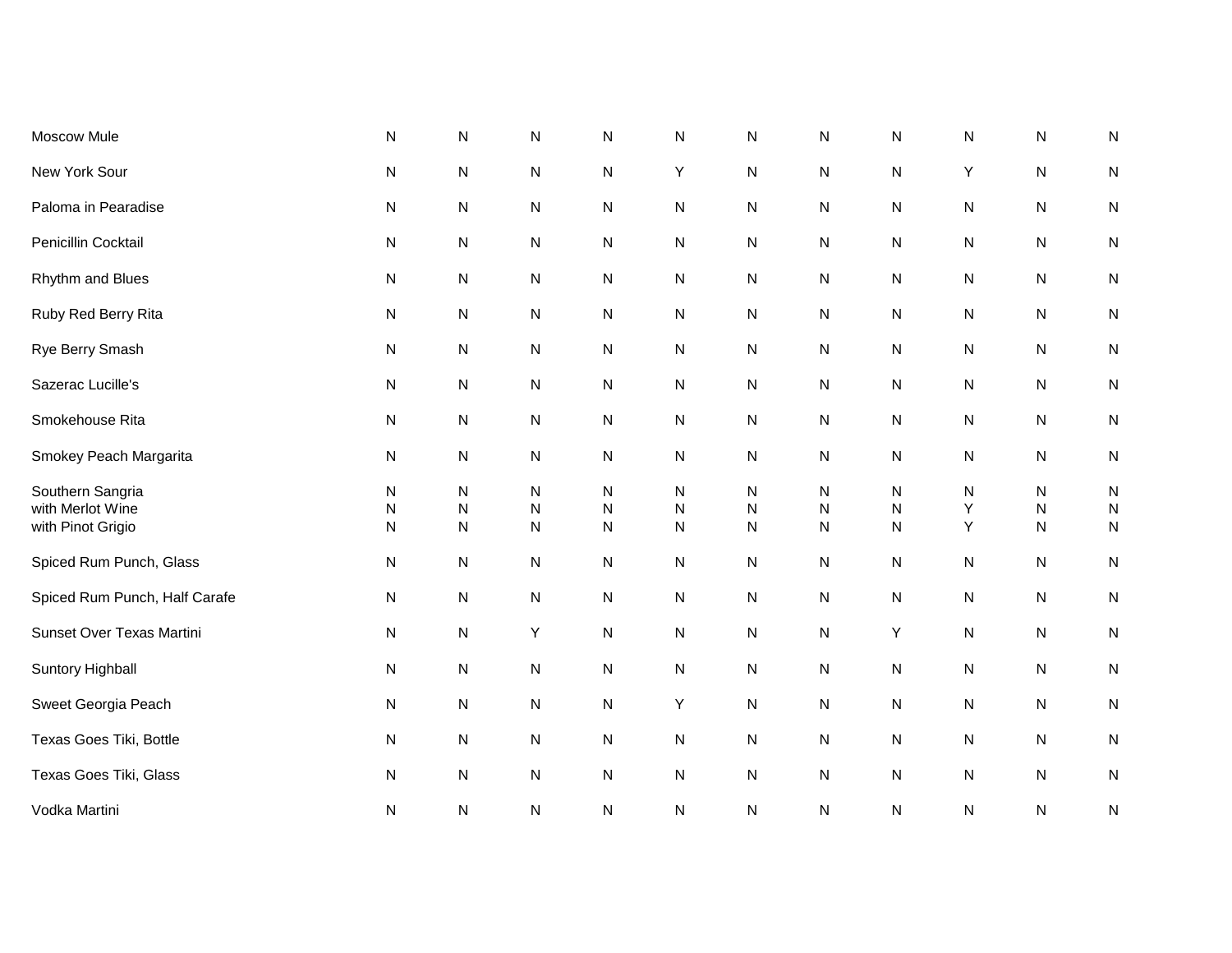| Voodoo Child Martini                        | N            | N         | N            | Ν          | N               | N              | Ν                | Ν         | N               | N                | N         |
|---------------------------------------------|--------------|-----------|--------------|------------|-----------------|----------------|------------------|-----------|-----------------|------------------|-----------|
| Watermelon Crush, Bottle                    | N            | N         | N            | N          | N               | N              | N                | Ν         | N               | N                | N         |
| Watermelon Crush, Glass                     | N            | ${\sf N}$ | ${\sf N}$    | N          | N               | N              | ${\sf N}$        | N         | N               | ${\sf N}$        | N         |
| Watermelon Margarita                        | N            | ${\sf N}$ | ${\sf N}$    | N          | N               | N              | ${\sf N}$        | N         | N               | ${\sf N}$        | N         |
| Whiskey Barrel Cooler                       | N            | ${\sf N}$ | ${\sf N}$    | N          | N               | $\mathsf{N}$   | ${\sf N}$        | ${\sf N}$ | N               | ${\sf N}$        | N         |
| Witch Doctor's Punch                        | N            | ${\sf N}$ | ${\sf N}$    | N          | N               | $\mathsf{N}$   | ${\sf N}$        | N         | Υ               | Y                | ${\sf N}$ |
| Witch Doctor's Punch, Bottle                | N            | N         | ${\sf N}$    | Ν          | N               | N              | ${\sf N}$        | N         | Υ               | Υ                | ${\sf N}$ |
| <b>Beers</b>                                | Egg          | Fish      | <b>Milk</b>  | <b>MSG</b> | Other<br>Gluten | <b>Peanuts</b> | <b>Shellfish</b> | Soy       | <b>Sulfites</b> | <b>Tree Nuts</b> | Wheat     |
| Ambers and Reds                             | N            | ${\sf N}$ | N            | N          | $\mathsf{N}$    | N              | N                | Ν         | N               | N                | N         |
| with Anderson Valley Boont Amber Ale        | N            | N         | N            | N          | Υ               | N              | N                | N         | N               | N                | N         |
| with Four Peaks Kiltlifter                  | N            | N         | N            | N          | Υ               | N              | N                | N         | N               | N                | N         |
| with Lucilles Red Ale                       | N            | N         | N            | N          | Υ               | N              | N                | N         | N               | N                | N         |
| with Shiner Bock                            | N            | N         | N            | N          | N               | N              | N                | N         | N               | N                | Y         |
| <b>Bottled Beer</b>                         | N            | N         | ${\sf N}$    | N          | N               | N              | ${\sf N}$        | N         | N               | N                | ${\sf N}$ |
| with Bud Light                              | N            | N         | N            | N          | Y               | N              | N                | N         | N               | N                | N         |
| with Coors Light                            | N            | N         | $\mathsf{N}$ | N          | Υ               | N              | N                | N         | N               | ${\sf N}$        | ${\sf N}$ |
| with Corona                                 | N            | ${\sf N}$ | ${\sf N}$    | N          | Υ               | N              | ${\sf N}$        | N         | N               | ${\sf N}$        | N         |
| with Dos Equis Lager                        | N            | N         | $\mathsf{N}$ | N          | Y               | N              | N                | N         | N               | N                | ${\sf N}$ |
| with Michelob Ultra                         | N            | N         | ${\sf N}$    | N          | Υ               | N              | N                | N         | N               | N                | ${\sf N}$ |
| with Miller Lite                            | N            | N         | N            | N          | Υ               | N              | ${\sf N}$        | N         | N               | ${\sf N}$        | N         |
| with Truly Strawberry Lemonade Hard Seltzer | N            | N         | N            | N          | N               | N              | N                | N         | N               | ${\sf N}$        | N         |
| with White Claw Mango Hard Seltzer          | $\mathsf{N}$ | ${\sf N}$ | ${\sf N}$    | N          | N               | N              | ${\sf N}$        | N         | N               | ${\sf N}$        | N         |
| Dark Ales                                   | N            | N         | N            | N          | N               | N              | N                | N         | N               | N                | N         |
| with Alesmith Nut Brown Ale                 | N            | N         | N            | N          | Υ               | N              | N                | N         | N               | N                | N         |
| with Highwater Campfire Stout               | N            | N         | ${\sf N}$    | N          | Υ               | N              | N                | ${\sf N}$ | N               | N                | N         |
| with Modern Times Black House Nitro         | N            | ${\sf N}$ | N            | N          | Y               | N              | N                | N         | N               | N                | N         |
| <b>Hard Cider</b>                           | N            | N         | $\mathsf{N}$ | N          | N               | N              | N                | N         | N               | ${\sf N}$        | ${\sf N}$ |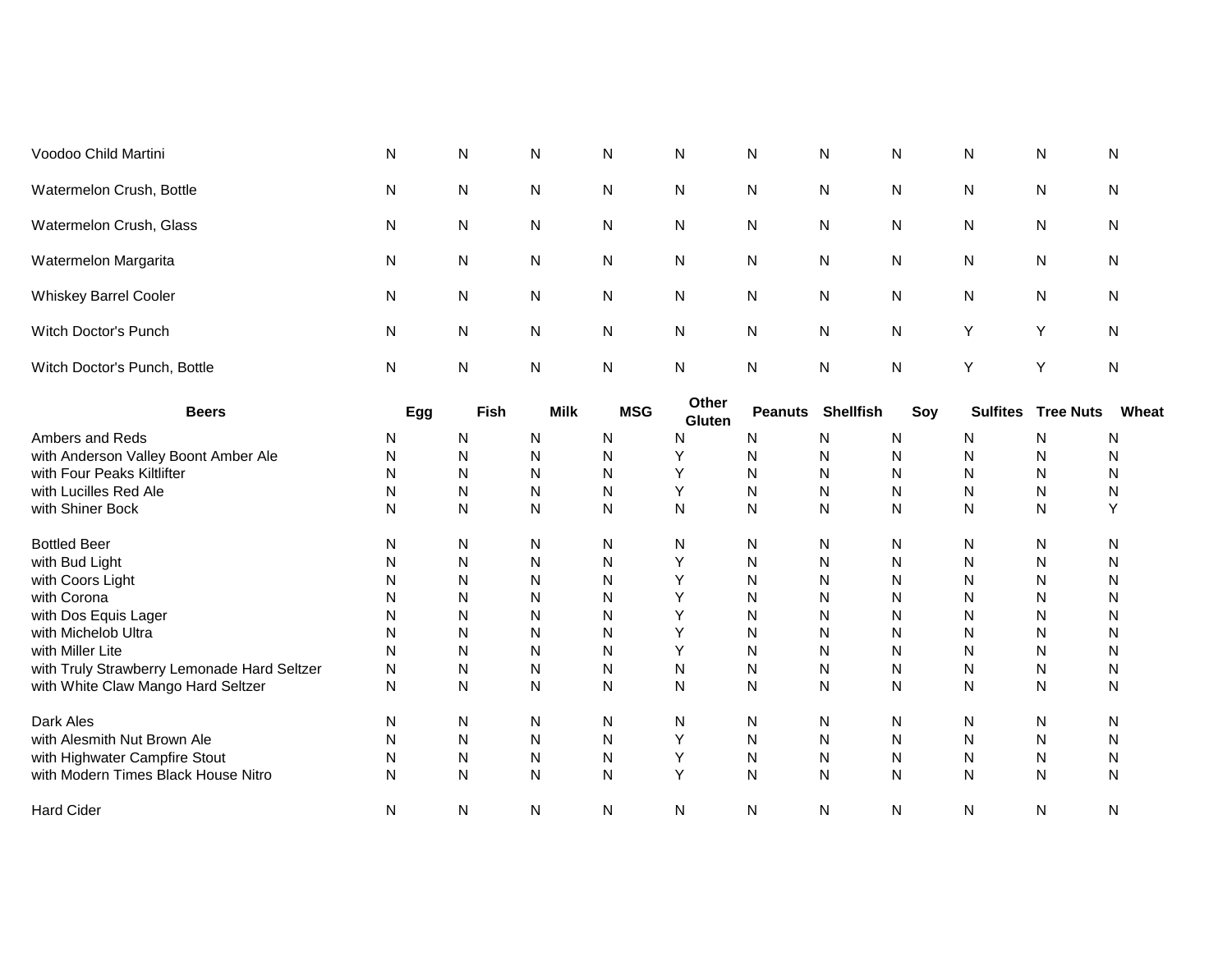| with Ace Pineapple Hard Cider                 | N | N         | $\mathsf{N}$ | N | N | N | N            | ${\sf N}$ | N            | N | N            |
|-----------------------------------------------|---|-----------|--------------|---|---|---|--------------|-----------|--------------|---|--------------|
| <b>Lighter Styles</b>                         | N | N         | N            | N | N | N | N            | N         | N            | N | N            |
| with Alesmith Sublime                         | N | ${\sf N}$ | N            | Ν | Υ | N | N            | ${\sf N}$ | N            | N | $\mathsf{N}$ |
| with Bud Light                                | N | N         | Ν            | N | Υ | N | N            | N         | N            | N | N            |
| with Coors Light                              | N | N         | Ν            | N |   | N | N            | N         | N            | N | N            |
| with Firestone 805 Blonde Ale                 | N | N         | N            | N |   | N | N            | N         | N            | N | N            |
| with Firestone 805 Cerveza                    | N | N         | N            | N |   | N | N            | N         | N            | N | N            |
| with Lucilles Blonde Ale                      | N | N         | N            | N | Υ | N | N            | N         | N            | N | N            |
| with Michelob Ultra                           | N | N         | N            | N | Υ | N | N            | N         | N            | N | $\mathsf{N}$ |
| with Modelo Especial                          | N | ${\sf N}$ | N            | N | Υ | N | N            | ${\sf N}$ | N            | N | $\mathsf{N}$ |
| with Mother Earth Cali Creamin                | N | N         | Ν            | N | Υ | N | N            | ${\sf N}$ | N            | N | N            |
| with Phoenix Beer Company Bird City Lager     | N | N         | N            | N | Y | N | N            | N         | N            | N | $\mathsf{N}$ |
| with Stella Artois                            | N | N         | N            | N | Y | N | N            | N         | N            | N | Υ            |
| with Stone Buenaveza                          | N | ${\sf N}$ | N            | N | Υ | N | N            | ${\sf N}$ | N            | N | N            |
| with Trumer Pilsner                           | N | N         | N            | N | Y | N | $\mathsf{N}$ | N         | N            | N | $\mathsf{N}$ |
| Pale Ales                                     | N | N         | N            | N | N | N | N            | N         | N            | N | N            |
| with Almanac Beer Company Love Hazy IPA       | N | N         | N            | N | Υ | N | N            | ${\sf N}$ | N            | N | N            |
| with Ballast Point Sculpin IPA                | N | N         | N            | N | Υ | N | N            | N         | N            | N | N            |
| with Beachwood BBQ Citraholic IPA             | N | N         | N            | N | Υ | N | N            | N         | N            | N | N            |
| with Brouwerij West Picnic Lightning Hazy IPA | N | N         | N            | N | Y | N | N            | N         | N            | N | N            |
| with Drakes Denogginizer Double IPA           | N | N         | N            | N | Υ | N | N            | N         | N            | N | N            |
| with Elysian Space Dust IPA                   | N | ${\sf N}$ | N            | Ν | Υ | N | N            | ${\sf N}$ | N            | N | N            |
| with Firestone Brewing Mind Haze IPA          | N | N         | N            | N | Y | N | N            | N         | N            | N | $\mathsf{N}$ |
| with Four Peaks Kiltlifter                    | N | N         | N            | Ν | Υ | N | Ν            | ${\sf N}$ | N            | N | $\mathsf{N}$ |
| with Fremont Sky Kraken                       | N | N         | N            | Ν | Υ | N | N            | ${\sf N}$ | Ν            | Ν | N            |
| with Garage Brewing Supercharged IPA          | N | N         | N            | N | Υ | N | N            | N         | N            | N | N            |
| with Gunwhale Orangewood Hazy IPA             | N | N         | Ν            | N | Υ | N | N            | N         | N            | N | N            |
| with Hangar 24 Mango Island IPA               | N | N         | Ν            | Ν | Y | N | N            | N         | N            | N | N            |
| with Kern River Just Outstanding IPA          | N | N         | Ν            | N | Υ | N | N            | N         | N            | N | N            |
| with King Harbor Tiki Hut IPA                 | N | N         | Ν            | N | Y | N | N            | N         | N            | N | N            |
| with Knee Deep Breaking Bud                   | N | ${\sf N}$ | Ν            | N | Y | N | N            | N         | N            | N | N            |
| with Lagunitas IPA                            | N | N         | N            | N | Υ | N | N            | N         | N            | N | $\mathsf{N}$ |
| with Lovelady Love Juice Hazy IPA             | N | N         | N            | N | Υ | N | N            | N         | N            | N | N            |
| with Lucilles IPA                             | N | ${\sf N}$ | Ν            | N | Υ | N | N            | N         | Ν            | Ν | N            |
| with Modern Times Orderville                  | N | N         | Ν            | N |   | N | N            | ${\sf N}$ | $\mathsf{N}$ | N | $\mathsf{N}$ |
| with Offshoot Relax It's Just A Hazy IPA      | N | N         | N            | Ν |   | N | Ν            | N         | N            | N | N            |
| with Phoenix Beer Company Monsoon IPA         | N | N         | N            | N | Y | N | Ν            | N         | N            | N | N            |